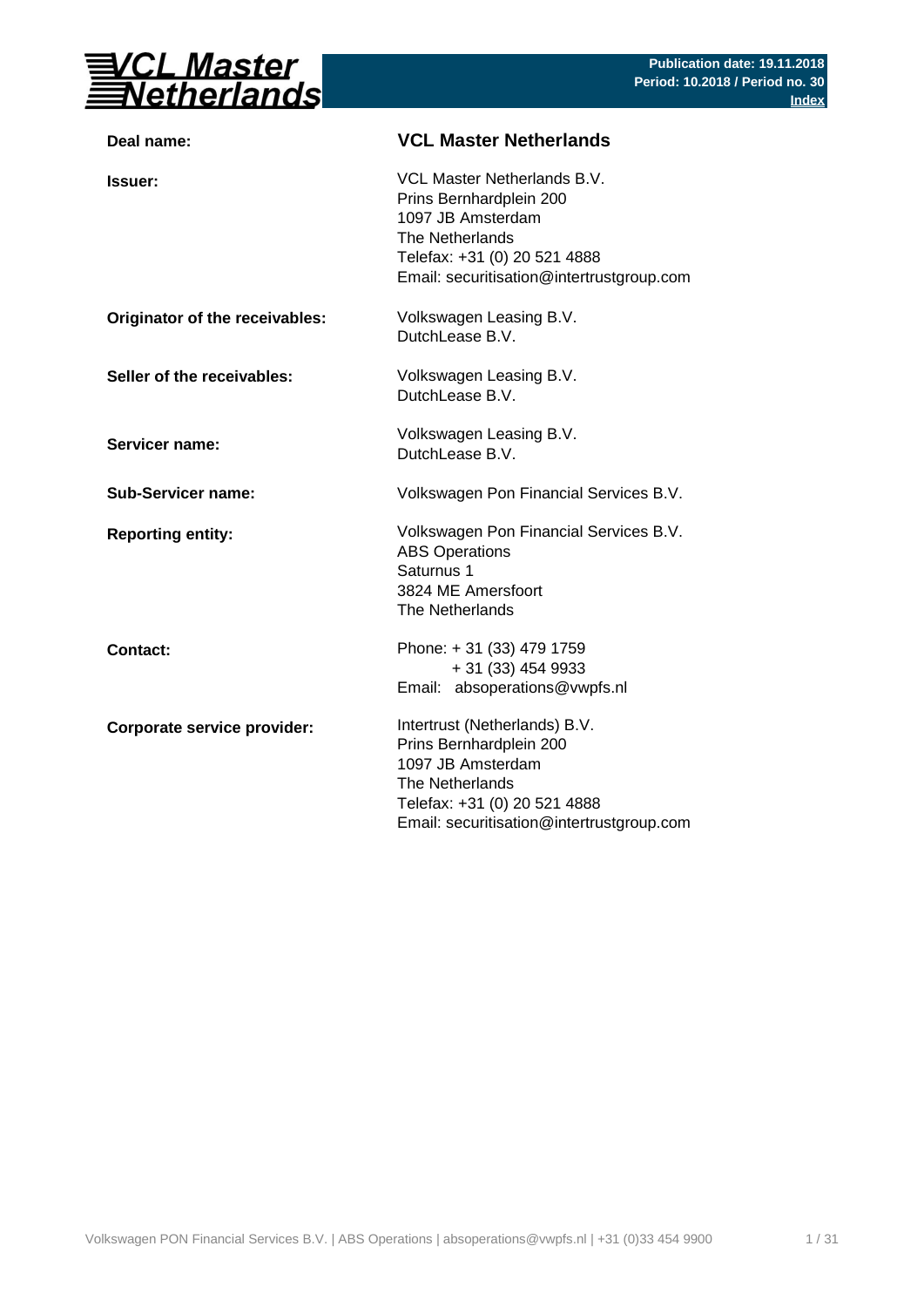

## **Contents**

| Page             | <b>Table of contents</b>           |
|------------------|------------------------------------|
| 1                | <b>Cover</b>                       |
| $\overline{2}$   | <b>Contents</b>                    |
| 3                | <b>Reporting details</b>           |
| 4                | <b>Parties overview</b>            |
| 5                | <b>Transaction events I</b>        |
| 6                | <b>Transaction events II</b>       |
| $\overline{7}$   | <b>Transaction events III</b>      |
| 8                | Information regarding the notes I  |
| $\boldsymbol{9}$ | Information regarding the notes II |
| 10               | Cash collateral account            |
| 11               | Swap fixing / Waterfall            |
| 12               | <b>Retention</b>                   |
| 13               | <b>Amortisation profile I</b>      |
| 14               | <b>Amortisation profile II</b>     |
| 15               | Run out schedule I                 |
| 16               | Run out schedule II                |
| 17               | <b>Outstanding contracts</b>       |
| 18               | Delinquencies & defaults I         |
| 19               | Delinquencies & defaults II        |
| 20               | Delinquencies & defaults III       |
| 21               | <b>Write-Offs</b>                  |
| 22               | <b>Prepayments</b>                 |
| 23               | Pool data I                        |
| 24               | Pool data II                       |
| 25               | Pool data III                      |
| 26               | Pool data IV                       |
| 27               | Pool data V                        |
| 28               | Pool data VI                       |
| 29               | Lease level data                   |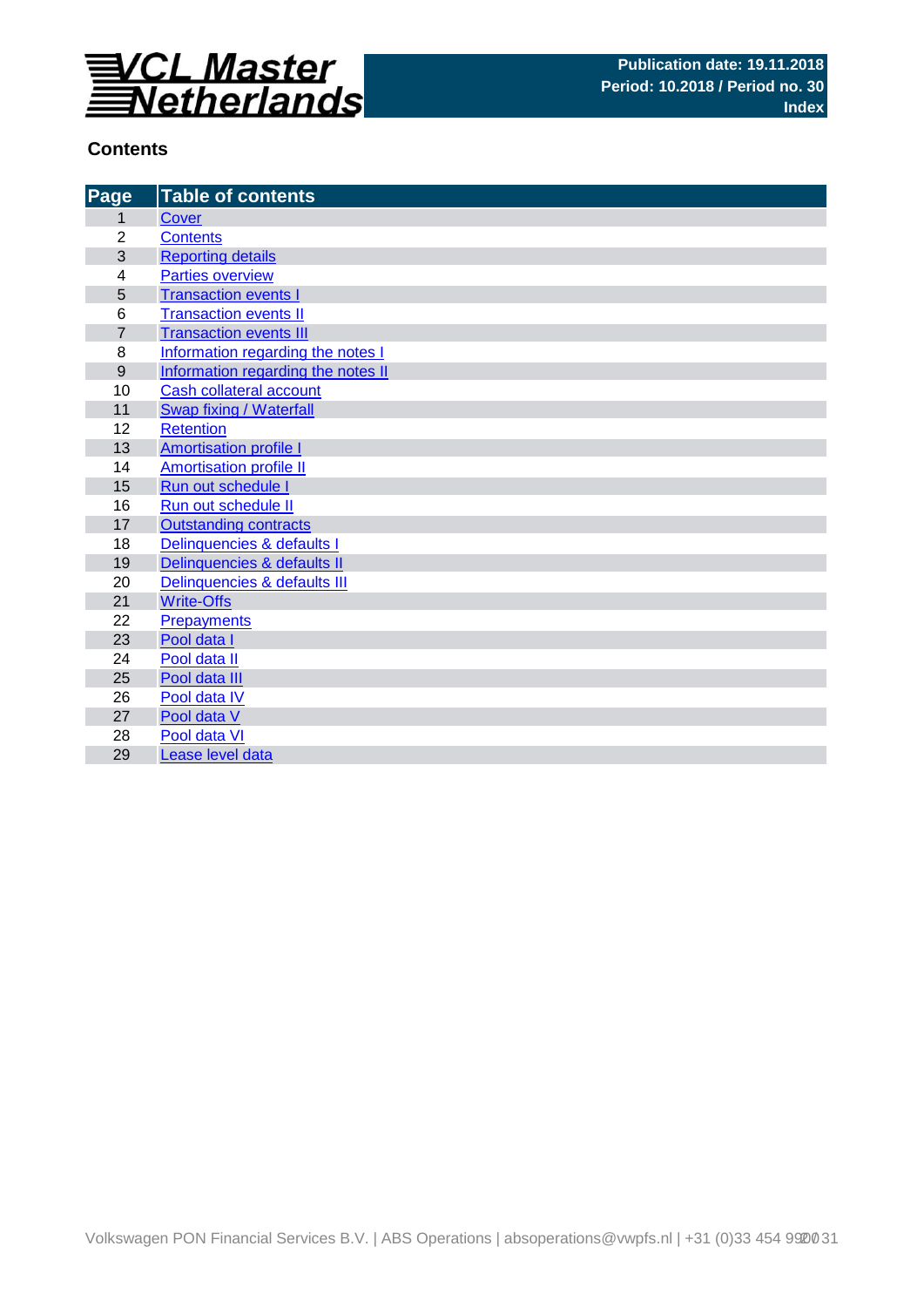

### **Reporting details**

| Deal overview                       |                                    |                                     |
|-------------------------------------|------------------------------------|-------------------------------------|
| Cut-Off-Date                        | 30-4-2016 Publication date:        | 19.11.2018 (18th of each month)     |
| Scheduled date of Clean-Up-<br>Call | n.a. Payment date:                 | 26.11.2018 (25th of each month)     |
| Legal final maturity date           | 25-6-2026 Reporting date:          | 31.10.2018 (last day of each month) |
| <b>Issue date</b>                   | 31-5-2016 Asset collection period: | from 01.10.2018 until 31.10.2018    |
| Period no.:                         | 30 Interest accrual period         | from 25.10.2018 until 26.11.2018    |
| Reporting frequency:                | Monthly Note payment period:       | from 25.10.2018 until 26.11.2018    |
| Next payment date:                  | 27-12-2018 Days accrued:           | 32                                  |

| Type of car at pool cut | Number of<br>contracts | Percentage of<br>contracts | Outstanding<br>discounted<br>balance | Percentage outstanding<br>discounted balance |
|-------------------------|------------------------|----------------------------|--------------------------------------|----------------------------------------------|
| New cars                | 13.108                 | 94.62%                     | €244.342.851.74                      | 96,01%                                       |
| Used cars               | 746                    | 5.38%                      | €10.167.048.13                       | 3.99%                                        |
| <b>Total</b>            | 13.854                 | 100.00%                    | €254.509.899.87                      | 100.00%                                      |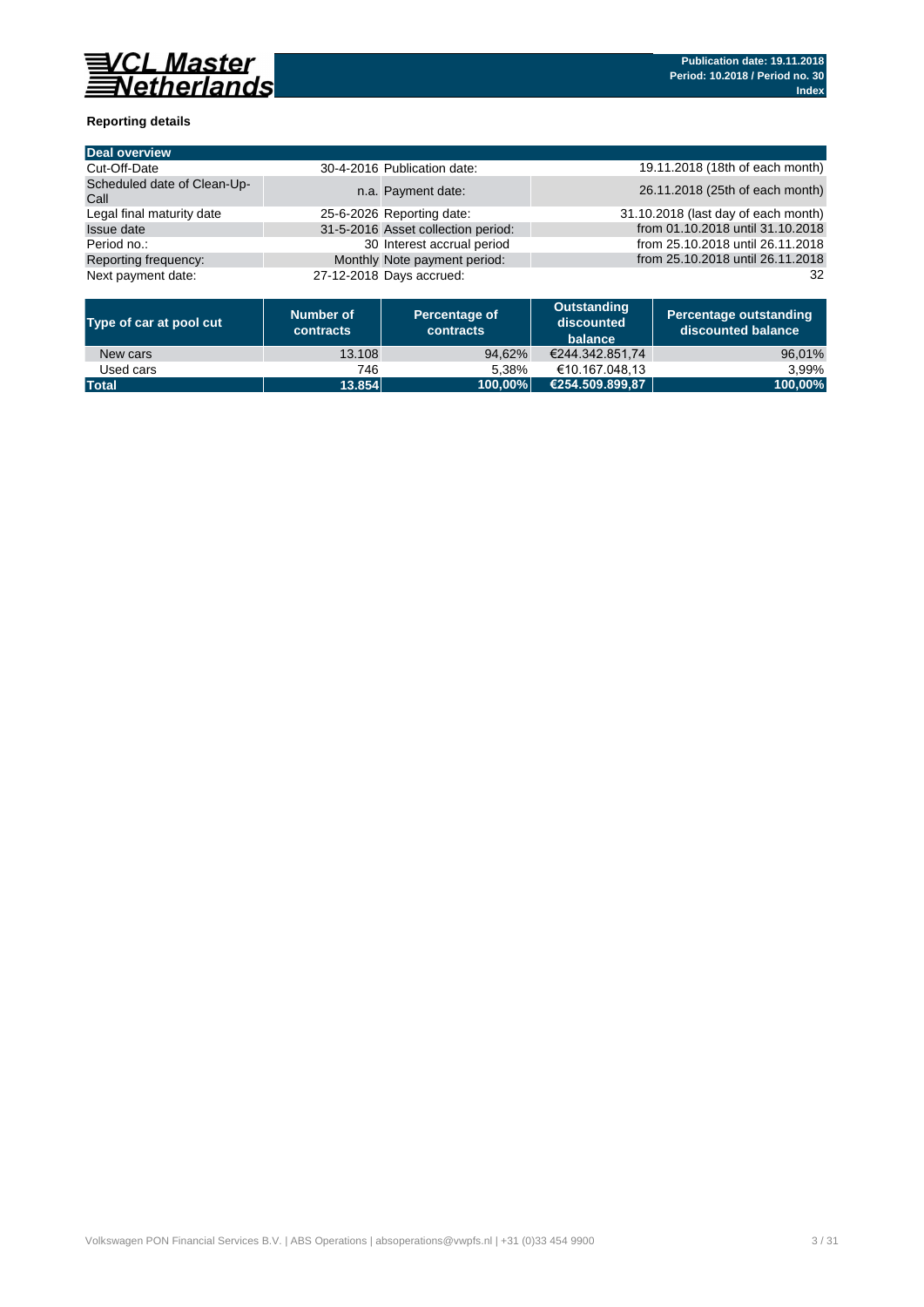## VCL Master<br>Setherlands

**Parties overview**

| Issuer:                                                                                                                                           | <b>VCL Master Netherlands B.V.</b><br>Attn.: Directors<br>Prins Bernhardplein 200<br>1097 JB Amsterdam<br>The Netherlands<br>Telefax: +31 (0)20 521 48888<br>Email: securitisation@intertrustgroup.com                                                               | <b>Lead Manager</b>     | <b>ING Bank N.V.</b><br>Attn.: MJH Henzen/ S de Visser / TRC 00.040<br>Foppingadreef 7<br>NL-1000 BV Amsterdam<br>The Netherlands<br>Telephone: +31-20-563-8002<br>Email: mathijs.henzen@ingbank.com                                         |
|---------------------------------------------------------------------------------------------------------------------------------------------------|----------------------------------------------------------------------------------------------------------------------------------------------------------------------------------------------------------------------------------------------------------------------|-------------------------|----------------------------------------------------------------------------------------------------------------------------------------------------------------------------------------------------------------------------------------------|
| Co-Arranger:                                                                                                                                      | <b>Volkswagen Financial Services AG</b><br>Attn.: Heiko Wiegmann, Martin Williamson<br>Gifhorner Strasse 57<br>38112 Braunschweig<br>Germany<br>Telefax: +49 (531) 212 75423, +49 (531) 212 7 83976<br>Email: heiko.wiegmann@vwfs.com,<br>martin.williamson@vwfs.com | Co-Arranger:            | <b>ING Bank N.V.</b><br>Attn.: MJH Henzen/ S de Visser / TRC 00.040<br>Foppingadreef 7<br>NL-1000 BV Amsterdam<br>The Netherlands<br>Telephone: +31-20-563-8002<br>Email: mathijs.henzen@ingbank.com                                         |
| <b>Principal Paying Agent,</b><br><b>Calculation Agent, Interest</b><br><b>Determination Agent, Account</b><br><b>Bank and Cash Administrator</b> | Elavon Financial Services Limited, UK Branch<br>Attn.: Structures Finance Relationship Management<br>5th Floor, 125 Old Broad Street<br>London EC2N 1AR<br>United Kingdom<br>Telefax: +44 207 365 2577<br>Email: mbs.relationship.management@usbank.com              | <b>Security Trustee</b> | <b>Stichting Security Trustee VCL Master Netherlands</b><br>Attn.: Director<br>Prins Bernhardplein 200<br>1097 JB Amsterdam<br>The Netherlands<br>Telefax: +31 (0)20 521 48888<br>Email: securitisation@intertrustgroup.com                  |
| <b>Listing Agent</b>                                                                                                                              | <b>Lucid Issuer Services Limited</b><br>Attn.: Jackie Geisen<br><b>Tankerton Works</b><br>12 Argyle Walk<br>London WC1H 8HA<br>United Kingdom<br>Email: jgeisen@lucid-is.com                                                                                         | Registrar               | <b>Elavon Financial Services Limited</b><br>Attn.: Structured Finance Agency Services<br>Block E, Cherrywood Business Park<br>Loughlinstown, Dublin<br>Ireland<br>Telefax: +353 (1) 6569442<br>Email: mbs.relationship.management@usbank.com |
| Subservicer:                                                                                                                                      | Volkswagen Pon Financial Services B.V.<br>Attn.: ABS Operations<br>Saturnus 1<br>3824 ME Amersfoort<br>The Netherlands<br>Telefax: +31 (0) 33 479 1800<br>Email: absoperations@vwpfs.nl                                                                              | Swap counterparty:      | <b>ING Bank N.V.</b><br>Attn.: MJH Henzen/ S de Visser / TRC 00.040<br>Foppingadreef 7<br>NL-1000 BV Amsterdam<br>The Netherlands<br>Telephone: +31-20-563-8002<br>Email: mathijs.henzen@ingbank.com                                         |
| Sellers, Servicers, Call Option<br><b>Buyers, Issuer Facility</b><br>Borrowers:                                                                   | Volkswagen Leasing B.V.<br>Attn.: ABS Operations<br>Saturnus 1<br>3824 ME Amersfoort<br>The Netherlands<br>Telefax: +31 (0) 33 479 1800<br>Email: absoperations@vwpfs.nl                                                                                             | Rating agencies:        | <b>DBRS Ratings Limited</b><br>Attn.: Alexander Garrod<br>1 Minister court, 10th Floor Mincing Lane<br>London, EC3R 7AA<br>United Kingdom<br>Telefax: +44 20 3137 5129<br>Email: EU.ABS.Surveillance@dbrs.com                                |
|                                                                                                                                                   | DutchLease B.V.<br>Attn.: ABS Operations<br>Saturnus 1<br>3824 ME Amersfoort<br>The Netherlands<br>Telefax: +31 (0) 33 479 1800<br>Email: absoperations@vwpfs.nl                                                                                                     |                         | Moody's Investors Service Ltd.<br>One Canada Square<br>Canary Wharf<br>London E14 5FA<br>United Kingdom<br>Email: monitor.abs@moodys.com                                                                                                     |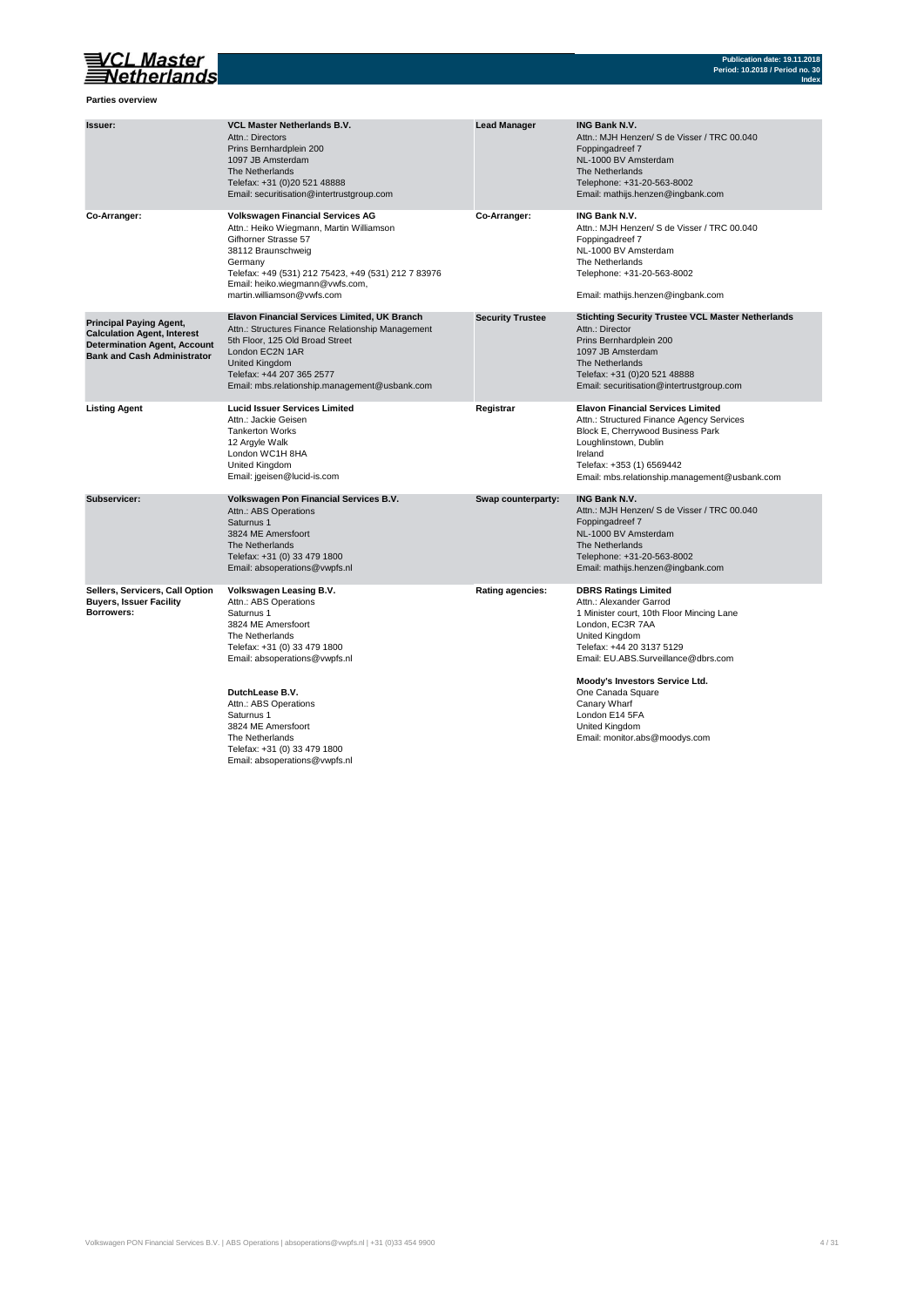

#### **Transaction events I**

### **Clean-up-call**

| <b>Clean-Up-Call condition</b>                         |         |
|--------------------------------------------------------|---------|
| Percentage of current outstanding discounted portfolio | 287.30% |
| Min. Percentage of outstanding discounted portfolio    | 10.00%  |

\*N.B. This percentage may become greater 100% whenever the current total outstanding discounted balance is larger than the initial discounted balance as of initial Cut-Off-Date.

Fulfilled when the aggregate discounted Balance is less than 10,00% of the initial discounted balance as of initial Cut-Off date provided that all payment obligations under the Compartment 1 notes will be thereby fulfilled.

| <b>Repurchase of receivables</b> | Number of contracts Percentage of contracts | balance | Outstanding discounted Percentage of outstanding<br>discounted balance | <b>Re-Purchase price</b> |
|----------------------------------|---------------------------------------------|---------|------------------------------------------------------------------------|--------------------------|
| Current period                   |                                             |         |                                                                        |                          |
| Previous periods                 |                                             |         |                                                                        |                          |
| <b>Total</b>                     |                                             |         |                                                                        |                          |

If a repurchase of receivables occurred, it would only result from non-eligibility as of the respective Cut-Off-Date (which has been discovered at a later stage).

#### **Transaction party replacements**

| <b>Capacity of transaction party</b> | Date of replacement Reason for replacement | <b>Replaced party</b> | <b>Replaced by</b> |
|--------------------------------------|--------------------------------------------|-----------------------|--------------------|
|                                      |                                            |                       |                    |
|                                      |                                            |                       |                    |
|                                      |                                            |                       |                    |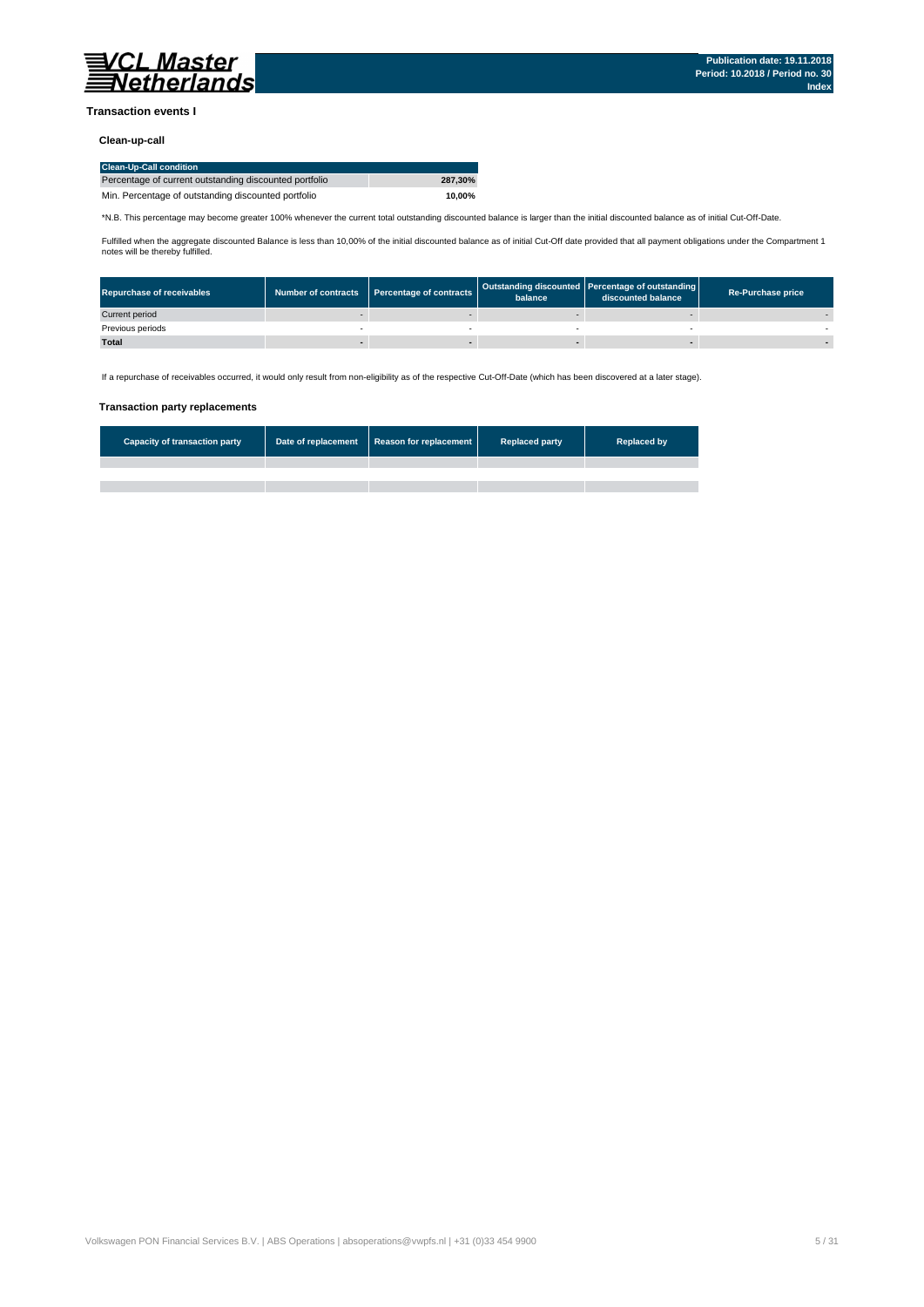**No**

#### **Transaction events II**

| <b>Revolving period</b>                                                            |            |
|------------------------------------------------------------------------------------|------------|
| Series revolving period expiration date of<br>the last outstanding series of notes | 26-11-2018 |
| Date of occurance of an early amortisation<br>event                                | n.a.       |
| Revolving period                                                                   | 26-11-2018 |

| <b>Accumulation account balance</b>                              | 30-9-2018 | 31-10-2018 |
|------------------------------------------------------------------|-----------|------------|
| Amounts not invested for the purchase of<br>additional assets    | €0.00     | €0.00      |
| Percentage not invested for the purchase of<br>additional assets | 0.00%     | $0.00\%$   |

| Dynamic gross loss ratio | Ratio    | $>1.0\%$  | $> 2.0\%$ |
|--------------------------|----------|-----------|-----------|
| $31 - 8 - 2018$          | 0.06035% | <b>No</b> | <b>No</b> |
| 30-9-2018                | 0.03047% | No        | No        |
| $31 - 10 - 2018$         | 0.03188% | <b>No</b> | No        |

| Ratio    | $> 2.00\%$                                              | $\geq 3.50\%$ | $\geq 4.50\%$  | $\geq 5.50\%$     |
|----------|---------------------------------------------------------|---------------|----------------|-------------------|
| 0.38315% | N <sub>o</sub>                                          | No            | N <sub>o</sub> | <b>No</b>         |
|          |                                                         |               |                |                   |
|          |                                                         |               |                | €729.555.472.11   |
|          |                                                         |               |                | €1.122.990.673.06 |
|          |                                                         |               |                | 20.01             |
|          |                                                         |               |                | 0.00000%          |
|          | Discounted balance of all initial and additional assets |               |                |                   |

#### **Enforcement event**

| <b>Credit enhancement increase condition</b>                                                          |       | Not in effect |
|-------------------------------------------------------------------------------------------------------|-------|---------------|
| a) the dynamic gross loss ratio for three consecutive payment dates exceeds                           |       |               |
| (i) if weighted average seasoning is less 12 months                                                   | 1.00% | <b>No</b>     |
| (ii) if weighted average seasoning is $\geq$ = 12 months                                              | 2.00% | No            |
| b) the cumulative gross loss ratio exceeds                                                            |       |               |
| (i) if weighted average seasoning is less then 12 months                                              | 2.00% | <b>No</b>     |
| (ii) if weighted average seasoning is between 12 (incl.) - 24 (incl.) months                          | 3.50% | No            |
| (iii) if weighted average seasoning is between 24 (excl.) - 36 (incl.) months                         | 4.50% | No            |
| (iv) if weighted average seasoning is $>$ 36 months                                                   | 5.50% | No            |
| c) the late delinguency ratio exceeds at any payment date                                             | 2.00% | No            |
| d) the occurence of a servicer replacement event                                                      |       | No            |
| e) the occurence of an insolvency event with respect to VWL/DL                                        |       | No            |
| f) the cash collateral account does not contain the specified general cash collateral account balance |       | No            |

| <b>Early amortisation event</b>                                                                                                                                                                                                                                                                                                                                                                                                                                                                                                                                                                                                                    | No |
|----------------------------------------------------------------------------------------------------------------------------------------------------------------------------------------------------------------------------------------------------------------------------------------------------------------------------------------------------------------------------------------------------------------------------------------------------------------------------------------------------------------------------------------------------------------------------------------------------------------------------------------------------|----|
| (i) Occurence of a foreclosure event                                                                                                                                                                                                                                                                                                                                                                                                                                                                                                                                                                                                               | No |
| (ii) VCL Master accumulation account balance > 10% of total discounted receivables balance on two consecutive months                                                                                                                                                                                                                                                                                                                                                                                                                                                                                                                               | No |
| (iii) the Credit Enhancement Increase Condition is in effect                                                                                                                                                                                                                                                                                                                                                                                                                                                                                                                                                                                       | No |
| (iv) In case of default/termination event: failure to replace swap counterparty or failure to post collatereal by swap counterparty                                                                                                                                                                                                                                                                                                                                                                                                                                                                                                                | No |
| (v) Any payment date after six consecutive payment dates following the initial issue date, the sum of Class A Actual Overcollateralisation<br>Percentage is lower than 31,75% or the Class B Actual Overcollateralisation Percentage is lower than 24,25%                                                                                                                                                                                                                                                                                                                                                                                          | No |
| (vi) Either of the Sellers ceases to be an Affiliate of the Volkswagen AG or any successor thereto                                                                                                                                                                                                                                                                                                                                                                                                                                                                                                                                                 | No |
| (vii) The 403-declaration with respect to a Seller is withdrawn by Volkswagen Pon Financial Services B.V. by depositing a declarartion to<br>this effect with the Trade Register of the Chamber of Commerce unless Volkswagen Pon Financial B.V. has provided to the relevant<br>Seller, no later than 30 Business Days following the depositing of the declaration to this effect, replacement security by other means in<br>form and substance sufficient to the Issuer and the Issuer and the Security Trustee (which may, at the sole discretion of Volkswagen Pon<br>Financial Services B.V., take the form of a quarantee or any other form. | No |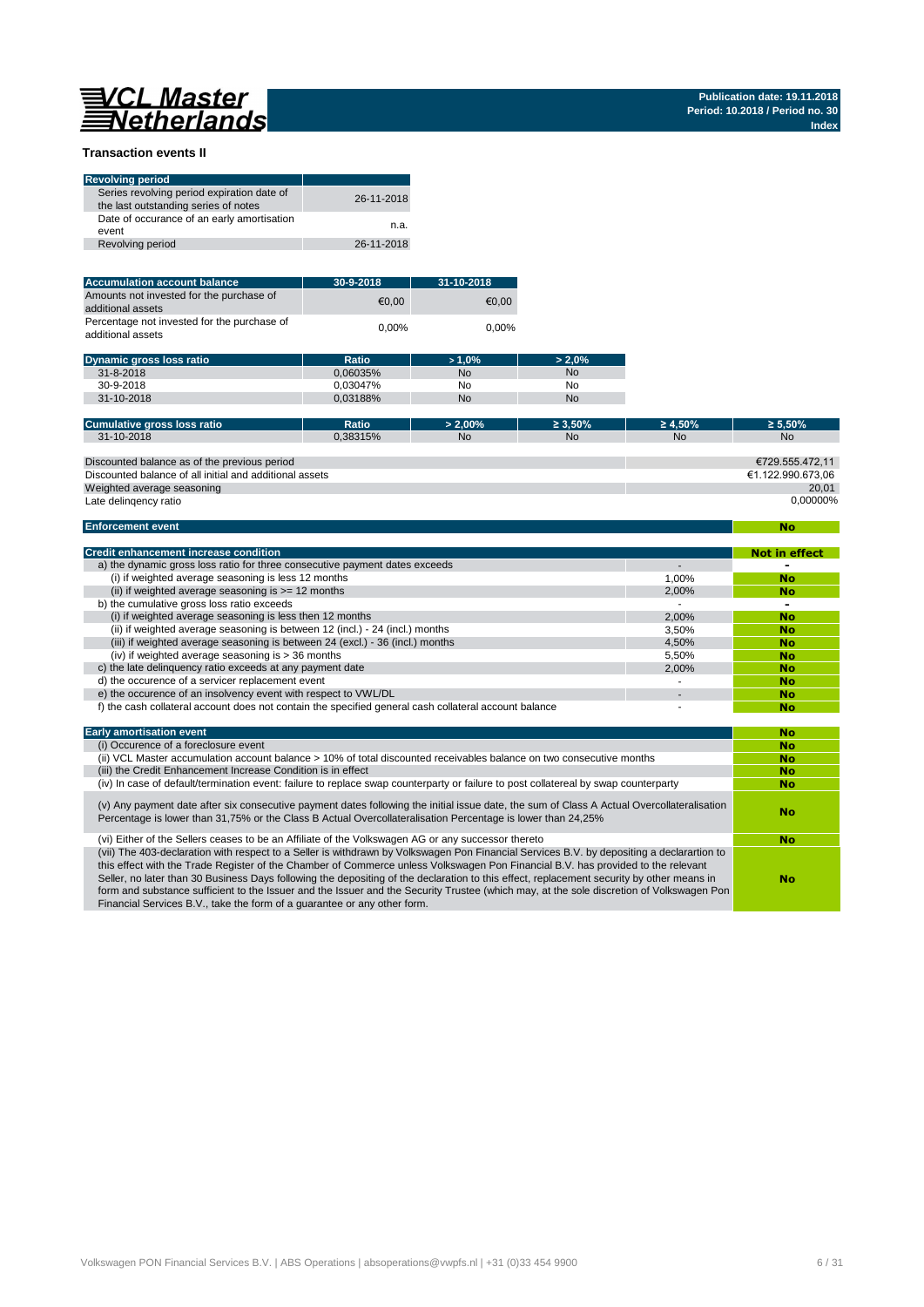

#### **Transaction events III**

| <b>Account bank</b>                                                                                                                                        |                                                                                                                                                                                             | Moody's           |                |                                                                                                                                                                                                                                                                                                    | <b>DBRS</b>              |                 |                         |                  |
|------------------------------------------------------------------------------------------------------------------------------------------------------------|---------------------------------------------------------------------------------------------------------------------------------------------------------------------------------------------|-------------------|----------------|----------------------------------------------------------------------------------------------------------------------------------------------------------------------------------------------------------------------------------------------------------------------------------------------------|--------------------------|-----------------|-------------------------|------------------|
| Elavon Financial Services Limited UK branch                                                                                                                | Long term                                                                                                                                                                                   | <b>Short term</b> | <b>Outlook</b> | Long term <sup>*</sup>                                                                                                                                                                                                                                                                             | <b>Short term</b>        | <b>Outlook</b>  |                         |                  |
| Current rating                                                                                                                                             | A1                                                                                                                                                                                          | $P-1$             | <b>Stable</b>  | *AA                                                                                                                                                                                                                                                                                                | R-1 (middle)             | <b>Stable</b>   |                         |                  |
| Minimum required rating                                                                                                                                    |                                                                                                                                                                                             | $P-1$             |                | A                                                                                                                                                                                                                                                                                                  | $A-1$                    |                 |                         |                  |
| * if no such rating assigned, a DBRS Equivalent Rating                                                                                                     |                                                                                                                                                                                             |                   |                |                                                                                                                                                                                                                                                                                                    |                          |                 |                         |                  |
| ** if not subject to short-term rating, long term rating of If the account bank ceases to have the account bank required rating it shall, at its own cost, |                                                                                                                                                                                             |                   |                |                                                                                                                                                                                                                                                                                                    |                          |                 |                         |                  |
| at least A+                                                                                                                                                |                                                                                                                                                                                             |                   |                | (i) procure transfer of the accounts held with it to an Eligible Collateral Bank which is to be appointed by the Issuer once selected by the Account Bank, or<br>(ii) find an irrevocable and unconditional guarantor providing the guarantee from an entity with Account Bank Required Rating, or |                          |                 |                         |                  |
|                                                                                                                                                            | (iii) take any other action in order to maintain the rating of the Notes or to restore the rating of the Notes.                                                                             |                   |                |                                                                                                                                                                                                                                                                                                    |                          |                 | <b>Required rating:</b> | <b>Fulfilled</b> |
|                                                                                                                                                            | (Please refer to the prospectus for a complete description of the mechanism)                                                                                                                |                   |                |                                                                                                                                                                                                                                                                                                    |                          |                 |                         |                  |
|                                                                                                                                                            |                                                                                                                                                                                             |                   |                |                                                                                                                                                                                                                                                                                                    |                          |                 |                         |                  |
|                                                                                                                                                            |                                                                                                                                                                                             |                   |                |                                                                                                                                                                                                                                                                                                    |                          |                 |                         |                  |
| Swap counterparty                                                                                                                                          |                                                                                                                                                                                             | Moody's           |                |                                                                                                                                                                                                                                                                                                    | <b>DBRS</b>              |                 |                         |                  |
| <b>ING Bank NV</b>                                                                                                                                         | Long term                                                                                                                                                                                   | <b>Short term</b> | Outlook        | Long term                                                                                                                                                                                                                                                                                          | <b>Short term</b>        | Outlook         |                         |                  |
| Current rating                                                                                                                                             | Aa <sub>3</sub>                                                                                                                                                                             | $P-1$             | <b>Stable</b>  | AA (Low)                                                                                                                                                                                                                                                                                           | R-1 (middle)             | <b>Stable</b>   |                         |                  |
| Minimum required rating                                                                                                                                    | Baa1                                                                                                                                                                                        |                   |                | A                                                                                                                                                                                                                                                                                                  |                          |                 |                         |                  |
| * and either posts collateral or obtains garuantee from<br>a person having minimum required rating                                                         |                                                                                                                                                                                             |                   |                |                                                                                                                                                                                                                                                                                                    |                          |                 |                         |                  |
|                                                                                                                                                            | If the swap counterparty ceases to maintain its credit rating at the miniumum required rating, the swap counterparty:                                                                       |                   |                |                                                                                                                                                                                                                                                                                                    |                          |                 |                         |                  |
|                                                                                                                                                            | (i) posts an amount of collateral (in the form of cash and/or securities) as set forth in the Swap Agreement; or<br>(ii) obtains a guaranty from an instituton with an acceptable ratng; or |                   |                |                                                                                                                                                                                                                                                                                                    |                          |                 |                         |                  |
|                                                                                                                                                            |                                                                                                                                                                                             |                   |                | (iii) assigns its rights and obligations under the relevant Swap Agreement to a substitute swap counterparty with an acceptable rating.                                                                                                                                                            |                          |                 | Required rating:        | <b>Fulfilled</b> |
|                                                                                                                                                            | (Please refer to the prospectus for a complete description of the mechanism)                                                                                                                |                   |                |                                                                                                                                                                                                                                                                                                    |                          |                 |                         |                  |
|                                                                                                                                                            |                                                                                                                                                                                             |                   |                |                                                                                                                                                                                                                                                                                                    |                          |                 |                         |                  |
|                                                                                                                                                            |                                                                                                                                                                                             |                   |                |                                                                                                                                                                                                                                                                                                    |                          |                 |                         |                  |
|                                                                                                                                                            |                                                                                                                                                                                             | Moody's           |                |                                                                                                                                                                                                                                                                                                    | <b>DBRS</b>              |                 |                         |                  |
| Volkswagen AG                                                                                                                                              | Long term                                                                                                                                                                                   | Short term        | <b>Outlook</b> | Long term                                                                                                                                                                                                                                                                                          | Short term               | <b>Outlook</b>  |                         |                  |
| Current rating                                                                                                                                             | A <sub>3</sub>                                                                                                                                                                              | $P-2$             | <b>Stable</b>  | <b>BBB</b> (high)                                                                                                                                                                                                                                                                                  | $\overline{\phantom{a}}$ | <b>Positive</b> |                         |                  |
| Minimum required rating                                                                                                                                    | ٠                                                                                                                                                                                           | ٠                 |                | BBB(high)                                                                                                                                                                                                                                                                                          |                          |                 |                         |                  |
|                                                                                                                                                            |                                                                                                                                                                                             |                   |                |                                                                                                                                                                                                                                                                                                    |                          |                 |                         |                  |
|                                                                                                                                                            |                                                                                                                                                                                             |                   |                |                                                                                                                                                                                                                                                                                                    |                          |                 |                         |                  |
|                                                                                                                                                            |                                                                                                                                                                                             |                   |                |                                                                                                                                                                                                                                                                                                    |                          |                 |                         |                  |
|                                                                                                                                                            |                                                                                                                                                                                             |                   |                |                                                                                                                                                                                                                                                                                                    |                          |                 | Required rating:        | <b>Fulfilled</b> |
|                                                                                                                                                            |                                                                                                                                                                                             |                   |                |                                                                                                                                                                                                                                                                                                    |                          |                 |                         |                  |
|                                                                                                                                                            |                                                                                                                                                                                             |                   |                |                                                                                                                                                                                                                                                                                                    |                          |                 |                         |                  |
|                                                                                                                                                            |                                                                                                                                                                                             |                   |                |                                                                                                                                                                                                                                                                                                    |                          |                 |                         |                  |
|                                                                                                                                                            |                                                                                                                                                                                             | Moody's           |                |                                                                                                                                                                                                                                                                                                    | <b>DBRS</b>              |                 |                         |                  |
| Volkswagen Financial Services AG                                                                                                                           | Long term                                                                                                                                                                                   | <b>Short term</b> | Outlook        | Long term                                                                                                                                                                                                                                                                                          | <b>Short term</b>        | Outlook         |                         |                  |
| Current rating                                                                                                                                             | A <sub>3</sub>                                                                                                                                                                              | $P-2$             | <b>Stable</b>  |                                                                                                                                                                                                                                                                                                    |                          |                 |                         |                  |
| Minimum required rating                                                                                                                                    | Baa1                                                                                                                                                                                        | ٠                 | ٠              |                                                                                                                                                                                                                                                                                                    |                          |                 |                         |                  |
|                                                                                                                                                            |                                                                                                                                                                                             |                   |                |                                                                                                                                                                                                                                                                                                    |                          |                 |                         |                  |
|                                                                                                                                                            |                                                                                                                                                                                             |                   |                |                                                                                                                                                                                                                                                                                                    |                          |                 |                         |                  |
|                                                                                                                                                            |                                                                                                                                                                                             |                   |                |                                                                                                                                                                                                                                                                                                    |                          |                 |                         |                  |
|                                                                                                                                                            |                                                                                                                                                                                             |                   |                |                                                                                                                                                                                                                                                                                                    |                          |                 | Required rating:        | <b>Fulfilled</b> |
|                                                                                                                                                            |                                                                                                                                                                                             |                   |                |                                                                                                                                                                                                                                                                                                    |                          |                 |                         |                  |
|                                                                                                                                                            |                                                                                                                                                                                             |                   |                |                                                                                                                                                                                                                                                                                                    |                          |                 |                         |                  |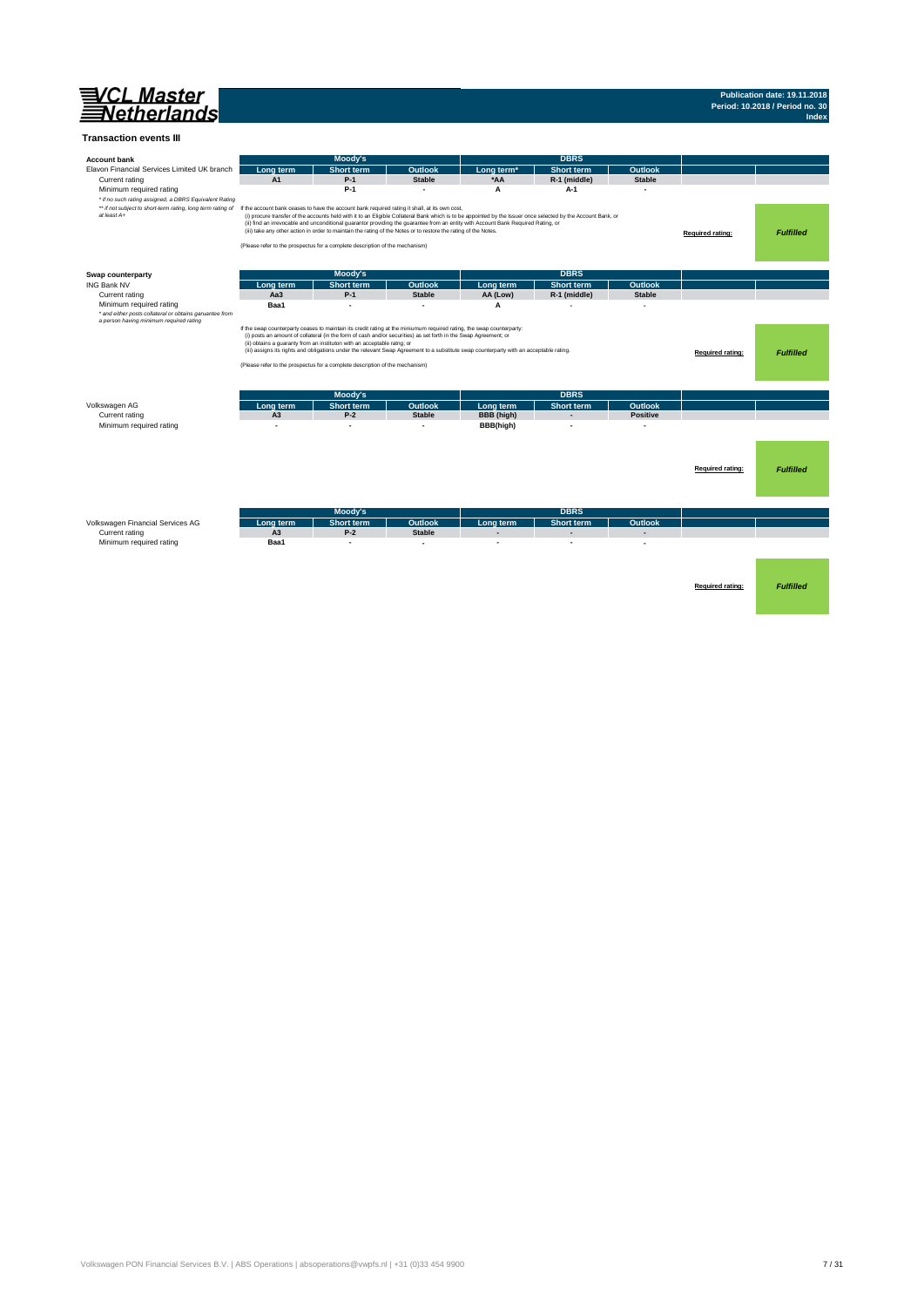

### **Information regarding the notes I**

|                             | <b>Class A Notes</b>   |                        |                        |                        |                        |                        |                        | <b>Class B Notes</b>   |  |
|-----------------------------|------------------------|------------------------|------------------------|------------------------|------------------------|------------------------|------------------------|------------------------|--|
| Rating at issue date        | <b>Series A 2016-1</b> | <b>Series A 2016-2</b> | <b>Series A 2016-3</b> | <b>Series A 2016-4</b> | <b>Series A 2016-5</b> | <b>Series A 2016-6</b> | <b>Series B 2016-1</b> | <b>Series B 2016-2</b> |  |
| Moody's                     | Aaa (sf)               | Aaa (sf)               | Aaa (sf)               | Aaa (sf)               | Aaa (sf)               | Aaa (sf)               | Aa1 $(sf)$             | Aa1 $(sf)$             |  |
| <b>DBRS</b>                 | AAA (sf)               | AAA (sf)               | AAA (sf)               | AAA (sf)               | AAA (sf)               | AAA (sf)               | A (high) (sf)          | A (high) (sf)          |  |
| <b>Current rating</b>       |                        |                        |                        |                        |                        |                        |                        |                        |  |
| Moody's                     | Aaa (sf)               | Aaa (sf)               | Aaa (sf)               | Aaa (sf)               | Aaa (sf)               | Aaa (sf)               | Aa1 $(sf)$             | Aa1 $(sf)$             |  |
| <b>DBRS</b>                 | AAA (sf)               | AAA (sf)               | AAA (sf)               | AAA (sf)               | AAA (sf)               | AAA (sf)               | A (high) (sf)          | A (high) (sf)          |  |
| <b>Information on notes</b> |                        |                        |                        |                        |                        |                        |                        |                        |  |
| <b>ISIN</b>                 | XS1417315725           | XS1419661035           | XS1419662272           | XS1419662603           | XS1419662942           | XS1452378745           | XS1417318588           | XS1419666851           |  |
| Common code                 | 141731572              | 141966103              | 141966227              | 141966260              | 141966294              | 145237874              | 141731858              | 141966685              |  |
| Original face value         | €16.200.000.00         | €48.600.000.00         | €32.400.000.00         | €16.200.000.00         | €58.300.000.00         | €37.100.000.00         | €13.600.000.00         | €5.400.000.00          |  |
| Spread / Margin             | 0,400%                 | 0,400%                 | 0,400%                 | 0,400%                 | 0,400%                 | $0,400\%$              | 0,800%                 | 0.800%                 |  |
| Current coupon              | 0.031%                 | 0.031%                 | 0.031%                 | 0.031%                 | 0.031%                 | $0.031\%$              | 0,431%                 | 0,431%                 |  |

| <b>Information on notes</b>  | <b>Class A-Series</b> | <b>Class B-Series</b> |
|------------------------------|-----------------------|-----------------------|
| Legal final maturity date    | $nov-24$              | $nov-24$              |
| Fixed/Floating               | floating              | floating              |
| Day count convention         | actual/360            | actual/360            |
| Index rate (1-Month-Euribor) | $-0.369%$             | $-0.369%$             |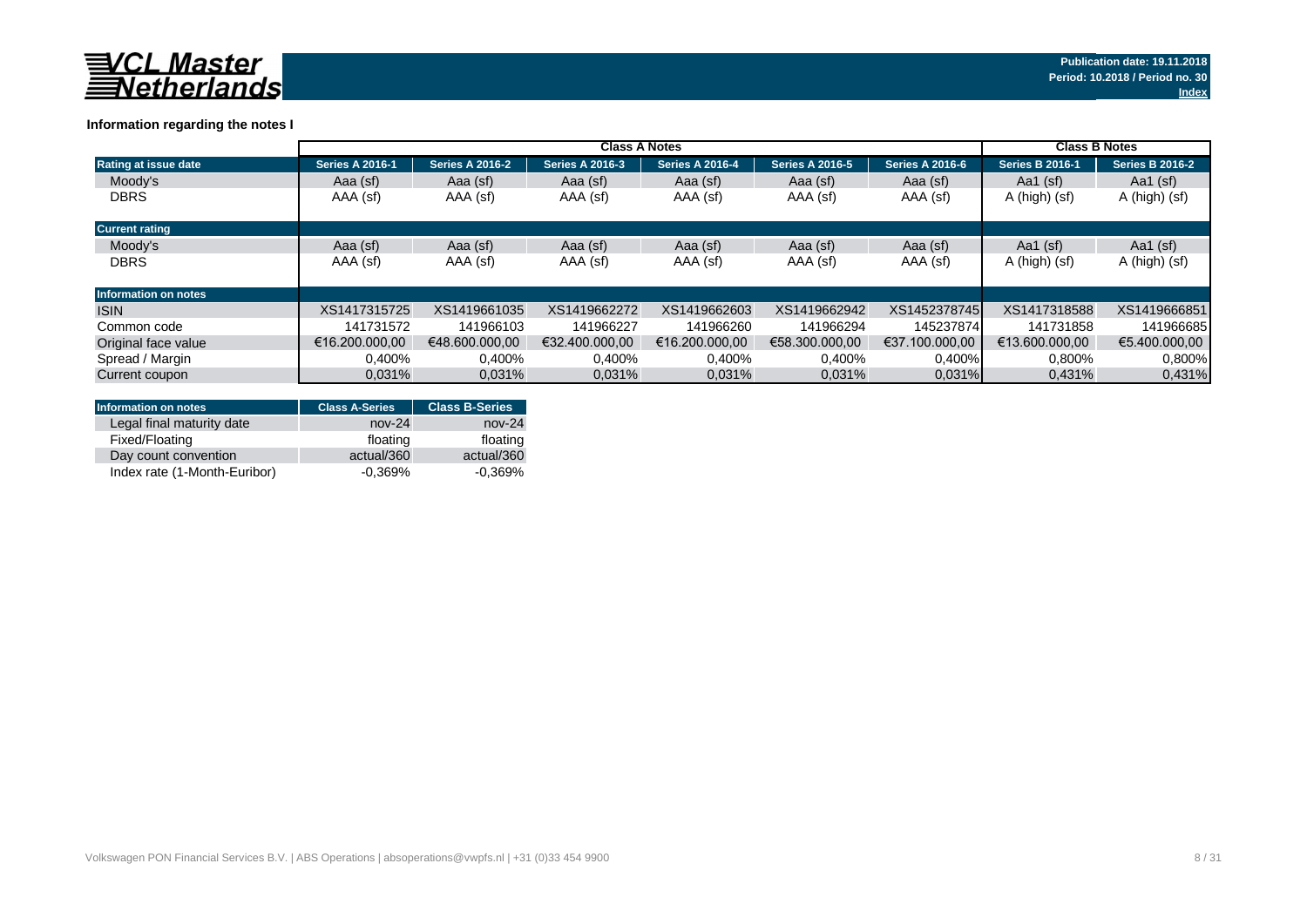#### **Information regarding the notes II**

| Monthly period:                      | 10-2018                     |
|--------------------------------------|-----------------------------|
| Payment date:                        | 26-11-2018                  |
| Interest accrual period (from/until) | 25.10.2018 until 26.11.2018 |
| Davs accrued                         | 32                          |
| Index rate                           | 1-Month Euribor             |
| Base interest rate:                  | $-0.3690%$                  |
| Day count convention                 | actual/360                  |

|                                                           |                            | <b>Class A Notes</b>   |                        |                        |                        |                        |                        |                      |                        | <b>Class B Notes</b>   |                 |
|-----------------------------------------------------------|----------------------------|------------------------|------------------------|------------------------|------------------------|------------------------|------------------------|----------------------|------------------------|------------------------|-----------------|
| <b>Interest payments</b>                                  | <b>Total Class A and B</b> | <b>Series A 2016-1</b> | <b>Series A 2016-2</b> | <b>Series A 2016-3</b> | <b>Series A 2016-4</b> | <b>Series A 2016-5</b> | <b>Series A 2016-6</b> | <b>Total Class A</b> | <b>Series B 2016-1</b> | <b>Series B 2016-2</b> | Total Class B   |
| Note balance                                              | €536.600.000.00            | €0,00                  | €119,000,000,00        | €79.200.000.00         | €39.800.000.00         | €166.200.000.00        | €79.200.000,00         | €483.400.000.00      | €38,000,000,00         | €15,200,000,00         | €53.200.000,00  |
| Paid interest                                             | €33.701.86                 | €0,00                  | €3.279,11              | €2.182,40              | €1.096,71              | €4.579,73              | €2.182,40              | €13.320,35           | €14.558,22             | €5.823,29              | €20.381,51      |
| <b>Unpaid Interest</b>                                    |                            |                        |                        |                        |                        |                        |                        |                      |                        |                        |                 |
| Unpaid interest of the reporting period                   | €0.00                      | €0,00                  | $\epsilon$ 0,00        | €0,00                  | €0,00                  | $\epsilon$ 0,00        | €0,00                  | €0,00                | €0,00                  | €0,00                  | €0,00           |
| Cumulative unpaid interest                                | €0.00                      | €0.00                  | €0.00                  | €0.00                  | €0.00                  | €0.00                  | €0.00                  | €0.00                | €0.00                  | €0.00                  | €0.00           |
| <b>Note balance</b>                                       |                            |                        |                        |                        |                        |                        |                        |                      |                        |                        |                 |
| Note balance as of the beginning of the period            | €536.600.000.00            | €0.00                  | €119.000.000,00        | €79.200.000.00         | €39.800.000.00         | €166.200.000.00        | €79.200.000,00         | €483.400.000.00      | €38.000.000.00         | €15.200.000,00         | €53.200.000,00  |
| Additional issue amount                                   | €0.00                      | €0.00                  | €0.00                  | €0,00                  | €0.00                  | €0.00                  | €0.00                  | €0.00                | €0.00                  | €0.00                  | €0,00           |
| Redemption amount due to amortizing series                | €0,00                      | €0,00                  | €0.00                  | €0,00                  | €0,00                  | €0.00                  | €0,00                  | €0,00                | €0.00                  | €0,00                  | €0,00           |
| Term take out redemption                                  | €0.00                      | €0.00                  | €0.00                  | €0.00                  | €0.00                  | €0.00                  | €0.00                  | €0.00                | €0.00                  | €0.00                  | €0,00           |
| Class balance as of the end of the period                 | €536.600.000.00            | $\epsilon$ 0.00        | €119.000.000.00        | €79.200.000.00         | €39.800.000.00         | €166.200.000.00        | €79.200.000.00         | €483.400.000.00      | €38.000.000.00         | €15.200.000.00         | €53.200.000.00  |
|                                                           |                            |                        |                        |                        |                        |                        |                        |                      |                        |                        |                 |
| <b>Payments to Investors per note</b>                     |                            |                        |                        |                        |                        |                        |                        |                      |                        |                        |                 |
| Interest                                                  |                            | €2.76                  | €2.76                  | €2,76                  | €2.76                  | €2.76                  | €2,76                  |                      | €38.31                 | €38.31                 |                 |
| Principal repayment by note                               |                            | €0,00                  | €0,00                  | €0,00                  | €0,00                  | €0,00                  | €0,00                  |                      | €0,00                  | €0,00                  |                 |
| <b>Total</b>                                              |                            | €2.76                  | €2.76                  | €2.76                  | €2.76                  | €2.76                  | €2.76                  |                      | $\epsilon$ 0.00        | €0.00                  |                 |
|                                                           |                            |                        |                        |                        |                        |                        |                        |                      |                        |                        |                 |
| <b>Notes</b>                                              |                            |                        |                        |                        |                        |                        |                        |                      |                        |                        |                 |
| Number of notes as of the beginning of the period         | 5.366                      |                        | 1.190                  | 792                    | 398                    | 1.662                  | 792                    | 4.834                | 380                    | 152                    | 532             |
| Increase of outstanding notes from tap-up                 |                            |                        |                        |                        |                        |                        |                        |                      |                        |                        |                 |
| Reduction of outstanding notes from term take out         |                            |                        |                        |                        |                        |                        |                        |                      |                        |                        |                 |
| Number of notes as of the end of the period               | 5.366                      |                        | 1.190                  | 792                    | 398                    | 1.662                  | 792                    | 4.834                | 380                    | 152                    | 532             |
| Face value per note                                       |                            | €100.000,00            | €100.000,00            | €100.000,00            | €100.000,00            | €100.000,00            | €100.000,00            | €100.000.00          | €100.000,00            | €100.000,00            | €100.000,00     |
| Balance per note                                          |                            | €100.000,00            | €100.000.00            | €100.000,00            | €100.000,00            | €100.000,00            | €100.000,00            | €100.000,00          | €100.000,00            | €100.000,00            | €100.000,00     |
| <b>Note factor</b>                                        |                            | 1.000000               | 1.000000               | 1.000000               | 1.000000               | 1.000000               | 1.000000               | 1.000000             | 1.000000               | 1.000000               | 1.000000        |
|                                                           |                            |                        |                        |                        |                        |                        |                        |                      |                        |                        |                 |
| Overcollateralisation                                     |                            |                        |                        |                        |                        |                        |                        |                      |                        |                        |                 |
| Current OC amount (before TU / TTO)                       |                            | €0.00                  | €55.078.000.31         | €36.656.954.83         | €18.421.045.48         | €76.924.064.29         | €36.656.954.83         | €223.737.019.73      | €121.812.156.95        | €48.724.862.78         | €170.537.019.73 |
| Current OC percentage (before TU / TTO)                   |                            | 31.6398%               | 31,6398%               | 31,6398%               | 31,6398%               | 31,6398%               | 31,6398%               | 31.6398%             | 23.3755%               | 23.3755%               | 23.3755%        |
| Target OC percentage (revolving period/amortising period) |                            | 34% / 43%              | 34% / 43%              | 34% / 43%              | 34% / 43%              | 34% / 43%              | 34% / 43%              | 34% / 43%            | 26.5% / 35.5%          | 26.5% / 35.5%          | 26.5% / 35.5%   |
| Current OC amount (after TU / TTO)                        |                            | €0,00                  | €61.005.711.18         | €40.602.120.38         | €20.403.590.80         | €85.202.934.43         | €40.602.120.38         | €247.816.477.16      | €139.011.769.40        | €55.604.707.76         | €194.616.477,16 |
| Current OC percentage (after TU / TTO)                    |                            | 0.0000%                | 33.8910%               | 33.8910%               | 33.8910%               | 33.8910%               | 33,8910%               | 33.8910%             | 26.6154%               | 26.6154%               | 26.6154%        |

| <b>Subordinated loan</b>                  |                      |                      |
|-------------------------------------------|----------------------|----------------------|
| Balance as of the beginning of the period | €168.781.063.69      |                      |
| Balance increase from tap up              | €0.00                |                      |
| Redemption payments from term take out    | €0.00                |                      |
| Regular redemption from waterfall         | €0.00                |                      |
| Redemption from cash collateral account   | €0.00                |                      |
| Balance as of the end of the period       | €168.781.063.69      |                      |
| Capitalization of interest                | €1.742.571.50        |                      |
| O/C                                       | <b>Class A Notes</b> | <b>Class B Notes</b> |
| Current OC amount (before TU / TTO)       | € 223.737.019.73     | € 170.537.019.73     |
| Current OC percentage (before TU / TTO)   | 31.6398%             | 23.3755%             |
| Current OC amount (after TU / TTO)        | €247.816.477.16      | €194.616.477.16      |
| Current OC percentage (after TU / TTO)    | 33.8910%             | 26.6154%             |
|                                           |                      |                      |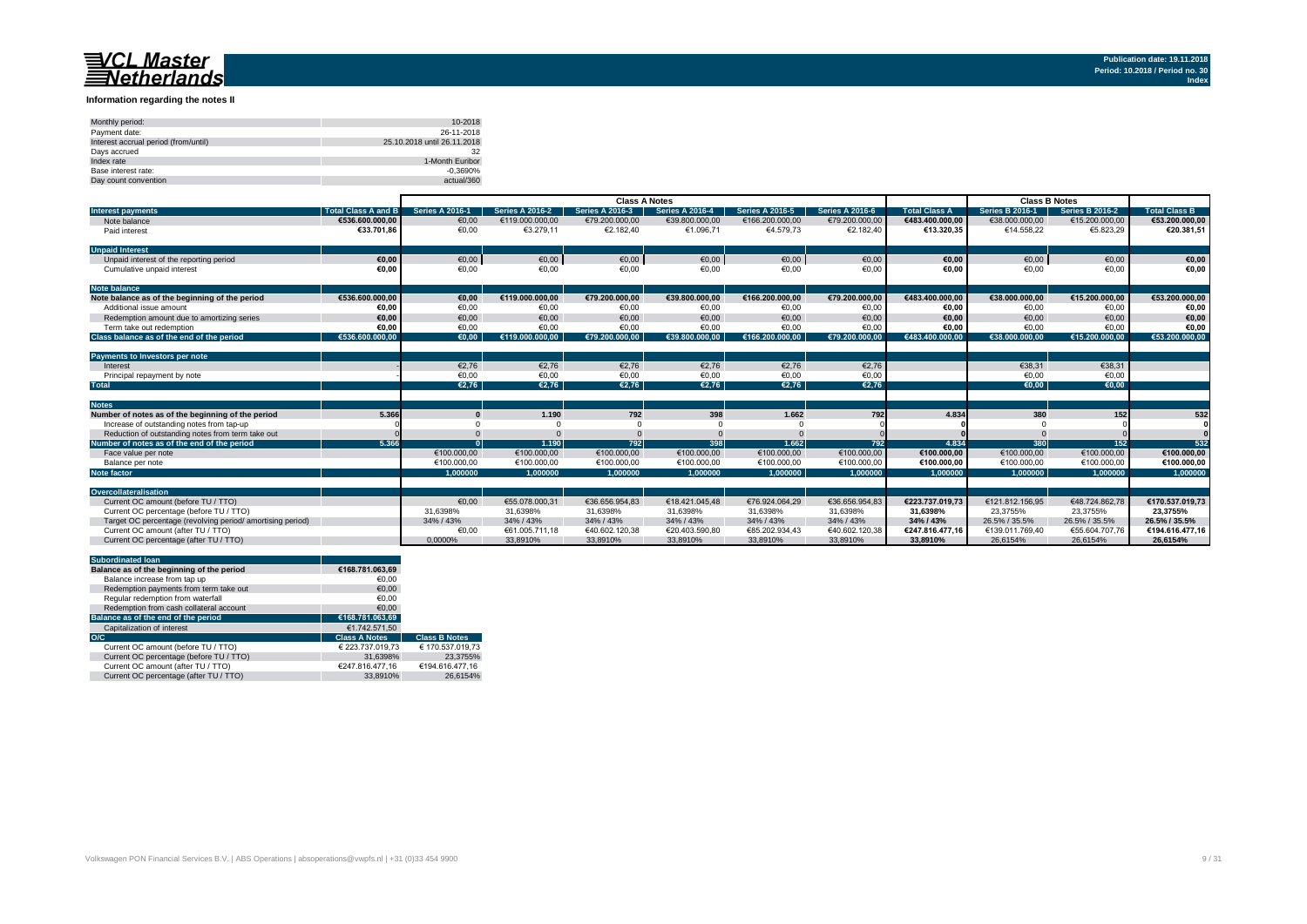

## **Credit enhancement**

| <b>Cash collateral account (CCA)</b>                             | in EUR          |
|------------------------------------------------------------------|-----------------|
| Initial balance at poolcut                                       | €9.158.618,28   |
| Thereof general cash reserve                                     | €2.288.400,00   |
| Thereof maintenance reserve                                      | €6.870.218,28   |
| Targeted balance (floor after Top Up)                            | €50.994.584,17  |
| Thereof general cash reserve                                     | €6.439.200,00   |
| Thereof maintenance reserve                                      | €44.555.384,17  |
| Balance as of the beginning of the period                        | €50.475.763,16  |
| Thereof general cash reserve                                     | €6.439.200,00   |
| Thereof maintenance reserve                                      | €44.036.563,16  |
| <b>Payments</b>                                                  | €518.821,01     |
| General payment from CCA                                         | € $0.00$        |
| General payment to CCA                                           | €0,00           |
| Payment from CCA due to TTO                                      | € $0,00$        |
| Payment to CCA due to tap-up                                     | €0,00           |
| Payment from CCA due to maintenance reserve                      | (€4.706.730,58) |
| Payment to CCA due to maintenance reserve                        | €4.931.528,42   |
| Payment to CCA due to top-up                                     | €294.023,17     |
| Balance as of the end of the period                              | €50.994.584,17  |
| Thereof general cash reserve                                     | €6.439.200,00   |
| Thereof maintenance reserve                                      | €44.555.384,17  |
| General cash reserve in percent of total current note<br>balance | 1,200%          |
| Specified general cash collateral amount                         | €6.439.200,00   |
| <b>Accrued interest</b>                                          | €0,00           |

## **Set off risk**

There is no set off risk applicable.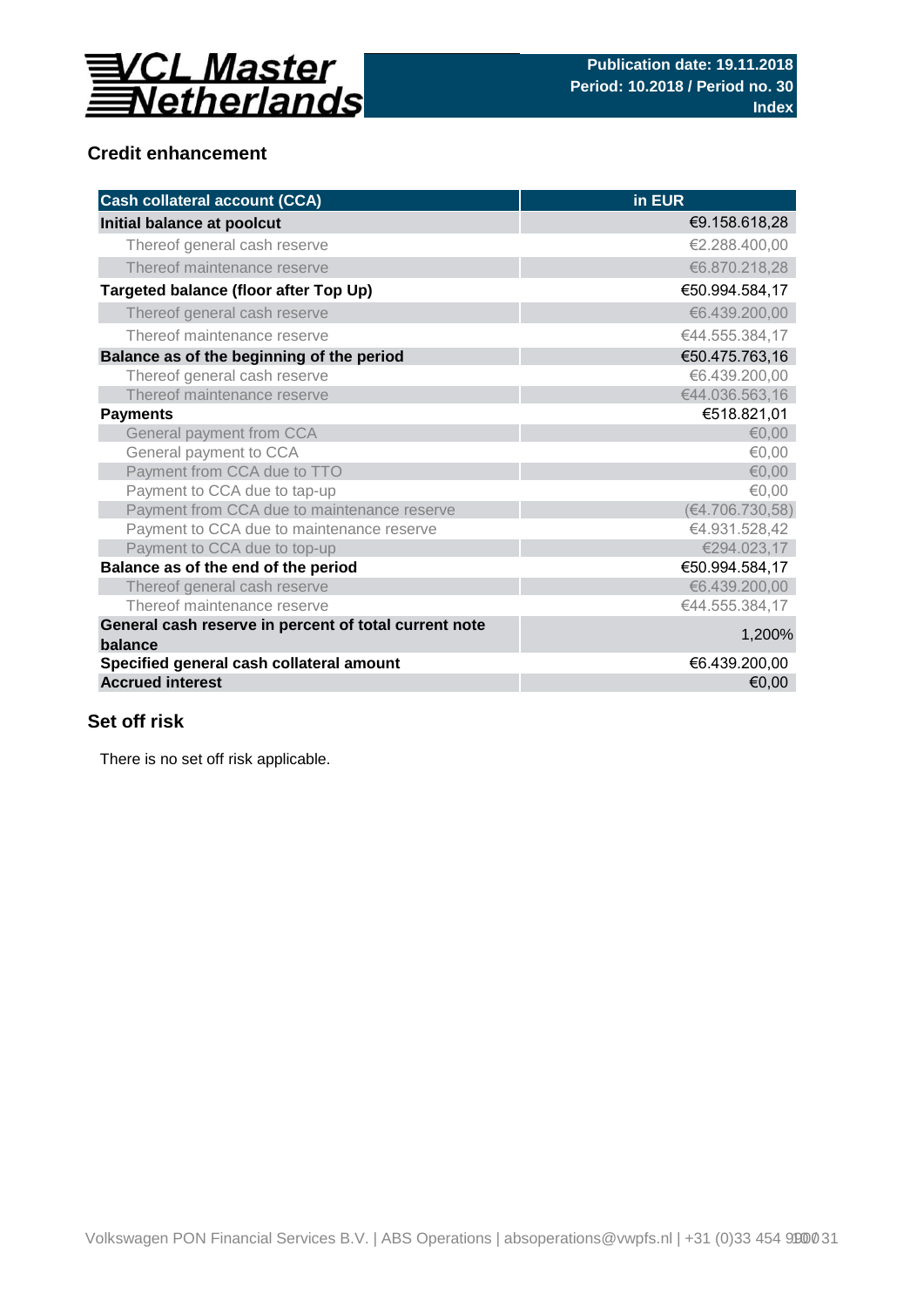

### **Swap fixing / Waterfall**

| Amortising interest rate swap                                                                                                                                 | <b>Class A</b>                       | <b>Class B</b>                   |
|---------------------------------------------------------------------------------------------------------------------------------------------------------------|--------------------------------------|----------------------------------|
| Underlying principal for reporting period                                                                                                                     | €483.400.000,00                      | €53.200.000,00                   |
| Paying leg                                                                                                                                                    | Fix interest rate                    | Fix interest rate                |
| Receiving leg                                                                                                                                                 | Floating interest rate               | Floating interest rate           |
| Net swap payments / receipts                                                                                                                                  | (E131.699, 65)                       | (E15.306, 83)                    |
|                                                                                                                                                               |                                      |                                  |
| Available distribution amount calculation                                                                                                                     | <b>Payment to waterfall position</b> | <b>Remaining amount</b>          |
| (i) Lease Collections, minus (A) amounts credited to the Maintenance Surplus Reserve Ledger                                                                   |                                      |                                  |
| and (B) amounts of any Issuer Increase Advance                                                                                                                | €30.325.300.94                       | €30.325.300,94                   |
| (ii) amounts of interest paid or principal repaid under the Issuer Facility Agreement                                                                         | €0,00                                | €30.325.300,94                   |
| (iii) Vehicle Realisation Proceeds                                                                                                                            | €9.415.993,39                        | €39.741.294,33                   |
| (iv) Lease Incidental Shortfall payments                                                                                                                      | €0.00                                | €39.741.294,33                   |
| (vi) payments from the CCA                                                                                                                                    | €0.00                                | €39.741.294,33                   |
| (vii) amounts debited from the Maintenance Reserve Ledger                                                                                                     | €4.706.730,58                        | €44.448.024,91                   |
| (viii) Maintenance Surplus debited from the Maintenance Reserve Ledger                                                                                        | €0,00                                | €44.448.024,91                   |
|                                                                                                                                                               | €0.00                                | €44.448.024,91                   |
| (ix) Net Swap Receipts<br>(x) transfers from the Accumulation Account to the Distribution Account                                                             | €0,00                                | €44.448.024,91                   |
|                                                                                                                                                               | (E1.627.098, 63)                     | €42.820.926,28                   |
| (xi) the Buffer Release Amount                                                                                                                                |                                      |                                  |
| Waterfall                                                                                                                                                     |                                      |                                  |
|                                                                                                                                                               | Payment to waterfall position        | <b>Remaining amount</b>          |
| Available distribution amount                                                                                                                                 |                                      | €42.820.926,28                   |
| 1) Taxes and Issuer Profit Amount                                                                                                                             | €0,00                                | €42.820.926,28                   |
| 1.i) Taxes                                                                                                                                                    | €0.00                                | €42.820.926,28                   |
| 1.ii) Issuer Profit Amount                                                                                                                                    | €0,00                                | €42.820.926,28                   |
| 2) Senior Maintenance Coordinator Fee                                                                                                                         | (E18.636.473,35)                     | €24.184.452,93                   |
| 3) Payments in respect of fees I                                                                                                                              | (E612.657, 69)                       | €23.571.795,24                   |
| 3.i) Payment to directors of the issuer                                                                                                                       | €0,00                                | €24.184.452,93                   |
| 3.ii) Servicer Fee - Volkswagen Leasing B.V.                                                                                                                  | (6519.227,73)                        | €23.665.225,20                   |
| Servicer Fee - DutchLease B.V.                                                                                                                                | (€88.735, 17)                        | €23.576.490.04                   |
| 3.iii) Payment to Maintenance Coordinator - Volkswagen Leasing B.V.                                                                                           | €0,00                                | €23.576.490,04                   |
| Payment to Maintenance Coordinator - DutchLease B.V.                                                                                                          | €0,00                                | €23.576.490,04                   |
| 3.iv) Payment to Rating Agencies                                                                                                                              | €0.00                                | €23.576.490,04                   |
| 3.v) Payment to Process Agent                                                                                                                                 | € $0,00$                             | €23.576.490,04                   |
| 3.vi) Payment to Account Bank                                                                                                                                 | €0,00                                | €23.576.490,04                   |
| 3.vii) Payment to Agents                                                                                                                                      | €0.00                                | €23.576.490.04                   |
| 3.viii) Payment in respect of listing of the notes                                                                                                            | €0.00                                | €23.576.490,04                   |
| 3.ix) Payment in respect of auditors' fees and legal counsel fees                                                                                             | €0,00                                | €23.576.490,04                   |
| 3.x) Payment in respect administration costs and expenses                                                                                                     | (€4.694,80)                          | €23.571.795,24                   |
| 3.xi) Payment to other third parties providing services                                                                                                       | €0,00                                | €23.571.795,24                   |
| 4) Net Swap Payments or Swap Termination Payments - Series A and B                                                                                            | (€147.006,48)                        | €23.424.788,76                   |
| - Net swap payments on series A 2016-1                                                                                                                        | €0,00                                | €23.571.795,24                   |
| - Net swap payments on series A 2016-2                                                                                                                        | (€32.420,89)                         | €23.539.374,35                   |
| - Net swap payments on series A 2016-3                                                                                                                        | (E21.577,60)                         | €23.517.796,75                   |
| - Net swap payments on series A 2016-4                                                                                                                        | (€10.843,29)                         | €23.506.953,46                   |
| - Net swap payments on series A 2016-5                                                                                                                        | (645.280, 27)                        | €23.461.673,19                   |
| - Net swap payments on series A 2016-6                                                                                                                        | (E21.577,60)                         | €23.440.095,59                   |
| - Net swap payments on series B 2016-1                                                                                                                        | (E10.933, 45)                        | €23.429.162,14                   |
| - Net swap payments on series B 2016-2                                                                                                                        | (€4.373,38)                          | €23.424.788,76                   |
| 5) Interest payment class A                                                                                                                                   | (E13.320, 35)                        | €23.411.468,41                   |
| (a) Accrued interest & (b) interest shortfalls on series A 2016-1                                                                                             | €0,00                                | €23.424.788,76                   |
| (a) Accrued interest & (b) interest shortfalls on series A 2016-2                                                                                             | (63.279, 11)                         | €23.421.509,65                   |
| (a) Accrued interest & (b) interest shortfalls on series A 2016-3                                                                                             | (E2.182, 40)                         | €23.419.327,25                   |
| (a) Accrued interest & (b) interest shortfalls on series A 2016-4                                                                                             | (€1.096,71)                          | €23.418.230,54                   |
| (a) Accrued interest & (b) interest shortfalls on series A 2016-5                                                                                             | (€4.579,73)                          | €23.413.650,81                   |
| (a) Accrued interest & (b) interest shortfalls on series A 2016-6                                                                                             | (E2.182, 40)                         | €23.411.468,41                   |
| 6) Interest payment class B                                                                                                                                   | (E20.381,51)                         | €23.391.086,90                   |
| (a) Accrued interest & (b) interest shortfalls on series B 2016-1                                                                                             | (E14.558, 22)                        | €23.396.910,19                   |
|                                                                                                                                                               |                                      | €23.391.086,90                   |
| (a) Accrued interest & (b) interest shortfalls on series B 2016-2<br>7) Payment to cash collateral account until the general CCA equals specified general CCA | (65.823, 29)<br>€0,00                | €23.391.086,90                   |
|                                                                                                                                                               | €0,00                                | €23.391.086,90                   |
| 8) Redemption amount class A                                                                                                                                  | €0,00                                | €23.391.086,90                   |
| (a) Redemption on series A 2016-1<br>(a) Redemption on series A 2016-2                                                                                        | €0,00                                | €23.391.086,90                   |
| (a) Redemption on series A 2016-3                                                                                                                             | €0,00                                |                                  |
|                                                                                                                                                               | €0,00                                | €23.391.086,90<br>€23.391.086,90 |
| (a) Redemption on series A 2016-4                                                                                                                             | €0,00                                |                                  |
| (a) Redemption on series A 2016-5                                                                                                                             |                                      | €23.391.086,90<br>€23.391.086.90 |
| (a) Redemption on series A 2016-6                                                                                                                             | €0,00                                |                                  |
| Class A accumulation account                                                                                                                                  | (€23.391.086,90)                     | €0,00                            |
| 9) Redemption amount class B                                                                                                                                  | €0,00                                | €0,00                            |
| (a) Redemption on series B 2014-1                                                                                                                             | €0,00                                | €0,00                            |
| (a) Redemption on series B 2014-2                                                                                                                             | € $0,00$                             | €0,00                            |
| Class B accumulation account                                                                                                                                  | €0,00                                | €0,00                            |
| 10) Payments to swap counterparties, other than those made under item 4                                                                                       |                                      | €0,00                            |
| 11) Accrued and unpaid interest on the subordinated loan                                                                                                      | €0,00                                | €0,00                            |
| (a) Interest subordinated loan                                                                                                                                | €0,00                                | €0,00                            |
| (b) Unpaid interest subordinated loan                                                                                                                         | €0,00                                | €0,00                            |
| 12) Redemption subordinated loan                                                                                                                              | €0,00                                | €0,00                            |
| 13) Final success fee                                                                                                                                         | €0,00                                | €0,00                            |
|                                                                                                                                                               |                                      |                                  |
| Distribution of cash collateral account surplus                                                                                                               | Payment to waterfall position        | <b>Remaining amount</b>          |
| Payment in respect of accrued and unpaid interest on the Subordinated Loan                                                                                    | €0,00                                | €0,00                            |
| Payment in respect of reduction of outstanding principal amount of Subordinated Loan                                                                          | €0,00                                | €0,00                            |
| Payment in respect of Sellers final success fee                                                                                                               | €0,00                                | €0,00                            |
|                                                                                                                                                               |                                      |                                  |
| Payments due to term take out - not part of the waterfall                                                                                                     | <b>Payment</b>                       | <b>Remaining amount</b>          |
| Purchase price from term take out                                                                                                                             | €0,00                                | €0,00                            |
| Redemption class A                                                                                                                                            | €0,00                                | €0,00                            |
| Redemption class B                                                                                                                                            | €0,00                                | €0,00                            |
| Redemption subordinated loan                                                                                                                                  | €0,00                                | €0,00                            |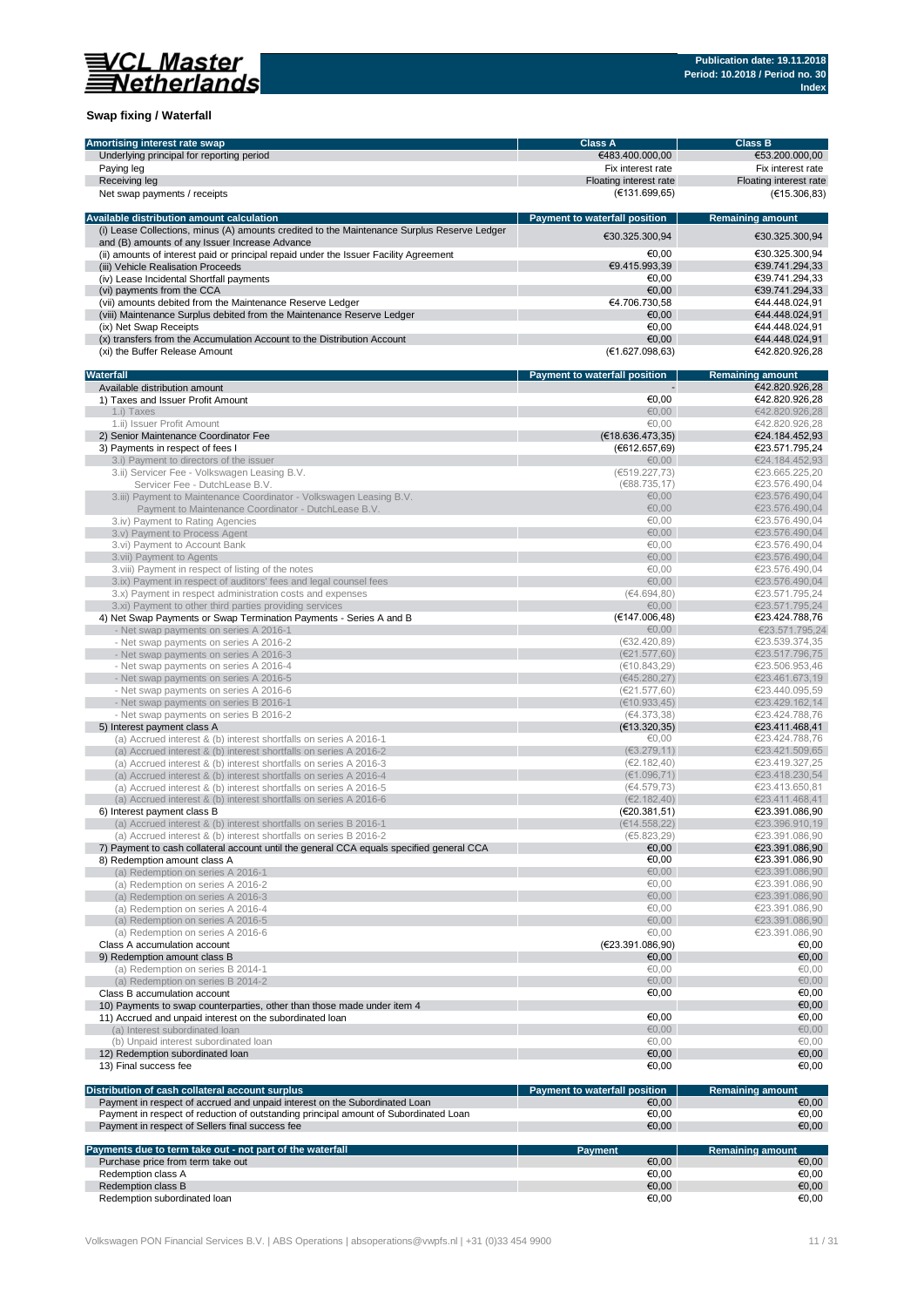

## **Retention of net economic interest**

## **Retention amount at poolcut**

| <b>Type of asset</b>     | <b>Number of</b><br><b>contracts</b> | Percentage of<br><b>contracts</b> | <b>Outstanding</b><br>nominal balance | Percentage of<br>nominal balance |
|--------------------------|--------------------------------------|-----------------------------------|---------------------------------------|----------------------------------|
| Portfolio sold to SPV    | 13.854                               | 95,05%                            | €280.729.495,18                       | 95,00%                           |
| Retention of VWL/DLN     | 722                                  | 4.95%                             | €14.783.720,00                        | 5,00%                            |
| <b>Total</b>             | 14.576                               | 100,00%                           | €295.513.215,18                       | 100,00%                          |
|                          |                                      |                                   |                                       |                                  |
| <b>Retention amounts</b> |                                      |                                   |                                       |                                  |
| Minimum retention        | €14.775.660,76                       | 5,00%                             |                                       |                                  |
| Actual retention         | €14.783.720,00                       | 5.00%                             |                                       |                                  |

### **Retention amount end of reporting period**

| Type of asset         | Number of<br><b>contracts</b> | Percentage of<br><b>contracts</b> | <b>Outstanding</b><br>nominal balance | Percentage of<br>nominal balance |
|-----------------------|-------------------------------|-----------------------------------|---------------------------------------|----------------------------------|
| Portfolio sold to SPV | 44.703                        | 95,03%                            | €786.845.605,90                       | 94,96%                           |
| Retention of VWL/DLN  | 2.339                         | 4.97%                             | €41.780.131,46                        | 5.04%                            |
| <b>Total</b>          | 47.042                        | 100,00%                           | €828.625.737,36                       | 100,00%                          |

| <b>Retention amounts</b> |                |       |
|--------------------------|----------------|-------|
| Minimum retention        | €41.412.926.63 | 5.00% |
| Actual retention         | €41.780.131.46 | 5.04% |

article 405 Abs. 1 c CRR. In its capacity as originator and original lender, Volkswagen Leasing B.V. and DutchLease B.V. comply with the retention requirements of a material net economic interest in accordance with

By adhering to option c) of the direction, Volkwagen Leasing B.V. and DutchLease B.V. keep the exposure designated for retention on its balance sheet on an ongoing basis.

The latest end of month level of retention will be published on a monthly basis within the investor report.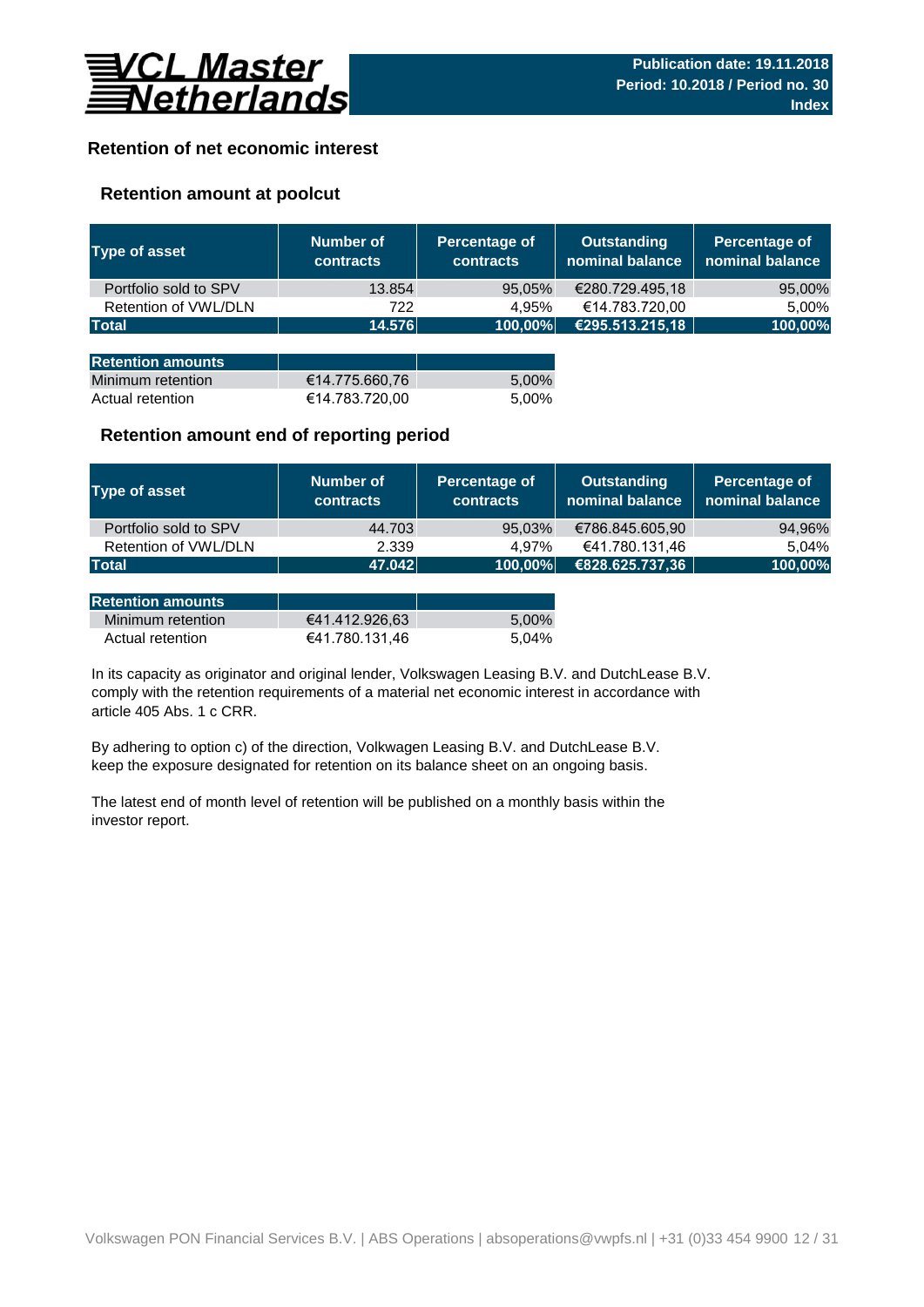**Amortisation profile I**

×

i. ÷

n.

#### **Class A Class B Class B Class B Class B Class B CLASS B CLASS B CLASS B CLASS B CLASS B CLASS B CLASS B CLASS B CLASS B CLASS B CLASS B CLASS B CLASS B CLASS B CLASS B CLASS B C Note class** ┓ **Payment date and the Sale of the Case of the Sale of the Sale of the Sale of the Sale of the Sale of the Sale of the Sale of the Sale of the Sale of the Sale of the Sale of the Sale of the Sale of the Sale of the Sale of** Poolcut ∈19.000.000,00 ∈171.700.000,00 ∈171.700.000,00 ∈19.000.000,00 ∈19.000.000,00 ∈19.000.000,00 ∈19.000.000,00 ∈19.000.000,00 ∈19.000.000,00 ∈19.000.000,00 ∈19.000.000,00 ∈19.000.000,00 ∈19.000.000,00 ∈19.000.000,00 ∈ 06-2016  $\textbf{C} = 231.000,000,00$ <br>  $\textbf{C} = 233.200,000,00$ <br>  $\textbf{C} = 233.200,000,00$ <br>  $\textbf{C} = 233.200,000,00$ <br>  $\textbf{C} = 275.000,000,00$ <br>  $\textbf{C} = 275.000,000,00$ <br>  $\textbf{C} = 275.000,000,00$ <br>  $\textbf{C} = 275.000,000,00$ 07-2016 €233.200.000,00 €25.800.000,00 08-2016 €233.200.000,00 €25.800.000,00 09-2016 €275.000.000,00 €30.400.000,00 Ì. 10-2016 €275.000.000,00 €30.400.000,00 11-2016 €296.600.000,00 €32.800.000,00 11-2016<br>  $C296.600.000,00$ <br>  $C296.600.000,00$ <br>  $C296.600.000,00$ <br>  $C296.600.000,00$ <br>  $C296.600.000,00$ <br>  $C296.600.000,00$ <br>  $C296.600.000,00$ <br>  $C296.600.000,00$ <br>  $C286.600.000,00$ <br>  $C286.600.000,00$ <br>  $C286.600.000,00$ <br>  $C$ 12-2016 €296.600.000,00 €32.800.000,00 01-2017 €296.600.000,00 €32.800.000,00  $6346.700.000,00$  ∈38.300.000,00 ∈38.300.000,00 × 0**4-2017** €38.300.000,00 €346.700.000,00 €346.700.000,00 €38.300.000,00 €38.300.000,00 €38.300.000,00 €38.300.000,00<br>05-2017 €38.300.000,00 €346.700.000,00 €346.700.000,00 €346.700.000,00 €346.700 €38.300.000,00 €38.300.0 п 06-2017 €375.300.000,00 €41.400.000,00  $\epsilon$ 375.300.000,00  $\epsilon$  (and the set of  $\epsilon$ 41.400.000,00  $\epsilon$ 0**8-2017 ∈**41.400.000,00 ∈375.300.000,00 ∈375.300.000,00 ∈41.400.000,00 ∈41.400.000,00 ∈41.400.000,00 ∈41.400.000,00 ∈41.400.000,00 ∈41.400.000,00 ∈41.400.000,00 ∈41.400.000,00 ∈41.400.000,00 ∈41.400.000,00 ∈41.400.000,00 п 10-2017 €404.500.000,00 €44.600.000,00 11-2017 €404.500.000,00 €404.500.000,00 €404.500.000,00 €404.500.000,00 €404.500.000,00 €44.600.000,00 €44.600.000,00 Ì. 12-2017 €404.500.000,00 €404.500.000,00 €404.500.000,00 €404.500.000,00 €44.600.000,00 €44.600.000,00  $01-2018$  ∈404.500.000,00 ∈404.500.000,00 ∈404.500.000,00 ∈404.600.000,00 × 02-2018 €404.500.000,00 **€44.600.000,00** 03-2018 €451.400.000,00 €49.700.000,00 п 04-2018 €451.400.000,00 €49.700.000,00  $65-2018$  ∈451.400.000,00 ∈451.400.000,00 ∈451.400.000,00 ∈49.700.000,00 × 06-2018 €49.700.000,00 €451.400.000,00 € 451.400.000,00 € 5451.400.000,00 € 5451.400.000,00 € 549.700.000,00 07-2018 €451.400.000,00 €49.700.000,00 Ė 08-2018 €483.400.000,00 €53.200.000,00  $6483.400.000,00$   $6483.400.000,00$   $653.200.000,00$ 10-2018 €483.400.000,00 €53.200.000,00 11-2018 ∈53.200.000,00 ∈53.200.000,00 ∈ €483.400.000,00 ∈ €483.400.000,00 ∈ €53.200.000,00 12-2018 €464.076.894,52 €53.200.000,00  $6444.515.411,20$  ∈53.200.000,00 ∈ €53.200.000,00 02-2019 €53.200.000,00 €53.200.000,00 €624.251.960,07 € 6424.251.960,07 € 6424.251.960,07 € 653.200.000,00  $03-2019$  ∈53.200.000,00 i. 04-2019 €383.260.732,18 €53.200.000,00  $0.2019$  ∈53.200.000,000,000 ∈53.200.000,000 ∈53.200.000,000 ∈53.200.000,000 ∈53.200.000,000 ∈53.200.000,000 ∈53.200.000,00 ×. 06-2019 €344.006.907,58 €53.200.000,00  $07$ -2019 ∈44.925.492,05 ∈44.925.492,05 × 08-2019 €319.973.327,73 €41.735.651,44  $09-2019$  ∈40.274.024,82 10-2019 €297.300.788,38 €38.778.363,70 11-2019 ∈37.244.140,51 ∈ €37.244.140,51 ∈ €37.244.140,51 ∈ €37.244.140,51 ∈ €37.244.140,51 ∈ €37.244.140,51 ∈ €37.244.140,51 ∈ ∈ 57.244.140,51 ∈ 57.244.140,51 ∈ 57.244.140,51 ∈ 57.244.140,51 ∈ 57.244.140,51 ∈ 57.244.140, 12-2019 €273.166.124,85 €35.630.364,11 01-2020 ∈34.041.257,05 €34.041.257,05 €34.041.257,05 €34.041.257,05 €34.041.257,05 €34.041.257,05 €34.041.257,05 п 02-2020 €32.308.390,09 €32.308.390,09 €32.308.390,09 €347.697.657,39  $\blacksquare$  $03-2020$  €30.364.197,87 €30.364.197,87 Ì. 04-2020 €28.885.198,45 €28.885.198,45 €28.885.198,45 €28.885.198,45 €28.885.198,45 €28.885.198,45 €28.885.198,45 05-2020 €205.120.496,71 €26.754.847,40 × 06-2020 €25.482.556,49  $\in$  5.56,49  $\in$  5.56,49  $\in$  5.366.266,45  $\in$  5.366.266,45  $\in$  5.366.265,45  $\in$  5.56,49  $\in$  5.56,49  $\in$  5.56,49  $\in$  5.56,49  $\in$  5.56,49  $\in$  5.56,49  $\in$  5.56,49  $\in$  5.56,49  $\in$  5.56,49  $07$ -2020 ∈24.093.552,24 r. 08-2020 €22.887.804,38 € 20.887.804,38 € 20.887.804,38 € 30.94 € 30.94 € 30.94 € 30.94 € 30.94 € 30.94 € 30.94 € 30.94 € 30.94 € 30.94 € 30.94 € 30.94 € 30.94 € 30.95 € 30.94 € 30.95 € 30.95 € 30.95 € 30.95 € 30.95 € 30.  $09-2020$  ∈21.684.382,70 п 10-2020 €155.958.062,19 €20.342.355,94 11-2020 €146.515.906,81 €19.110.770,45 12-2020 €138.283.160,30 €18.036.933,95 01-2021 ∈129.520.080,36 ∈129.520.080,36 ∈129.520.080,36 ∈129.520.080,36 ∈129.520.080,36 ∈16.893.923,52 02-2021 €15.676.769,08 €120.188.562,95 €120.188.562,95 €120.188.562,95 €120.188.562,95 €15.676.769,08  $03-2021$  ∈ 14.404.180,62 04-2021 €102.222.686,83 €13.333.393,93  $05$ - $2021$  ∈91.123.200,96 ∈91.123.200,96 ∈91.123.200,96 ∈91.123.200,96 ∈91.123.200,96 ∈91.123.200,96 ∈91.123.200,96 ∈91.123.200,96 ∈91.123.200,96 ∈91.123.200,96 ∈91.123.200,96 ∈91.123.200,96 ∈91.123.200,96 ∈91.123.200,9 06-2021 ∈11.010.682,17 ∈11.010.682,17 ∈11.010.682,17 ∈11.010.682,17  $07-2021$  ∈10.056.090,80 ∈ €77.096.696,13 08-2021  $\epsilon$ 71.141.405,46  $\epsilon$ 71.141.405,46  $\epsilon$ 71.141.405,46  $\epsilon$ 9.279.313,76  $\epsilon$ 9.279.313,76  $09-2021$  ∈65.079.031,38  $\epsilon$ 65.079.031,38 ∈8.488.569,31 ∈8.488.569,31 ∈8.488.569,31 ∈8.488.569,31 ∈8.488.569,31 ∈8.488.569,31 ∈8.488.569,31 ∈8.488.569,31 ∈8.488.569,31 ∈8.488.569,31 ∈8.488.569,31 ∈8.488.569,31 ∈8.488.56 10-2021 €7.769.099,96 €7.769.099,96 €7.769.099,96 €7.769.099,96 €89.563.099,70 € 7.769.099,96 € 7.769.099,96 € 11-2021 €7.017.216,32 12-2021 €6.380.673,47 €6.380.673,47 €6.380.673,47 €6.390.673,47 €6.390.673,47 €6.390.673,47 01-2022 ∈5.771.762,88 02-2022 €35.508.072,52 €5.771.762,88  $03$ -2022 ∈5.771.762,88 r. 04-2022 €21.461.722,72 €5.771.762,88

 $65.2022$  ∈9.006.915,49  $\epsilon$ 9.006.915,49  $\epsilon$ 9.006.915,49  $\epsilon$ 9.006.915,49  $\epsilon$ 5.771.762,88 06-2022  $\epsilon$ 2.796.000,26  $\epsilon$ 2.796.000,26  $\epsilon$ 2.796.000,26  $\epsilon$ 2.796.000,26  $\epsilon$  $07-2022$  ∈1.897.536,92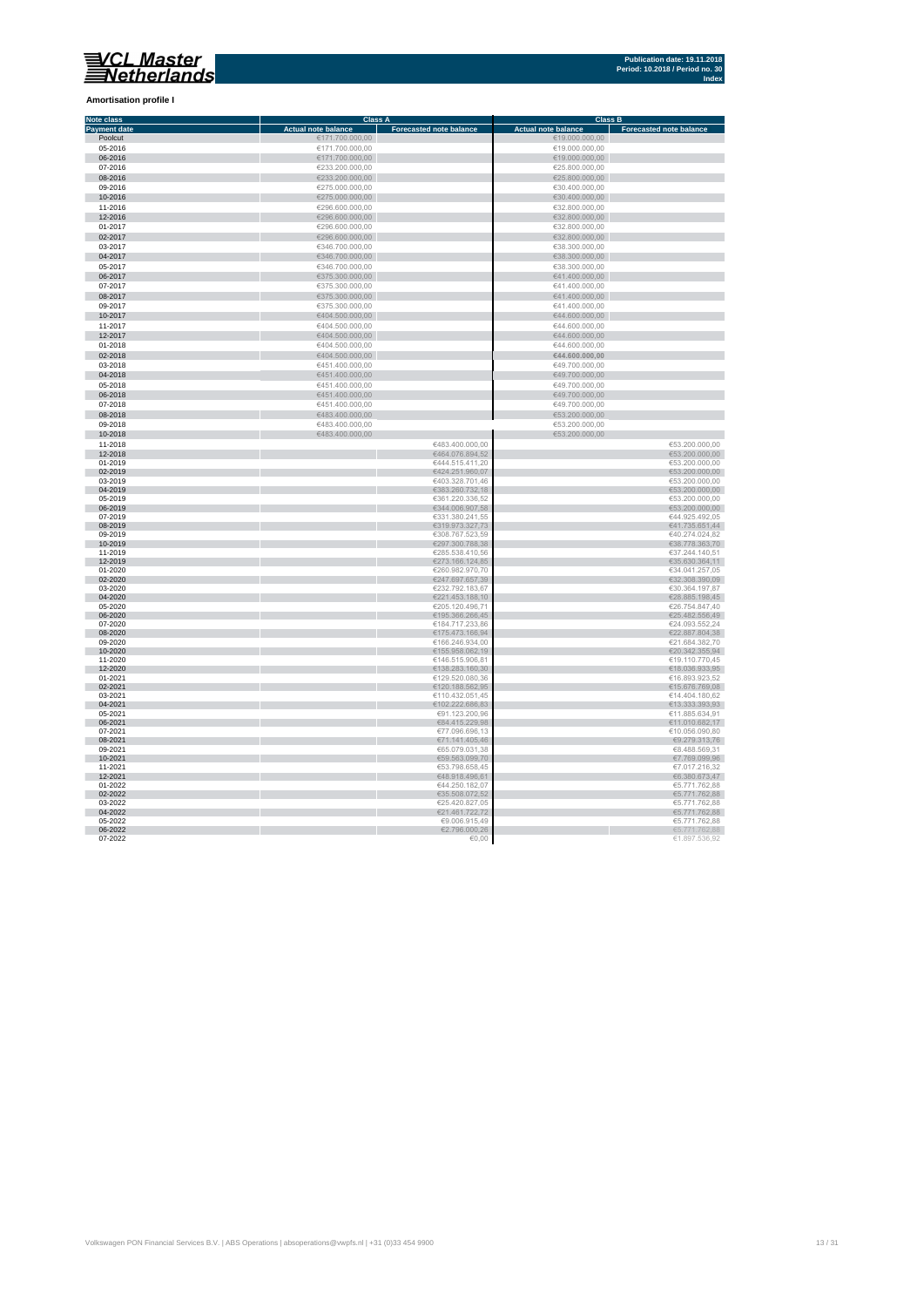

**Amortisation profile I**

**Note class Payment date Actual note balance Forecasted note balance Actual note balance2 Forecasted note balance3 Class A Class B**

Volkswagen PON Financial Services B.V. | ABS Operations | absoperations@vwpfs.nl | +31 (0)33 454 9900 14 / 31 (9) 14 / 31 (9) 14 / 31 (9) 14 / 31 (9) 14 / 31 (9) 14 / 31 (9) 14 / 31 (9) 14 / 31 (9) 14 / 31 (9) 14 / 31 (9)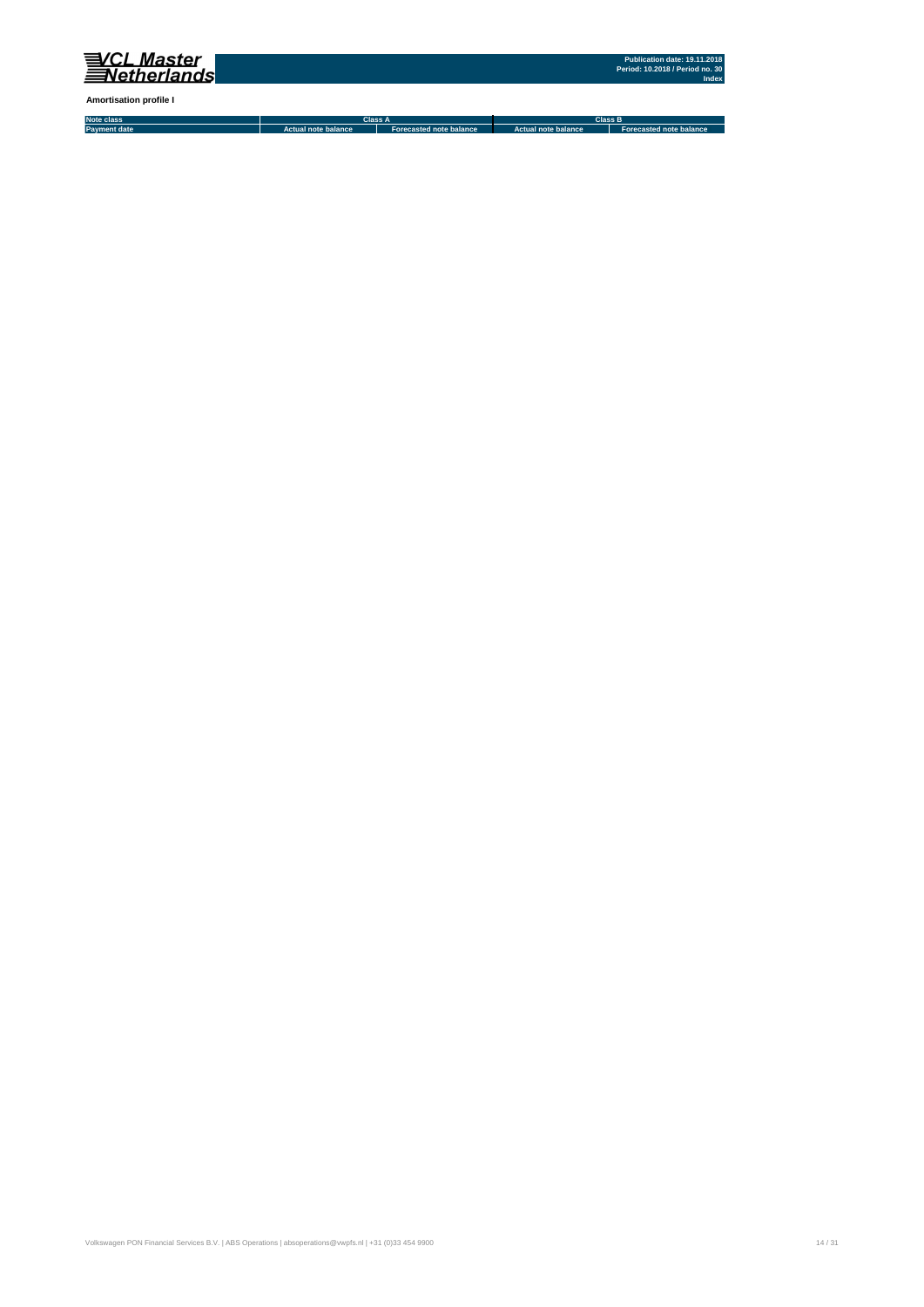

#### **Amortisation profile II**



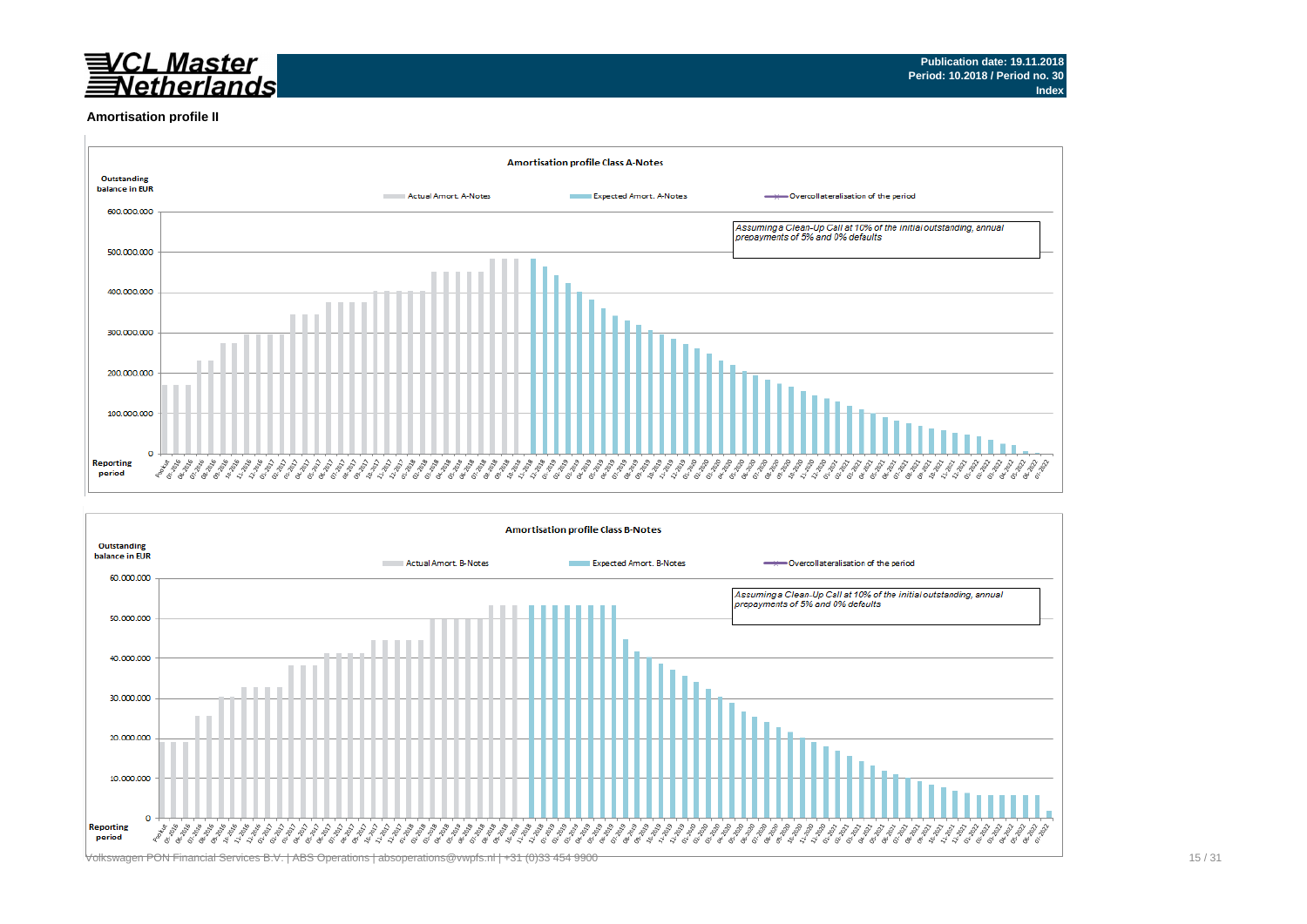

### **Run out schedule I**

| <b>Reporting period</b> | <b>Principal</b>                 | <b>Interest</b>            | Instalment                       |
|-------------------------|----------------------------------|----------------------------|----------------------------------|
| arrears                 | €1.084.995,02                    | €246.029,12                | €1.331.024,14                    |
| 11-2018                 | €17.998.854,15                   | €2.689.743,71              | €20.688.597,86                   |
| 12-2018                 | €17.492.955,77                   | €2.623.437,29              | €20.116.393,06                   |
| 01-2019                 | €19.573.587,36                   | €2.558.994,35              | €22.132.581,71                   |
| 02-2019                 | €15.200.232,35                   | €2.221.207,20              | €17.421.439,55                   |
| 03-2019                 | €18.804.745,48                   | €2.697.547,85              | €21.502.293,33                   |
| 04-2019                 | €18.489.469,12                   | €2.352.689,40              | €20.842.158,52                   |
| 05-2019                 | €18.340.569,25                   | €2.302.460,70              | €20.643.029,95                   |
| 06-2019                 | €19.069.373,24                   | €2.225.937,18              | €21.295.310,42                   |
| 07-2019                 | €19.655.767,34                   | €2.155.688,38              | €21.811.455,72                   |
| 08-2019                 | €20.974.736,64                   | €2.083.276,83              | €23.058.013,47                   |
| 09-2019                 | €20.902.689,09                   | €2.006.007,36              | €22.908.696,45                   |
| 10-2019                 | €23.129.384.54                   | €1.929.004.22              | €25.058.388,76                   |
| 11-2019                 | €26.144.738,09                   | €1.843.796,02              | €27.988.534,11                   |
| 12-2019                 | €19.953.090,67                   | €1.747.482,65              | €21.700.573,32                   |
| 01-2020                 | €29.691.108,17                   | €1.673.976,11              | €31.365.084,28                   |
| 02-2020                 | €17.464.762,85                   | €1.460.766,09              | €18.925.528,94                   |
| 03-2020                 | €19.224.282,92                   | €1.604.470,74              | €20.828.753,66                   |
| 04-2020                 | €16.852.917,25                   | €1.429.436,74              | €18.282.353,99                   |
| 05-2020                 | €17.010.113,43                   | €1.367.353,65              | €18.377.467,08                   |
| 06-2020                 | €19.369.843.05                   | €1.304.689.23              | €20.674.532,28                   |
| 07-2020                 | €18.019.467,35                   | €1.233.331.18              | €19.252.798,53                   |
| 08-2020                 | €15.612.354,05                   | €1.166.949,76              | €16.779.303,81                   |
| 09-2020                 | €16.556.858,21                   | €1.109.435,72              | €17.666.293,93                   |
| 10-2020                 | €17.712.973,08                   | €1.048.440.55              | €18.761.413,63                   |
| 11-2020                 | €18.776.215,96<br>€15.817.747.49 | €983.187,68<br>€914.017.37 | €19.759.403,64                   |
| 12-2020                 |                                  |                            | €16.731.764,86                   |
| 01-2021                 | €21.963.202,12                   | €855.746,61                | €22.818.948,73                   |
| 02-2021                 | €13.316.154,45<br>€14.702.033,74 | €701.892.66<br>€798.994,17 | €14.018.047,11                   |
| 03-2021<br>04-2021      | €12.182.195,01                   | €669.106,44                | €15.501.027,91                   |
| 05-2021                 |                                  | €629.262,89                | €12.851.301,45                   |
| 06-2021                 | €12.859.733,15<br>€12.367.196,62 | €579.366,98                | €13.488.996,04<br>€12.946.563,60 |
| 07-2021                 | €12.743.701,81                   | €533.807,07                | €13.277.508,88                   |
| 08-2021                 | €10.638.037,34                   | €486.860,80                | €11.124.898,14                   |
| 09-2021                 | €9.623.195,43                    | €447.671,18                | €10.070.866,61                   |
| 10-2021                 | €10.644.081,20                   | €412.220,18                | €11.056.301,38                   |
| 11-2021                 | €12.347.248,34                   | €373.007,81                | €12.720.256,15                   |
| 12-2021                 | €5.087.343,97                    | €327.521,70                | €5.414.865,67                    |
| 01-2022                 | €15.757.495,96                   | €308.780,63                | €16.066.276,59                   |
| 02-2022                 | €8.142.034,73                    | €231.457,83                | €8.373.492,56                    |
| 03-2022                 | €8.971.875,09                    | €240.080,49                | €9.211.955,58                    |
| 04-2022                 | €7.486.025,32                    | €187.480,08                | €7.673.505,40                    |
| 05-2022                 | €8.084.083,32                    | €160.312,48                | €8.244.395,80                    |
| 06-2022                 | €6.638.509,36                    | €130.325,67                | €6.768.835,03                    |
| 07-2022                 | €5.362.694,37                    | €105.870,52                | €5.468.564,89                    |
| 08-2022                 | €4.067.802,98                    | €86.114,78                 | €4.153.917,76                    |
| 09-2022                 | €2.468.099,24                    | €71.128,86                 | €2.539.228,10                    |
| 10-2022                 | €2.181.073,57                    | €62.036,82                 | €2.243.110,39                    |
| 11-2022                 | €2.451.738,90                    | €54.001,89                 | €2.505.740,79                    |
| 12-2022                 | €585.223,82                      | €44.969,79                 | €630.193,61                      |
| 01-2023                 | €2.844.010,55                    | €42.813,96                 | €2.886.824,51                    |
| 02-2023                 | €1.786.461,53                    | €29.721,62                 | €1.816.183,15                    |
| 03-2023                 | €1.610.782,21                    | €28.380,66                 | €1.639.162,87                    |
| 04-2023                 | €1.416.484,03                    | €19.819,25                 | €1.436.303,28                    |
| 05-2023                 | €1.481.493,52                    | €14.605,96                 | €1.496.099,48                    |
| 06-2023                 | €1.223.167,92                    | €9.145,82                  | €1.232.313,74                    |
| 07-2023                 | €766.015,92                      | €4.639,74                  | €770.655,66                      |
| 08-2023                 | €353.560,64                      | €1.817,87                  | €355.378,51                      |
| 09-2023                 | €129.958,06                      | €515,38                    | €130.473,44                      |
| 10-2023                 | €270,64                          | €36,59                     | €307,23                          |
| 11-2023                 | €271,64                          | €35,59                     | €307,23                          |
| 12-2023                 | €272,64                          | €34,59                     | €307,23                          |
| 01-2024                 | €273,65                          | €33,58                     | €307,23                          |
| 02-2024                 | €274,66                          | €32,57                     | €307,23                          |
| 03-2024                 | €275,67                          | €31,56                     | €307,23                          |
| 04-2024<br>05-2024      | €276,68<br>€277,70               | €30,55<br>€29,53           | €307,23                          |
| 06-2024                 | €7.737,74                        | €28,51                     | €307,23<br>€7.766,25             |
| <b>Total</b>            | €<br>731.216.477,16 €            | 55.629.128,74 $\in$        | 786.845.605,90                   |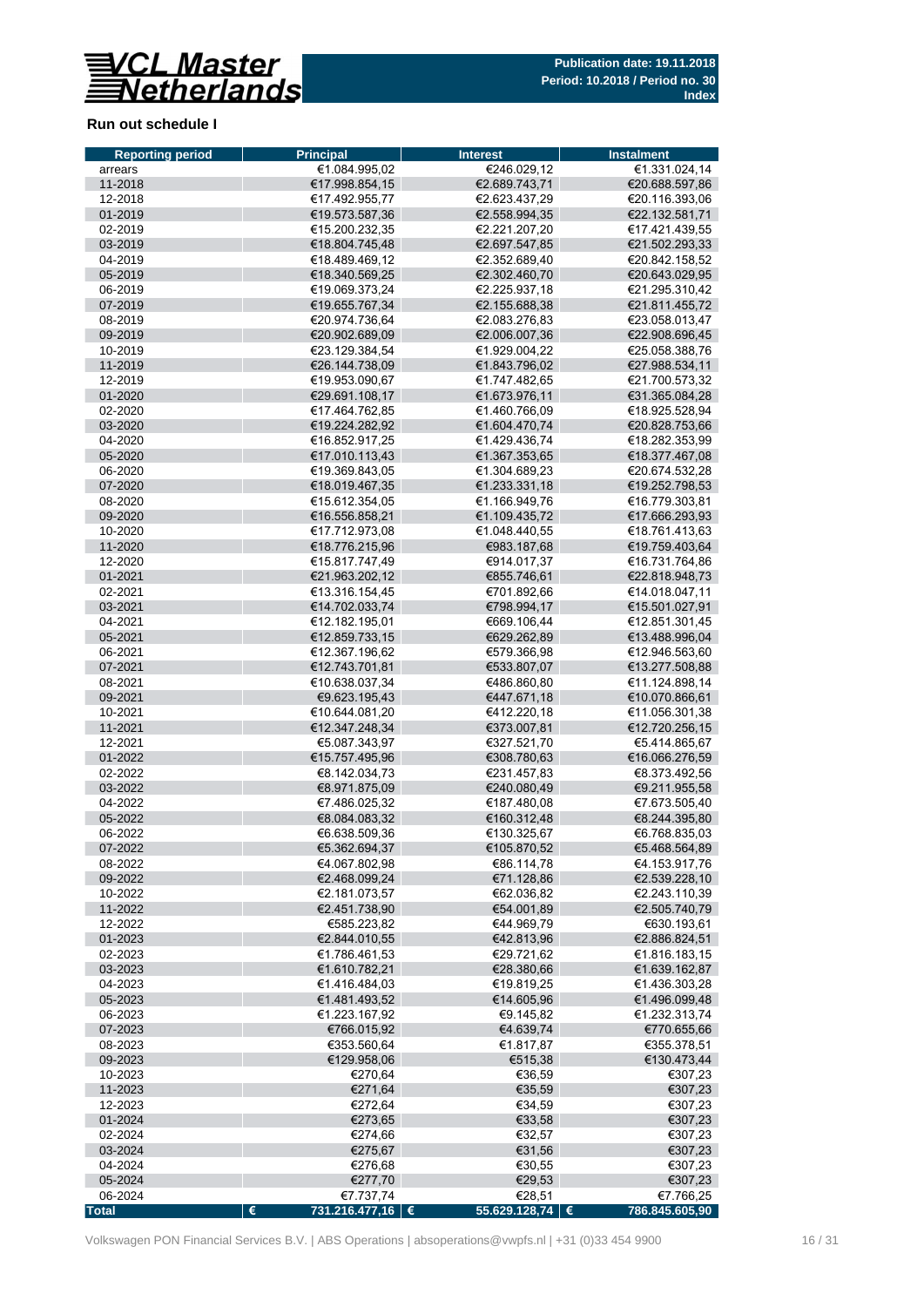

### **Run out schedule II**

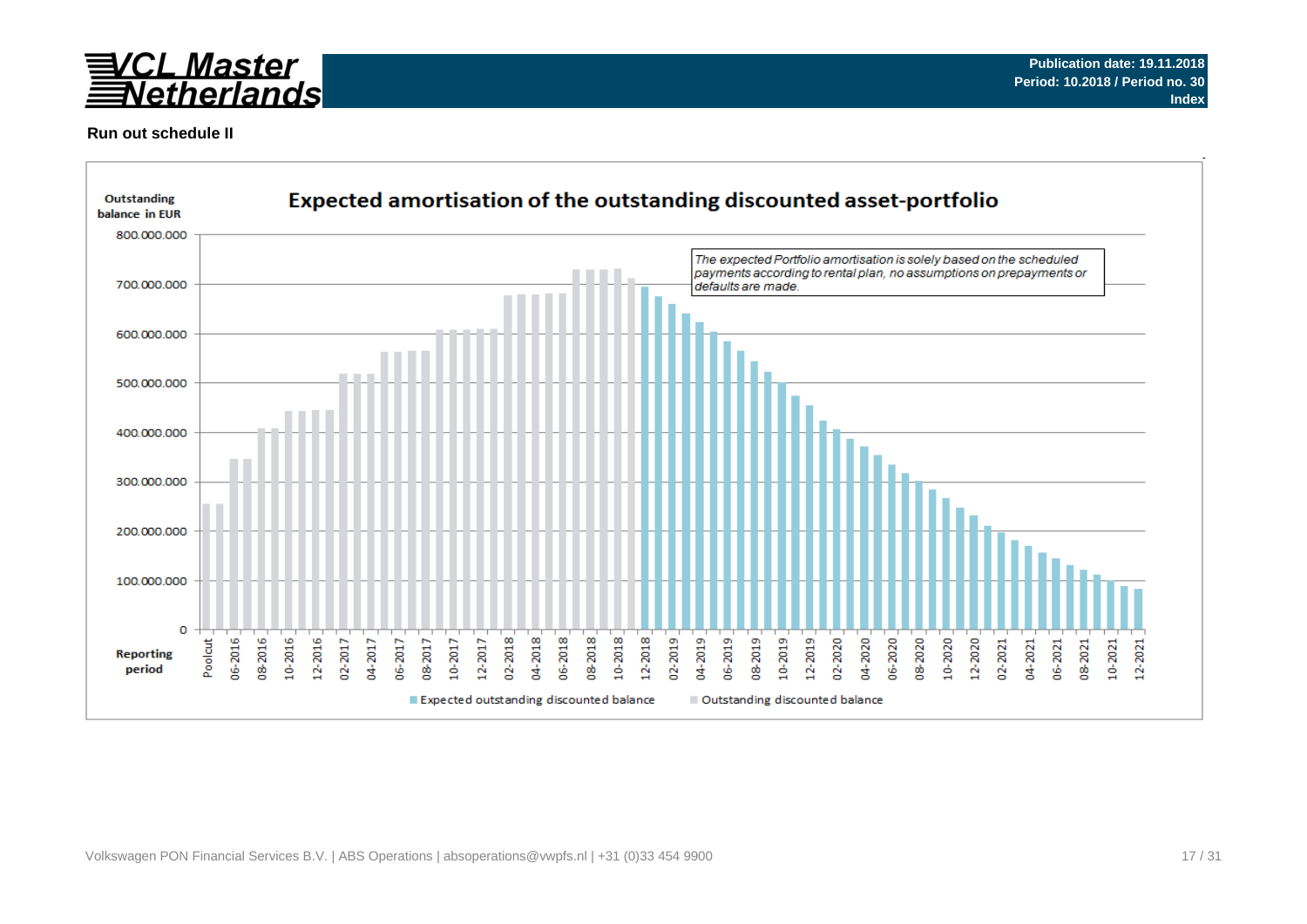#### **Outstanding contracts**

| <b>Collections by source</b>                | <b>Collections</b> |
|---------------------------------------------|--------------------|
| Paid instalments of monthly period          | €15.013.183.92     |
| therof capital                              | €12.035.982.72     |
| therof interest                             | €2.977.201.20      |
| Paid instalments of previous periods        | €1.364.969.02      |
| Payment due from early settlement           | €438.303.29        |
| Compensation Payments from contract changes | (€46.580.68)       |
| thereof payments from the Issuer to VWL/DLN | (€195.702.63)      |
| therof payments from VWL/DLN to the Issuer  | €149.121.95        |
| Servicing collections                       | €12.901.017.32     |
| VAT collections                             | €5.585.936.49      |
| <b>Total Lease Collections</b>              | €35.256.829.36     |

| <b>Collections by status</b> | <b>Number of</b><br>contracts | <b>Collections</b> |
|------------------------------|-------------------------------|--------------------|
| Current                      | 42.415                        | €33.381.829.27     |
| <b>Delinquent</b>            | 1.064                         | €699.110.93        |
| Early settlement             | 377                           | €641.281.21        |
| Default                      | 45                            | €28.297.37         |
| End of term                  | 401                           | €496.613.51        |
| Write Off                    | 11                            | €9.697.07          |
| <b>Total</b>                 | 44.313                        | €35.256.829.36     |

| Evolution of outstanding pool during the reporting<br>period | <b>Number of active</b><br>contracts | Outstanding<br>discounted<br>balance | Outstanding<br>nominal balance |
|--------------------------------------------------------------|--------------------------------------|--------------------------------------|--------------------------------|
| Balance as of the begin of the period                        | 44.313                               | €729.555.472.11                      | €785.701.577.23                |
| Balance at the end of the period - before top/tap-up         | 43.528                               | €707.137.019.73                      | €760.214.544.08                |
| Top/tap-up of the period                                     | 1.175                                | €24.079.457.43                       | €26.631.061.82                 |
| Term take out                                                | $\overline{\phantom{a}}$             |                                      |                                |
| Balance as of the end of the period                          | 44.703                               | €731.216.477.16                      | €786.845.605.90                |

| Total portfolio as of pool cut date  |                        |                                      |                               | Type of car                       |                               |                                      | <b>Customer type</b>   |                                      |                               |                                      |  |  |
|--------------------------------------|------------------------|--------------------------------------|-------------------------------|-----------------------------------|-------------------------------|--------------------------------------|------------------------|--------------------------------------|-------------------------------|--------------------------------------|--|--|
|                                      |                        |                                      | <b>New vehicle</b>            |                                   | <b>Used vehicle</b>           |                                      |                        | <b>Commercial</b>                    | Private                       |                                      |  |  |
| <b>Contract status development I</b> | Number of<br>contracts | Outstanding<br>discounted<br>balance | <b>Number of</b><br>contracts | Outstanding<br>discounted balance | <b>Number of</b><br>contracts | Outstanding<br>discounted<br>halance | Number of<br>contracts | Outstanding<br>discounted<br>halance | <b>Number of</b><br>contracts | Outstanding<br>discounted<br>balance |  |  |
| Current                              | 13.854                 | €254.509.899.87                      | 13.108                        | €244.342.851.74                   | 746                           | €10.167.048.13                       | 7.789                  | €178.013.878.55                      | 6.065                         | €76.496.021,32                       |  |  |
| Delinquent                           |                        | €0,00                                |                               | €0,00                             |                               | €0,00                                |                        | €0,00                                |                               | €0,00                                |  |  |
| Early settlement                     |                        | €0,00                                |                               | €0,00                             |                               | €0,00                                |                        | €0,00                                |                               | €0,00                                |  |  |
| Default                              |                        | €0,00                                |                               | €0,00                             |                               | €0,00                                |                        | €0,00                                |                               | €0,00                                |  |  |
| End of term                          |                        | €0,00                                |                               | €0.00                             |                               | €0.00                                |                        | €0.00                                |                               | €0.00                                |  |  |
| Write Off                            |                        | €0.00                                |                               | €0.00                             |                               | €0.00                                |                        | €0.00                                |                               | €0.00                                |  |  |
| <b>Total</b>                         | 13.854                 | €254.509.899.87                      |                               | €244.342.851.74                   | 746                           | €10.167.048.13                       | 7.789                  | €178.013.878.55                      | 6.065                         | €76.496.021.32                       |  |  |

| Total portfolio as of current reporting period |                        |                                      |                               | <b>Type of car</b>                       |                                      |                                      | <b>Customer type</b>          |                                      |                               |                                             |  |  |
|------------------------------------------------|------------------------|--------------------------------------|-------------------------------|------------------------------------------|--------------------------------------|--------------------------------------|-------------------------------|--------------------------------------|-------------------------------|---------------------------------------------|--|--|
|                                                |                        |                                      |                               |                                          | <b>Used vehicle</b>                  |                                      |                               | <b>Commercial</b>                    | <b>Private</b>                |                                             |  |  |
| <b>Contract status development II</b>          | Number of<br>contracts | Outstanding<br>discounted<br>balance | <b>Number of</b><br>contracts | <b>Outstanding</b><br>discounted balance | <b>Number of</b><br><b>contracts</b> | Outstanding<br>discounted<br>balance | <b>Number of</b><br>contracts | Outstanding<br>discounted<br>halance | <b>Number of</b><br>contracts | <b>Outstanding</b><br>discounted<br>balance |  |  |
| Current                                        | 43.905                 | €712.047.386.39                      | 40.915                        | €666.277.301.25                          | 2.990                                | €45.770.085.14                       | 25.699                        | €497.804.922.07                      | 18,206                        | €214.242.464.32                             |  |  |
| Delinquent                                     | 1.070                  | €18.514.109.57                       | 990                           | €17.442.504.21                           | 80                                   | €1.071.605.36                        | 806                           | €15.416.280.69                       | 264                           | €3.097.828.88                               |  |  |
| Early settlement                               | 5.371                  | €174.167.17                          | 4.758                         | €149.836.29                              | 613                                  | €24.330.88                           | 3.123                         | €117.061.04                          | 2.248                         | €57,106.13                                  |  |  |
| Default                                        | 138                    | €233.097.54                          | 127                           | €204.217.01                              |                                      | €28.880.53                           | 137                           | €233.097.54                          |                               | €0.00                                       |  |  |
| End of term                                    | 4.664                  | €64.467.71                           | 3.855                         | €54.392.48                               | 809                                  | €10.075.23                           | 3.123                         | €56.955.16                           | 1.541                         | €7.512.55                                   |  |  |
| Write Off                                      | 252                    | €183.248.78                          | 233                           | €146.740.91                              | 19                                   | €36.507.87                           | 212                           | €0.00                                | 40                            | €183.248.78                                 |  |  |
| <b>Total</b>                                   | 55,400                 | €731.216.477.16                      | $50.878$ €                    | 684.274.992.15                           | $1.522 \in$                          | 46.941.485.01                        | 33.100                        | 513.628.316.50                       |                               | 22.300 €217.588.160.66                      |  |  |

| Contract status development III               |                        |                                       |                               |                                              |                        |                                      | Contract status as of the end of the current period |                                      |                        |                                      |                        |                                   |
|-----------------------------------------------|------------------------|---------------------------------------|-------------------------------|----------------------------------------------|------------------------|--------------------------------------|-----------------------------------------------------|--------------------------------------|------------------------|--------------------------------------|------------------------|-----------------------------------|
|                                               | Current                |                                       |                               | <b>Delinguent</b><br><b>Early settlement</b> |                        |                                      |                                                     | <b>Default</b>                       | End of term            |                                      | <b>Write Off</b>       |                                   |
| Contract status as of the begin of the period | Number of<br>contracts | Outstanding<br>discounted<br>balance. | <b>Number of</b><br>contracts | Outstanding<br>discounted balance            | Number of<br>contracts | Outstanding<br>discounted<br>balance | Number of<br>contracts                              | Outstanding<br>discounted<br>balance | Number of<br>contracts | Outstanding<br>discounted<br>balance | Number of<br>contracts | Outstanding<br>discounted balance |
| Top-/Tap-Up contracts                         | 1.175                  | €24.079.457.43                        |                               | €0.00                                        |                        | €0.00                                |                                                     | €0.00                                |                        | €0.00                                |                        | €0,00                             |
| Current                                       | 42.060                 | €678.004.178.04                       | 503                           | €9.456.095,39                                | 345                    | €45.811.93                           |                                                     | €68.616,54                           | 369                    | €15.895,03                           |                        | €0,00                             |
| Delinquent                                    | 626                    | €9.963.750.92                         | 567                           | €9.058.014.18                                | 22                     | €0.00                                |                                                     | €43.302.42                           | 22                     | €26.178.41                           |                        | €0,00                             |
| Early settlement                              |                        | €0,00                                 |                               | €0,00                                        | 4.991                  | €128.355,24                          |                                                     | €0,00                                |                        | €0,00                                |                        | €0,00                             |
| Default                                       |                        | €0.00                                 |                               | €0,00                                        |                        | €0,00                                | 127                                                 | €121.178.58                          |                        | €0.00                                | 15                     | €0,00                             |
| End of term                                   | 44                     | €0.00                                 |                               | €0,00                                        |                        | €0,00                                |                                                     | €0,00                                | 4.273                  | €22.394.27                           |                        | €0.00                             |
| Write Off                                     |                        | €0.00                                 |                               | €0,00                                        |                        | €0,00                                |                                                     | €0,00                                |                        | €0,00                                | 236                    | €183.248.78                       |
| <b>Total</b>                                  | 43.905                 | €712.047.386.39                       | 1.070                         | €18.514.109.57                               | 5.371                  | €174.167.17                          | 138                                                 | €233.097.54                          | 4.664                  | €64.467.71                           | 252                    | €183.248.78                       |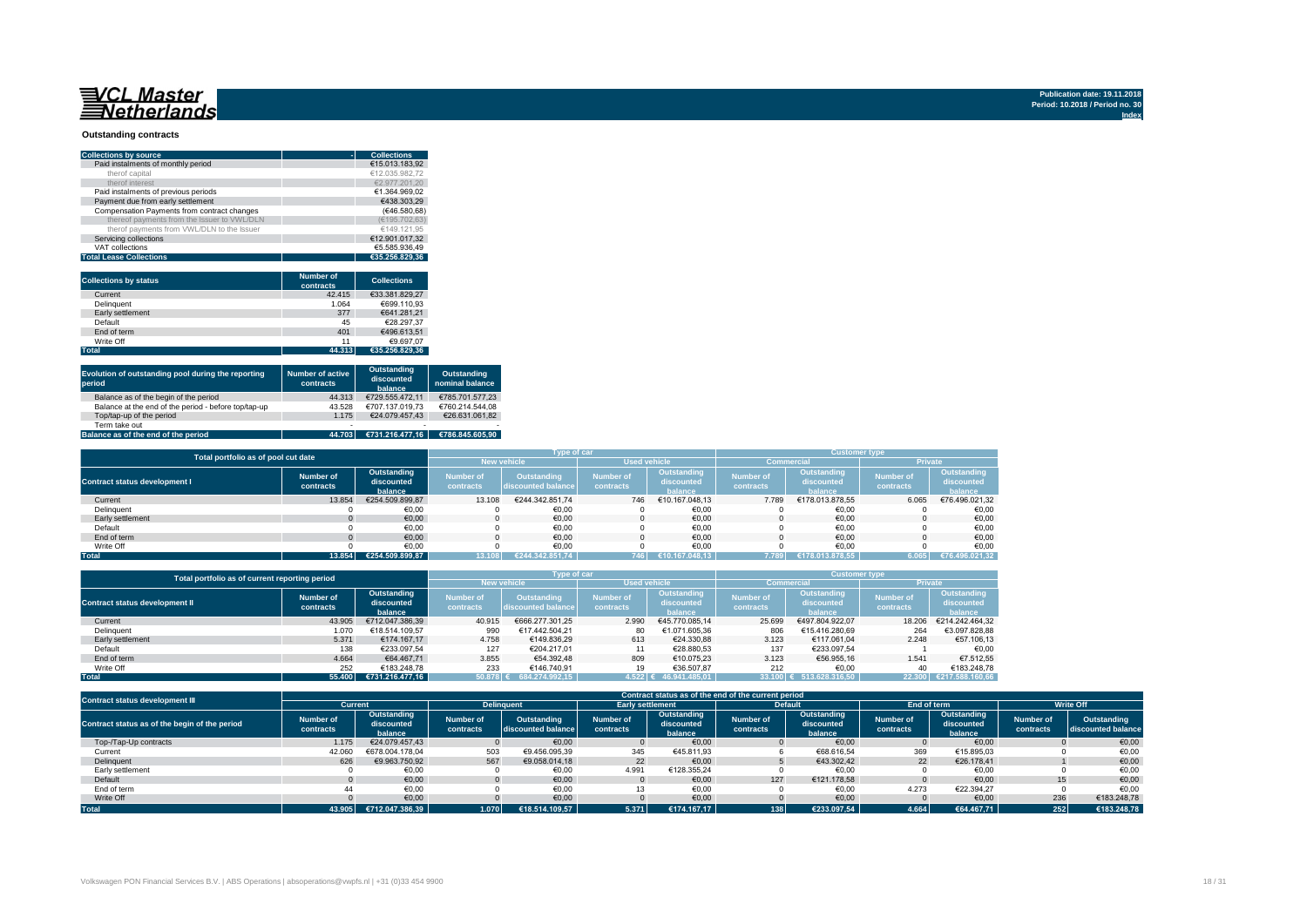

|                        |                        |                            | <b>Delinquent contracts</b>                          |                              | Type of car                   |                                      |                          |                               |   |                                             | <b>Customer type</b>          |         |                                      |                               |         |                                      |
|------------------------|------------------------|----------------------------|------------------------------------------------------|------------------------------|-------------------------------|--------------------------------------|--------------------------|-------------------------------|---|---------------------------------------------|-------------------------------|---------|--------------------------------------|-------------------------------|---------|--------------------------------------|
|                        |                        |                            |                                                      |                              | <b>New vehicle</b>            |                                      |                          | <b>Used vehicle</b>           |   |                                             | <b>Commercial</b>             |         |                                      | <b>Private</b>                |         |                                      |
| <b>Days in arrears</b> | Number of<br>contracts | Percentage of<br>contracts | Outstanding<br>discounted balance discounted balance | Percentage of<br>outstanding | <b>Number of</b><br>contracts | Outstanding<br>discounted<br>balance |                          | <b>Number of</b><br>contracts |   | <b>Outstanding</b><br>discounted<br>balance | <b>Number of</b><br>contracts |         | Outstanding<br>discounted<br>balance | <b>Number of</b><br>contracts |         | Outstanding<br>discounted<br>balance |
| < 1 month delinguent   | 1.036                  | 2,32%                      | €17.844.276.92                                       | 2,44%                        | 956                           | 16.772.671.56                        |                          | 80                            |   | 1.071.605,36                                | 779 €                         |         | 14.810.511.98                        |                               | 257     | 3.033.764,94                         |
| 1 month delinguent     | 34                     | 0,08%                      | €669.832,65                                          | 0,09%                        | 34                            | 669.832,65                           |                          | $0 \in$                       |   |                                             | 27 $\epsilon$                 |         | 605.768,71                           |                               |         | 64.063,94                            |
| 2 months delinquent    |                        | 0.00%                      | €0,00                                                | 0,00%                        | $0 \in$                       |                                      |                          | $0 \in$                       |   |                                             | $0 \in$                       |         |                                      |                               | 0 €     |                                      |
| 3 months delinquent    |                        | 0,00%                      | €0,00                                                | 0,00%                        |                               |                                      |                          | $0 \in$                       |   |                                             | 0                             |         |                                      |                               | $0 \in$ |                                      |
| 4 months delinquent    |                        | 0.00%                      | €0,00                                                | 0,00%                        | $0 \in$                       | $\overline{\phantom{a}}$             |                          | $0 \in$                       |   | $\overline{\phantom{a}}$                    |                               | $0 \in$ |                                      |                               | $0 \in$ |                                      |
| 5 months delinquent    |                        | 0,00%                      | €0,00                                                | 0,00%                        |                               |                                      |                          | $0 \in$                       |   | $\overline{\phantom{0}}$                    | 0 <sup>1</sup>                |         |                                      |                               | $0 \in$ |                                      |
| 6 months delinquent    |                        | 0,00%                      | €0,00                                                | 0,00%                        | $0 \in$                       |                                      |                          | $0 \in$                       |   | $\overline{\phantom{a}}$                    |                               | $0 \in$ |                                      |                               | $0 \in$ |                                      |
| 7 months delinquent    |                        | 0,00%                      | €0,00                                                | 0,00%                        |                               |                                      |                          | $0 \in$                       |   | $\overline{\phantom{0}}$                    | 0 <sub>0</sub>                |         |                                      |                               | $0 \in$ |                                      |
| 8 months delinquent    |                        | 0,00%                      | €0,00                                                | 0,00%                        | $0 \in$                       |                                      |                          | $0 \in$                       |   | $\overline{\phantom{a}}$                    |                               | $0 \in$ |                                      |                               | $0 \in$ | $\overline{a}$                       |
| 9 months delinquent    |                        | 0,00%                      | €0,00                                                | 0,00%                        |                               |                                      |                          |                               | € | $\overline{\phantom{0}}$                    | 0 <sub>0</sub>                |         |                                      |                               | $0 \in$ |                                      |
| 10 months delinquent   |                        | 0,00%                      | €0,00                                                | 0,00%                        | $0 \in$                       |                                      | $\overline{\phantom{a}}$ | $0 \in$                       |   | $\overline{\phantom{a}}$                    |                               | $0 \in$ |                                      |                               | $0 \in$ | $\sim$                               |
| > 10 months delinquent |                        | 0,00%                      | €0.00                                                | 0,00%                        |                               |                                      |                          |                               |   | $\overline{\phantom{a}}$                    | $\Omega$                      |         |                                      |                               | $0 \in$ |                                      |
| <b>Total</b>           | 1.070                  | 2,39%                      | €18.514.109,57                                       | 2,53%                        | 990                           | 17.442.504.21                        |                          |                               |   | 05.36                                       | 1608                          |         | €15.<br>416.280.69'                  |                               | 264     | €3.097.828,88                        |

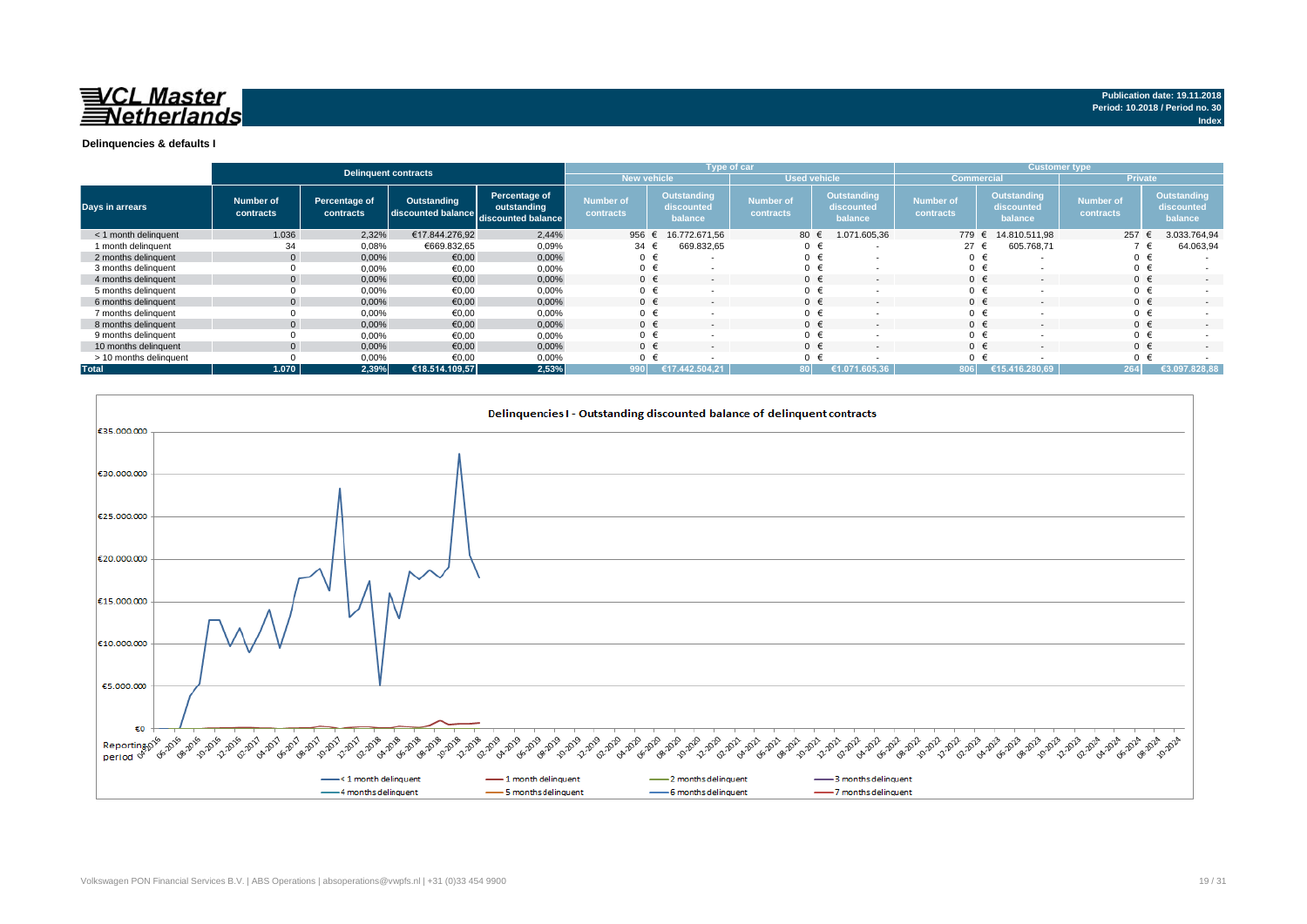

**Index**

**Delinquencies & Defaults II**

|                        |                        |                            |                                   |                                                                      |                                   |                               |                                      | Type of car                   |                                      |                               |                                      | <b>Customer type</b>          |                                      |
|------------------------|------------------------|----------------------------|-----------------------------------|----------------------------------------------------------------------|-----------------------------------|-------------------------------|--------------------------------------|-------------------------------|--------------------------------------|-------------------------------|--------------------------------------|-------------------------------|--------------------------------------|
|                        |                        |                            | Defaulted contracts               |                                                                      |                                   | <b>New vehicle</b>            |                                      | <b>Used vehicle</b>           |                                      | <b>Commercial</b>             |                                      |                               | <b>Private</b>                       |
| <b>Days in arrears</b> | Number of<br>contracts | Percentage of<br>contracts | Outstanding<br>discounted balance | Percentage of<br>outstanding<br>discounted balance at day of default | Outstanding<br>discounted balance | <b>Number of</b><br>contracts | Outstanding<br>discounted<br>balance | <b>Number of</b><br>contracts | Outstanding<br>discounted<br>balance | <b>Number of</b><br>contracts | Outstanding<br>discounted<br>balance | <b>Number of</b><br>contracts | Outstanding<br>discounted<br>balance |
| < 1 month delinquent   | 109                    | 0.24%                      | €233.097.54                       | 0,03%                                                                | €233.097.54                       | 102                           | €204.217.01                          |                               | €28.880,53                           | 109                           | €233.097,54                          |                               | €0,00                                |
| 1 month delinquent     |                        | 0,00%                      | €0,00                             | 0,00%                                                                | €0,00                             |                               | €0,00                                |                               | €0,00                                |                               | €0,00                                |                               | €0,00                                |
| 2 months delinguent    | $\mathbf{0}$           | 0,00%                      | €0.00                             | 0,00%                                                                | €0,00                             |                               | €0.00                                | $\Omega$                      | €0.00                                |                               | €0.00                                |                               | €0,00                                |
| 3 months delinquent    |                        | 0,00%                      | €0,00                             | 0,00%                                                                | €0,00                             |                               | €0,00                                |                               | €0,00                                |                               | €0,00                                |                               | €0,00                                |
| 4 months delinquent    | $\mathbf{0}$           | 0,00%                      | €0,00                             | 0,00%                                                                | €0,00                             |                               | €0.00                                |                               | €0.00                                |                               | €0.00                                |                               | €0,00                                |
| 5 months delinguent    |                        | 0,00%                      | €0,00                             | 0,00%                                                                | €0,00                             |                               | €0.00                                |                               | €0.00                                |                               | €0.00                                |                               | €0,00                                |
| 6 months delinquent    | $\Omega$               | 0,00%                      | €0,00                             | 0,00%                                                                | €0,00                             |                               | €0,00                                |                               | €0,00                                |                               | €0,00                                |                               | €0,00                                |
| 7 months delinquent    |                        | 0,00%                      | €0,00                             | 0,00%                                                                | €0,00                             |                               | €0,00                                |                               | €0,00                                |                               | €0,00                                |                               | €0,00                                |
| 8 months delinquent    | $\mathbf{0}$           | 0,00%                      | €0,00                             | 0,00%                                                                | €0,00                             |                               | €0.00                                |                               | €0.00                                |                               | €0.00                                |                               | €0.00                                |
| 9 months delinquent    |                        | 0,00%                      | €0,00                             | 0,00%                                                                | €0,00                             |                               | €0,00                                |                               | €0,00                                |                               | €0,00                                |                               | €0,00                                |
| 10 months delinguent   | $\Omega$               | 0,00%                      | €0,00                             | 0,00%                                                                | €0,00                             |                               | €0.00                                |                               | €0.00                                |                               | €0.00                                |                               | €0,00                                |
| > 10 months delinquent |                        | 0,00%                      | €0,00                             | 0,00%                                                                | €0,00                             |                               | €0.00                                |                               | €0,00                                |                               | €0,00                                |                               | €0,00                                |
| <b>Total</b>           | 109                    | 0.24%                      | €233.097.54                       | 0,03%                                                                | €233.097,54                       | 102                           | €204.217.01                          |                               | €28.880.53                           | 109                           | €233.097.54                          |                               | €0,00                                |

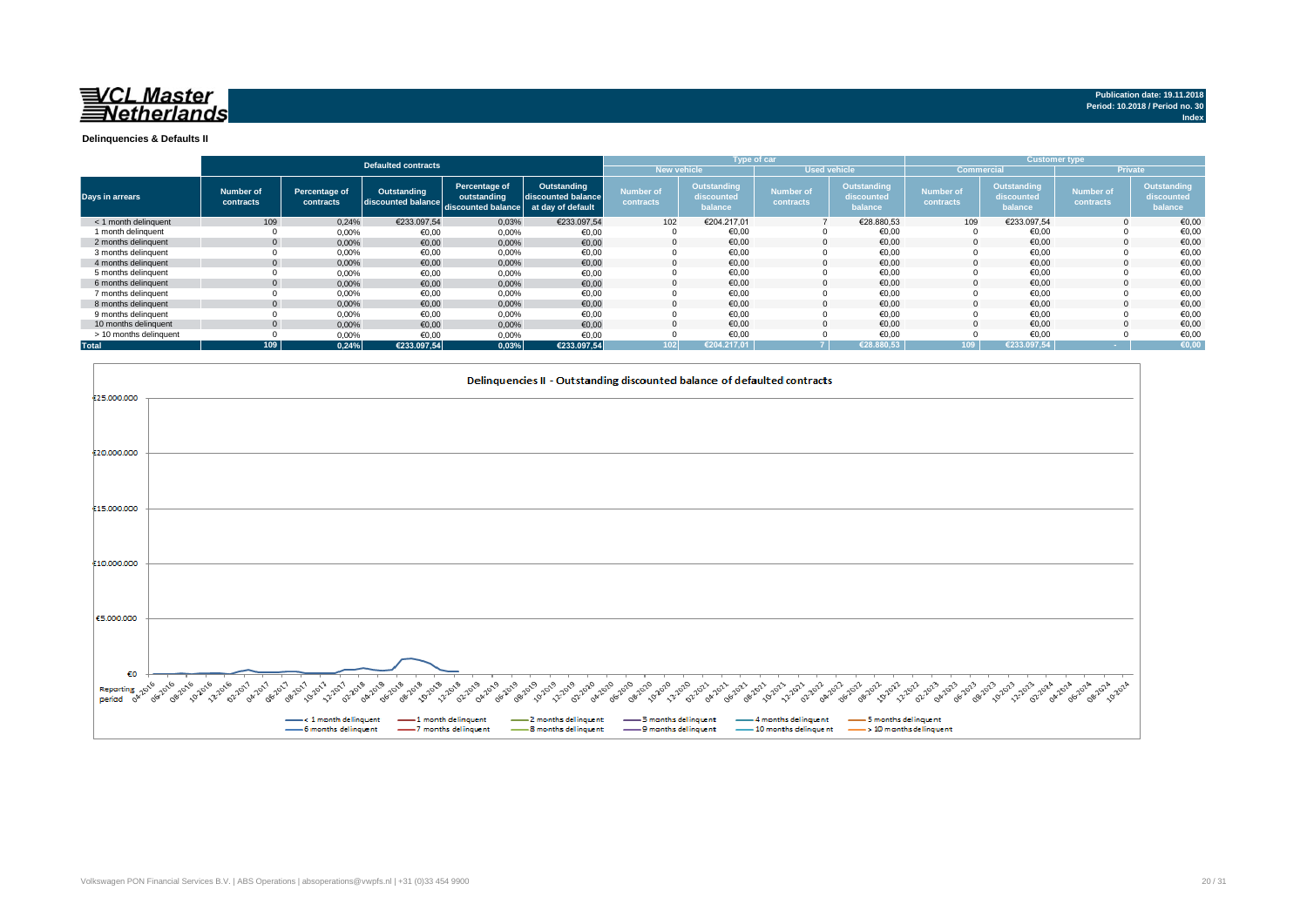#### **Delinquencies & defaults III**

|                        |                        | Delinguent and defaulted contracts |                                      |                                                       |                                      |                                      | Type of car                   |                                             | <b>Customer type</b>   |                                          |                               |                                      |  |
|------------------------|------------------------|------------------------------------|--------------------------------------|-------------------------------------------------------|--------------------------------------|--------------------------------------|-------------------------------|---------------------------------------------|------------------------|------------------------------------------|-------------------------------|--------------------------------------|--|
|                        |                        |                                    |                                      |                                                       | <b>New vehicle</b>                   |                                      | <b>Used vehicle</b>           |                                             |                        | <b>Commercia</b>                         | <b>Private</b>                |                                      |  |
| <b>Days in arrears</b> | Number of<br>contracts | Percentage of<br>contracts         | Outstanding<br>discounted<br>balance | Percentage of<br>outstanding<br>discounted<br>balance | <b>Number of</b><br><b>contracts</b> | Outstanding<br>discounted<br>balance | <b>Number of</b><br>contracts | <b>Outstanding</b><br>discounted<br>balance | Number of<br>contracts | <b>Outstanding</b><br>discounted balance | <b>Number of</b><br>contracts | Outstanding<br>discounted<br>balance |  |
| < 1 month delinguent   | 1.145                  | 2,56%                              | €18.077.374.46                       | 2,47%                                                 | 1.058                                | 16.976.888.57                        | 87 €                          | 1.100.485,89                                | 888                    | 15.043.609.52                            | 257                           | 3.033.764,94                         |  |
| 1 month delinguent     | 34                     | 0,08%                              | €669.832,65                          | 0,09%                                                 | 34                                   | 669.832,65                           |                               |                                             | 27 <sub>1</sub>        | 605.768.71                               |                               | 64.063,94                            |  |
| 2 months delinguent    |                        | 0.00%                              | €0,00                                | 0,00%                                                 | $0 \in$                              | $\sim$                               | $0 \in$                       | $\overline{\phantom{a}}$                    | $0 \in$                | $\overline{\phantom{a}}$                 |                               | $\sim$                               |  |
| 3 months delinguent    |                        | 0,00%                              | €0,00                                | 0,00%                                                 | $0 \cdot$                            |                                      |                               |                                             |                        | $0 \in$                                  |                               |                                      |  |
| 4 months delinquent    |                        | 0.00%                              | €0,00                                | 0,00%                                                 | $0 \in$                              | $\sim$                               | $0 \in$                       |                                             |                        | $0 \in$                                  | $0 \in$                       | $\sim$                               |  |
| 5 months delinquent    |                        | 0,00%                              | €0,00                                | 0,00%                                                 | 0                                    |                                      | $0 \in$                       |                                             |                        | $0 \in$                                  |                               |                                      |  |
| 6 months delinguent    |                        | 0,00%                              | €0,00                                | 0,00%                                                 | $0 \in$                              |                                      | $0 \in$                       |                                             |                        | $0 \in$                                  |                               | $\sim$                               |  |
| 7 months delinquent    |                        | 0,00%                              | €0,00                                | 0,00%                                                 | $\Omega$                             |                                      |                               |                                             |                        | $0 \in$                                  |                               |                                      |  |
| 8 months delinguent    |                        | 0,00%                              | €0,00                                | 0,00%                                                 | $\Omega$                             |                                      |                               |                                             |                        | $0 \in$                                  |                               | $\overline{\phantom{a}}$             |  |
| 9 months delinquent    |                        | 0,00%                              | €0,00                                | 0,00%                                                 | $\Omega$                             |                                      | $0 \in$                       |                                             |                        | $0 \in$                                  |                               |                                      |  |
| 10 months delinguent   |                        | 0,00%                              | €0,00                                | 0,00%                                                 | $\Omega$                             |                                      | $0 \in$                       |                                             | $0 \in$                |                                          |                               | $\overline{\phantom{a}}$             |  |
| > 10 months delinquent |                        | 0,00%                              | €0,00                                | 0,00%                                                 | $\Omega$                             |                                      |                               |                                             |                        |                                          |                               |                                      |  |
| <b>Total</b>           | 1.179                  | 2,64%                              | €18.747.207.11                       | 2,56%                                                 | 1.092 €                              | 721.22                               | 87 $\epsilon$                 | 0.485.89                                    | 915                    | 15.64<br>9.378.23                        | $264 \in$                     | 3.097.828,88                         |  |

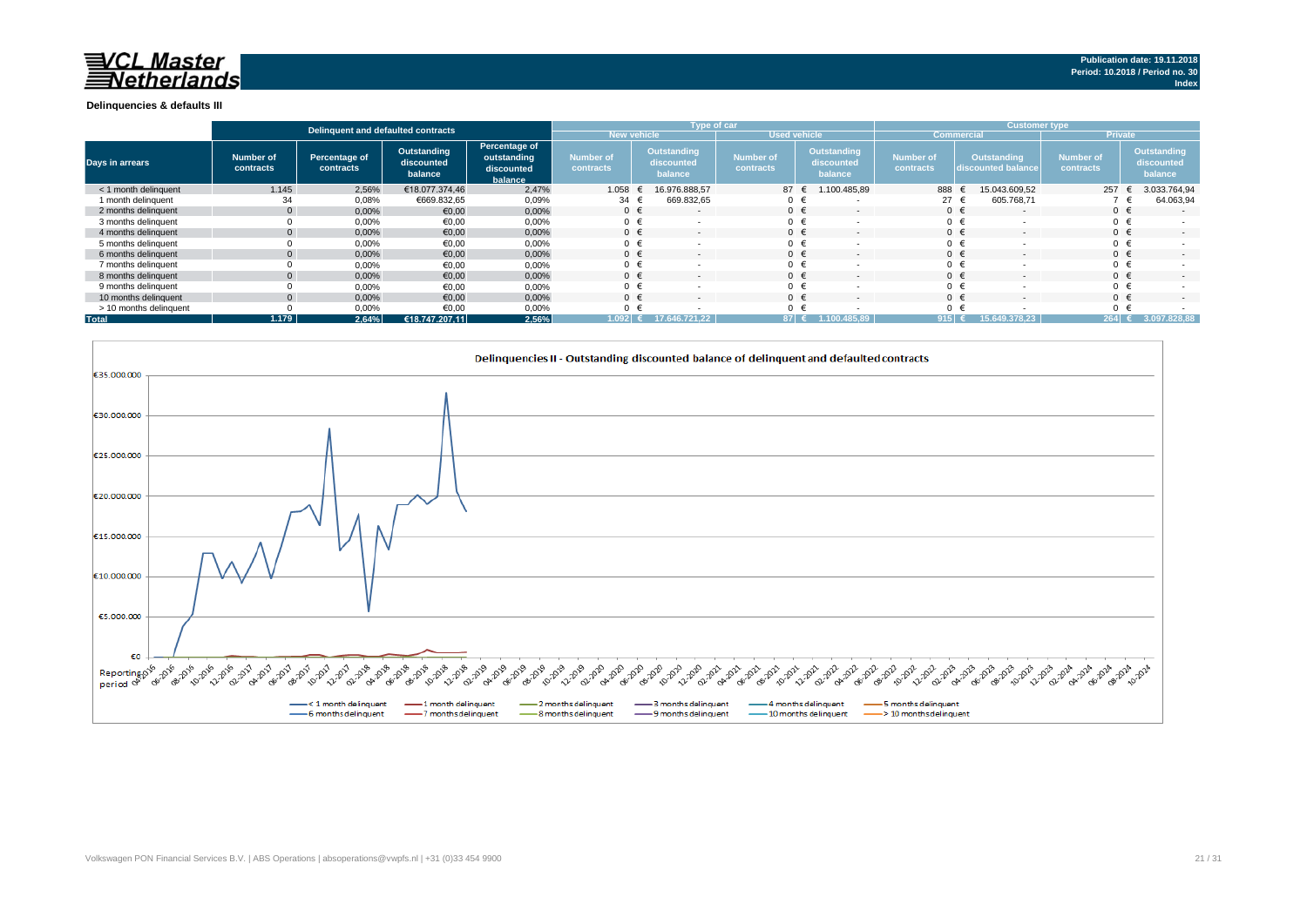

### **Write-Offs**

| Write-Offs of the monthly<br>period | <b>Number of contracts</b> | Amount |
|-------------------------------------|----------------------------|--------|
| 31-10-2018                          |                            | €0.00  |

**Cumulative Write-Offs as of the end of the monthly period Discounted balance of all initial and additional assets Cumulative net loss ratio**

€48.627,68 €1.122.990.673,06 0,00433%

|                       | <b>Current period</b>      |                   |                            | <b>Cumulative Write-Offs</b> |
|-----------------------|----------------------------|-------------------|----------------------------|------------------------------|
| <b>Monthly period</b> | <b>Number of contracts</b> | <b>Write-Offs</b> | <b>Number of contracts</b> | <b>Write-Offs</b>            |
| 30-4-2016             | $\mathbf 0$                | €0.00             | $\mathbf 0$                | €0,00                        |
| 31-5-2016             | 0                          | €0,00             | $\mathbf 0$                | €0,00                        |
| 30-6-2016             | $\mathbf{0}$               | €0,00             | $\mathbf{0}$               | €0,00                        |
| 31-7-2016             | $\mathbf 0$                | €0,00             | $\mathbf 0$                | €0,00                        |
| 31-8-2016             | $\mathbf 0$                | €0.00             | $\mathbf 0$                | €0,00                        |
| 30-9-2016             | 1                          | €467,06           |                            | €467,06                      |
| 31-10-2016            | $\mathbf 0$                | €0,00             | $\mathbf{1}$               | €467,06                      |
| 30-11-2016            |                            | €0.00             | $\overline{2}$             | €467,06                      |
| 31-12-2016            | 3                          | €2.508,91         | 5                          | €2.975,97                    |
| 31-1-2017             | $\mathbf 0$                | €0,00             | 5                          | €2.975,97                    |
| 28-2-2017             | $\overline{0}$             | €0.00             | 5                          | €2.975,97                    |
| 31-3-2017             |                            | €311,30           | 6                          | €3.287,27                    |
| 30-4-2017             | $\mathbf 0$                | €0,00             | $6\phantom{1}$             | €3.287,27                    |
| 31-5-2017             | 0                          | €0,00             | 6                          | €3.287,27                    |
| 30-6-2017             | $\overline{0}$             | €0,00             | 6                          | €3.287,27                    |
| 31-7-2017             | $\mathbf 0$                | €0,00             | 6                          | €3.287,27                    |
| 31-8-2017             | $\mathbf 0$                | €0,00             | $6\phantom{1}6$            | €3.287,27                    |
| 30-9-2017             | $\mathbf 0$                | €0,00             | 6                          | €3.287,27                    |
| 31-10-2017            | $\mathbf{0}$               | €0.00             | $6\phantom{1}$             | €3.287,27                    |
| 30-11-2017            | $\mathbf 0$                | €0,00             | 6                          | €3.287,27                    |
| 31-12-2017            | 22                         | €13.371,69        | 28                         | €16.658,96                   |
| 31-1-2018             | $\mathbf 0$                | €0,00             | 28                         | €16.658,96                   |
| 28-2-2018             | $\mathbf 0$                | €0.00             | 28                         | €16.658,96                   |
| 31-3-2018             | 0                          | €0,00             | 28                         | €16.658,96                   |
| 30-4-2018             | $\mathbf 0$                | €0,00             | 28                         | €16.658,96                   |
| 31-5-2018             | 1                          | €344.61           | 29                         | €17.003,57                   |
| 30-6-2018             | $\overline{2}$             | €504,76           | 31                         | €17.508,33                   |
| 31-7-2018             | $\mathbf 0$                | €0,00             | 31                         | €17.508,33                   |
| 31-8-2018             | 43                         | €29.609.22        | 74                         | €47.117,55                   |
| 30-9-2018             | 2                          | €1.510,13         | 76                         | €48.627,68                   |
| 31-10-2018            | $\mathbf 0$                | €0,00             | 76                         | €48.627,68                   |
| <b>Total</b>          | 76                         | €48.627,68        |                            |                              |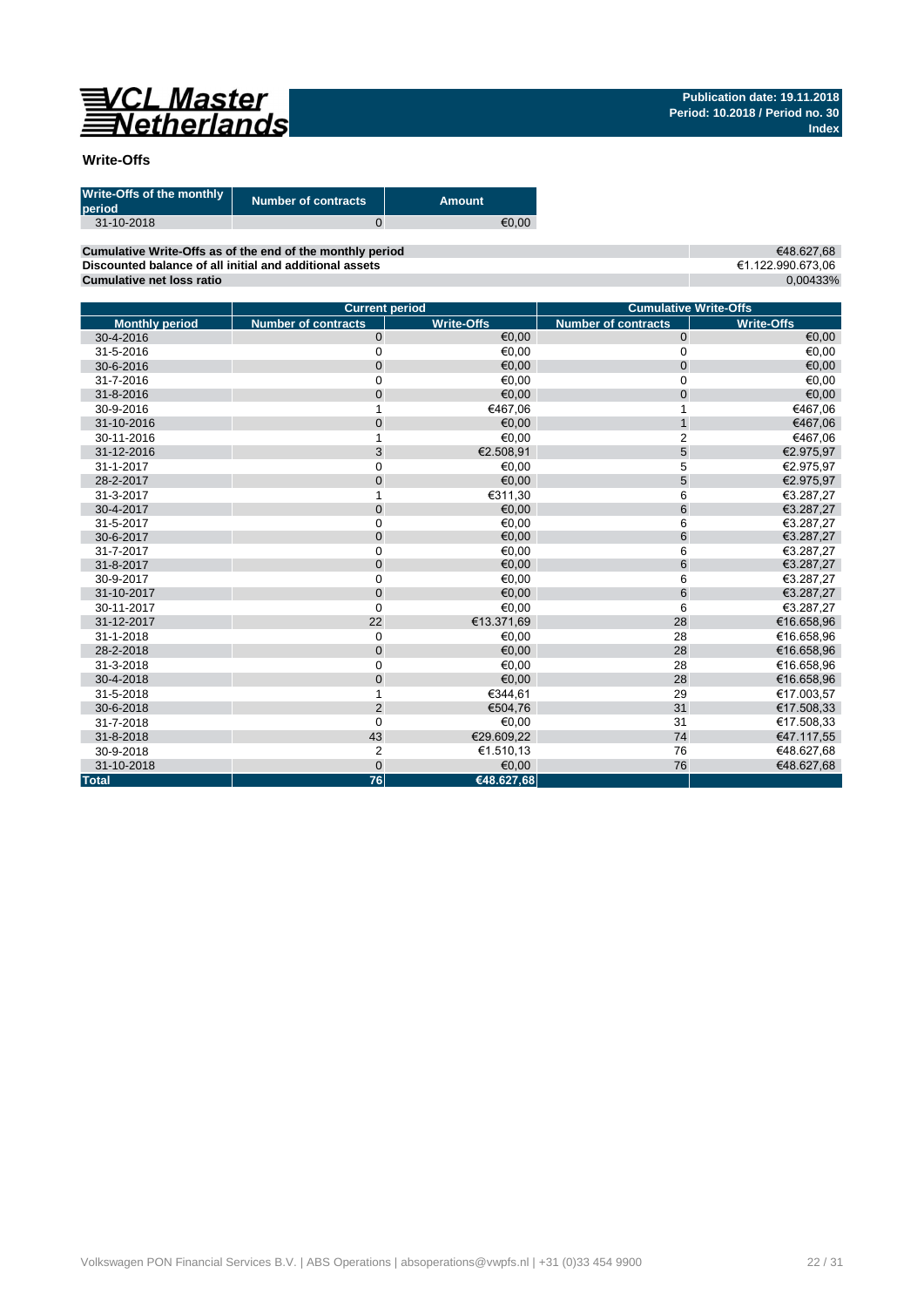## VCL Master<br>ENetherlands

**Pool data I**

|                               |                     |                            | <b>Total porfolio</b>             |                                                    |                               | <b>Type of car</b>                        |                           |                                      | <b>Customer type</b>          |                                             |                               |                                             |
|-------------------------------|---------------------|----------------------------|-----------------------------------|----------------------------------------------------|-------------------------------|-------------------------------------------|---------------------------|--------------------------------------|-------------------------------|---------------------------------------------|-------------------------------|---------------------------------------------|
|                               |                     |                            |                                   |                                                    |                               | <b>Used vehicle</b><br><b>New vehicle</b> |                           |                                      | <b>Commercial</b>             |                                             | <b>Private</b>                |                                             |
| Distribution by payment type  | Number of contracts | Percentage of<br>contracts | Outstanding<br>discounted balance | Percentage of<br>outstanding<br>discounted balance | <b>Number of</b><br>contracts | Outstanding<br>discounted<br>balance      | Number of<br>contracts    | Outstanding<br>discounted<br>balance | <b>Number of</b><br>contracts | <b>Outstanding</b><br>discounted<br>balance | <b>Number of</b><br>contracts | <b>Outstanding</b><br>discounted<br>balance |
| Direct borrower account debit | 38.670              | 86.50%                     | 616.197.555.93                    | 84,27%                                             |                               | 36.072 € 576.218.232.20                   | 2.598                     | € 39.979.323,73                      |                               | 20.391 € 400.193.664,64                     |                               | 18.279 € 216.003.891,29                     |
| Others                        | 6.033               | 13.50% €                   | 115.018.921.23                    | 15,73%                                             |                               | 5.582 € 108.056.759,95                    | 451                       | 6.962.161,28                         |                               | 5.907 € 113.434.651.86                      | 126                           | 1.584.269,37                                |
| <b>Total</b>                  | 44.703              | 100,00%                    | €731.216.477.16                   | 100,00%                                            |                               | 41.654 € 684.274.992,15                   | $3.049$ $\leftrightarrow$ | 46.941.485.01                        | 26.298                        | €513.628.316.50                             | 18.405                        | €217.588.160,66                             |

|                                                  |                     | <b>Total porfolio</b>      |                                   |                                                    |                               | Type of car                          |                                      |                                      | <b>Customer type</b>          |                                             |                               |                                      |
|--------------------------------------------------|---------------------|----------------------------|-----------------------------------|----------------------------------------------------|-------------------------------|--------------------------------------|--------------------------------------|--------------------------------------|-------------------------------|---------------------------------------------|-------------------------------|--------------------------------------|
|                                                  |                     |                            |                                   |                                                    | <b>New vehicle</b>            |                                      | <b>Used vehicle</b>                  |                                      | <b>Commercial</b>             |                                             | <b>Private</b>                |                                      |
| <b>Distribution by contract</b><br>concentration | Number of contracts | Percentage of<br>contracts | Outstanding<br>discounted balance | Percentage of<br>outstanding<br>discounted balance | <b>Number of</b><br>contracts | Outstanding<br>discounted<br>balance | <b>Number of</b><br><b>contracts</b> | Outstanding<br>discounted<br>balance | <b>Number of</b><br>contracts | <b>Outstanding</b><br>discounted<br>balance | <b>Number of</b><br>contracts | Outstanding<br>discounted<br>balance |
|                                                  | 22,440              | 50,20%                     | 310.423.636.85                    | 42,45%                                             |                               | 21.162 € 291.698.671,95              |                                      | 1.278 € 18.724.964.90                |                               | 4.163 € 94.332.291,34                       |                               | 18.277 € 216.091.345,51              |
| $2 - 10$                                         | 10.015              | 22.40%                     | 202.370.867.23                    | 27,68%                                             |                               | 9.013 € 185.753.734.37               |                                      | 1.002 € 16.617.132.86                |                               | 9.887 € 200.874.052.08                      | 128                           | 1.496.815.15                         |
| $11 - 20$                                        | 4.344               | 9.72% $\in$                | 83.495.677.55                     | 11,42%                                             |                               | 3.990 € 78.036.919.36                | 354 $\epsilon$                       | 5.458.758.19                         |                               | 4.344 € 83.495.677.55                       | $0 \in$                       | $-$                                  |
| $21 - 50$                                        | 5.139               | 11.50% €                   | 96.212.116.53                     | 13,16%                                             |                               | 4.860 € 91.808.816.52                | 279 €                                | 4.403.300.01                         |                               | 5.139 € 96.212.116.53                       | $0 \in$                       |                                      |
| > 50                                             | 2.765               | 6,19% €                    | 38.714.179.00                     | 5,29%                                              |                               | 2.629 € 36.976.849,95                | 136 €                                | 1.737.329,05                         |                               | 2.765 € 38.714.179,00                       | $0 \in$                       |                                      |
| <b>Total</b>                                     | 44.703              | 100.00%                    | €731.216.477.16                   | 100,00%                                            |                               | 41.654 €684.274.992,15               | 3.049                                | €46.941.485.01                       |                               | 26.298 €513.628.316.50                      | 18.405                        | €217.588.160,66                      |

|                                       | <b>Total porfolio</b>      |                            |                                   |                                                    |                               | Type of car                          |                               |                                      | <b>Customer type</b>          |                                      |                               |                                             |
|---------------------------------------|----------------------------|----------------------------|-----------------------------------|----------------------------------------------------|-------------------------------|--------------------------------------|-------------------------------|--------------------------------------|-------------------------------|--------------------------------------|-------------------------------|---------------------------------------------|
|                                       |                            |                            |                                   |                                                    | <b>New vehicle</b>            |                                      |                               | <b>Used vehicle</b>                  | <b>Commercial</b>             |                                      | Private                       |                                             |
| <b>Distribution by largest lessee</b> | <b>Number of contracts</b> | Percentage of<br>contracts | Outstanding<br>discounted balance | Percentage of<br>outstanding<br>discounted balance | <b>Number of</b><br>contracts | Outstanding<br>discounted<br>balance | <b>Number of</b><br>contracts | Outstanding<br>discounted<br>balance | <b>Number of</b><br>contracts | Outstanding<br>discounted<br>balance | <b>Number of</b><br>contracts | <b>Outstanding</b><br>discounted<br>balance |
|                                       | 49                         | $0,11\%$ €                 | 1.026.578,07                      | 0,14%                                              | 49 €                          | 1.026.578,07                         |                               | $0 \in$<br>$\overline{\phantom{a}}$  | 49 €                          | 1.026.578,07                         | $0 \in$                       | $\sim$                                      |
|                                       | 95                         | $0,21%$ €                  | 1.017.878,00                      | 0,14%                                              | 94                            | 1.010.427,24                         |                               | 7.450,76<br>$1 \in$                  | 95 €                          | 1.017.878,00                         | $0 \in$                       |                                             |
| -3                                    | 106                        | $0,24%$ €                  | 999.957,98                        | 0,14%                                              | 97 $\epsilon$                 | 936.065,51                           |                               | $9 \in$<br>63.892,47                 | 106 €                         | 999.957,98                           | $0 \in$                       | $\sim$                                      |
|                                       | 60                         | $0,13%$ €                  | 999.875,02                        | 0,14%                                              | 56 €                          | 957.827,42                           |                               | 42.047,60<br>$4 \in$                 | 60 €                          | 999.875,02                           | $0 \in$                       |                                             |
|                                       | 44                         | $0,10%$ €                  | 999.842,98                        | 0,14%                                              | 39 $\epsilon$                 | 883.221,04                           |                               | $5 \in$<br>116.621,94                | 44 €                          | 999.842,98                           | $0 \in$                       | $\sim$                                      |
|                                       | 71                         | $0,16%$ €                  | 999.337,23                        | 0,14%                                              | 71 €                          | 999.337,23                           |                               | $0 \in$                              | 71 €                          | 999.337,23                           | $0 \in$                       |                                             |
|                                       | 69                         | $0,15%$ €                  | 999.051,24                        | 0,14%                                              | 69 €                          | 999.051,24                           |                               | $0 \in$<br>$\sim$                    | 69 €                          | 999.051,24                           | $0 \in$                       | $\overline{\phantom{a}}$                    |
|                                       | 35                         | $0.08%$ €                  | 998.952,87                        | 0,14%                                              | 35 $\epsilon$                 | 998.952,87                           |                               | $0 \in$                              | 35 $\epsilon$                 | 998.952,87                           | $0 \in$                       |                                             |
| 9                                     | 47                         | $0,11\%$ €                 | 998.846,08                        | 0,14%                                              | 46 €                          | 966.696,50                           |                               | 32.149,58<br>1 €                     | 47 $\in$                      | 998.846,08                           | $0 \in$                       | $\sim$                                      |
| 10                                    | 64                         | $0,14%$ €                  | 998.621,88                        | 0,14%                                              | 61 €                          | 944.088,52                           |                               | $3 \in$<br>54.533,36                 | 64 €                          | 998.621,88                           | $0 \in$                       |                                             |
| 11                                    | 60                         | $0,13%$ €                  | 998.136,08                        | 0,14%                                              | 60 €                          | 998.136,08                           |                               | $0 \in$<br>$\overline{\phantom{a}}$  | 60 €                          | 998.136,08                           | $0 \in$                       | $\overline{\phantom{a}}$                    |
| 12                                    | 51                         | $0,11%$ €                  | 996.561,40                        | 0,14%                                              | 51 €                          | 996.561,40                           |                               | $0 \in$<br>$\overline{\phantom{a}}$  | 51 €                          | 996.561,40                           | $0 \in$                       |                                             |
| 13                                    | 38                         | $0,09%$ €                  | 996.435,90                        | 0,14%                                              | 36 $\epsilon$                 | 974.527,26                           |                               | 21.908,64<br>$2 \in$                 | 38 $\epsilon$                 | 996.435,90                           | $0 \in$                       | $\sim$                                      |
| 14                                    | 65                         | $0,15%$ €                  | 996.366,12                        | 0,14%                                              | 65 €                          | 996.366,12                           |                               | $0 \in$                              | 65 6                          | 996.366,12                           | $0 \in$                       |                                             |
| 15                                    | 47                         | $0,11\%$ €                 | 995.742,22                        | 0,14%                                              | 45 $\epsilon$                 | 954.078,27                           |                               | $2 \in$<br>41.663,95                 | 47 €                          | 995.742,22                           | $0 \in$                       | $\overline{a}$                              |
| 16                                    | 89                         | $0,20%$ €                  | 995.366,77                        | 0,14%                                              | 80 €                          | 895.732,16                           |                               | 9 €<br>99.634,61                     | 89 €                          | 995.366,77                           | $0 \in$                       |                                             |
| 17                                    | 49                         | $0,11\%$ €                 | 994.895,89                        | 0,14%                                              | 48 €                          | 960.157,05                           |                               | 34.738,84<br>1 €                     | 49 €                          | 994.895,89                           | $0 \in$                       | $\sim$                                      |
| 18                                    | 65                         | $0,15%$ €                  | 992.085,22                        | 0,14%                                              | 64 €                          | 969.591,25                           |                               | 22.493,97                            | 65 €                          | 992.085,22                           | $0 \in$                       |                                             |
| 19                                    | 57                         | $0,13%$ €                  | 991.803,72                        | 0,14%                                              | 56 €                          | 979.619,76                           |                               | 12.183,96                            | 57 €                          | 991.803,72                           | $0 \in$                       | $\overline{a}$                              |
| 20                                    | 59                         | $0,13%$ €                  | 990.447,87                        | 0,14%                                              | 55                            | 917.559,52                           |                               | 72.888,35<br>$4 \in$                 | 59                            | 990.447,87                           | $0 \in$                       |                                             |
| <b>Total 1 - 20</b>                   | 1.220                      | 2,73%                      | €19.986.782,54                    | 2,73%                                              |                               | $1.177 \in 19.364.574,51$            | 43 €                          | 622.208,03                           |                               | 1.220 € 19.986.782,54                | $0 \in$                       | <b>Contract</b>                             |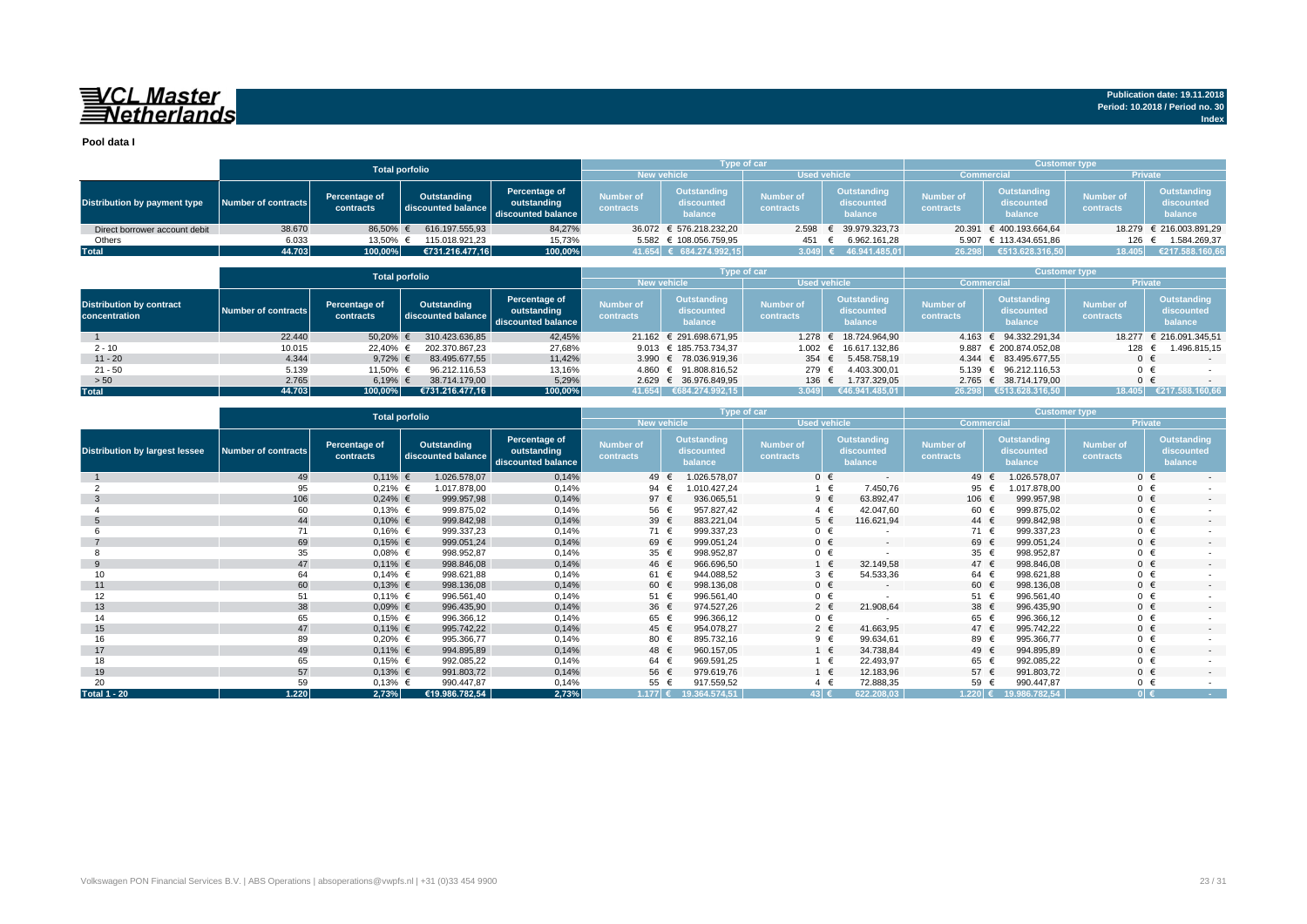#### **Pool data II**

|                                                             |                        |                            |                                          |                                                       |                               |                                             | Type of car                   |                                      | <b>Customer type</b>   |                                      |                               |                                             |
|-------------------------------------------------------------|------------------------|----------------------------|------------------------------------------|-------------------------------------------------------|-------------------------------|---------------------------------------------|-------------------------------|--------------------------------------|------------------------|--------------------------------------|-------------------------------|---------------------------------------------|
|                                                             |                        |                            | <b>Total porfolio</b>                    |                                                       | New vehicle                   |                                             | <b>Used vehicle</b>           |                                      | <b>Commercial</b>      |                                      | <b>Private</b>                |                                             |
| <b>Distribution by</b><br>outstanding discounted<br>balance | Number of<br>contracts | Percentage of<br>contracts | <b>Outstanding</b><br>discounted balance | Percentage of<br>outstanding<br>discounted<br>balance | <b>Number of</b><br>contracts | <b>Outstanding</b><br>discounted<br>balance | <b>Number of</b><br>contracts | Outstanding<br>discounted<br>balance | Number of<br>contracts | Outstanding<br>discounted<br>balance | <b>Number of</b><br>contracts | <b>Outstanding</b><br>discounted<br>balance |
| $0.01 - 5.000.00$                                           | 473                    | $1.06\%$ €                 | 1.759.778.24                             | 0.24%                                                 | 426 €                         | 1.607.753.88                                | 47 €                          | 152.024.36                           | 182 €                  | 484.878.15                           | 291                           | 1.274.900.09                                |
| 5.000.01 - 10.000.00                                        | 11.241                 | 25,15% €                   | 89.952.326.48                            | 12,30%                                                | 10.494 €                      | 84.009.431.14                               | 747                           | 5.942.895.34                         | 3.124 $\in$            | 25.277.224.69                        | 8.117                         | 64.675.101.79                               |
| 10.000.01 - 15.000.00                                       | 12.440                 | 27.83% €                   | 154.614.190.37                           | 21.14%                                                |                               | 11.519 € 143.190.980.10                     | 921 $\epsilon$                | 11.423.210.27                        | $5.975 \in$            | 75.634.810.37                        | 6.465                         | 78.979.380.00                               |
| 15.000.01 - 20.000.00                                       | 7.975                  | 17.84% €                   | 138.093.839.82                           | 18,89%                                                |                               | 7.408 € 128.350.461.78                      | 567                           | 9.743.378.04                         |                        | 6.067 € 105.625.740.86               | 1.908                         | 32.468.098.96                               |
| 20.000.01 - 25.000.00                                       | 6.047                  | 13,53% €                   | 135.169.359.76                           | 18,49%                                                |                               | 5.611 € 125.400.366.45                      | 436 €                         | 9.768.993.31                         |                        | 5.019 € 112.450.884.12               | 1.028                         | 22.718.475.64                               |
| 25.000.01 - 30.000.00                                       | 3.535                  | 7.91% €                    | 96.153.813.47                            | 13.15%                                                |                               | 3.291 € 89.523.825.94                       | 244                           | 6.629.987.53                         |                        | $3.135 \in 85.350.747.30$            | 400                           | 10.803.066.17                               |
| > 30,000,00                                                 | 2.992                  | $6,69%$ €                  | 115.473.169.02                           | 15,79%                                                |                               | 2.905 € 112.192.172.86                      | 87 €                          | 3.280.996.16                         |                        | 2.796 € 108.804.031.01               | 196                           | 6.669.138,01                                |
| <b>Total</b>                                                | 44.703                 | 100,00%                    | €731.216.477.16                          | 100,00%                                               | 41.654                        | €684.274.992.15                             | 3.049                         | €46.941.485.01                       |                        | 26.298 € 513.628.316.50              |                               | $18.405$ € 217.588.160.66                   |
|                                                             |                        |                            |                                          |                                                       |                               |                                             |                               |                                      |                        |                                      |                               |                                             |

| <b>Statistics</b>                      |            |
|----------------------------------------|------------|
| Minimum outstanding discounted balance | 6.90       |
| Maximum outstanding discounted balance | 177.573.96 |
| Average outstanding discounted balance | 16.357.21  |

|                                                          | <b>Total porfolio</b>  |                            |                                   |                                                              |                        | <b>Type of car</b>                   |                               |                                      | <b>Customer type</b>          |                                      |                               |                                      |
|----------------------------------------------------------|------------------------|----------------------------|-----------------------------------|--------------------------------------------------------------|------------------------|--------------------------------------|-------------------------------|--------------------------------------|-------------------------------|--------------------------------------|-------------------------------|--------------------------------------|
|                                                          |                        |                            |                                   |                                                              | <b>New vehicle</b>     |                                      | <b>Used vehicle</b>           |                                      | <b>Commercial</b>             |                                      | <b>Private</b>                |                                      |
| <b>Distribution by</b><br>outstanding nominal<br>balance | Number of<br>contracts | Percentage of<br>contracts | Outstanding<br>discounted balance | <b>Percentage of</b><br>outstanding<br>discounted<br>balance | Number of<br>contracts | Outstanding<br>discounted<br>balance | <b>Number of</b><br>contracts | Outstanding<br>discounted<br>balance | <b>Number of</b><br>contracts | Outstanding<br>discounted<br>balance | <b>Number of</b><br>contracts | Outstanding<br>discounted<br>balance |
| $0.01 - 5.000.00$                                        | 433                    | 0.97%                      | €1.561.492.99                     | 0.21%                                                        | 390                    | 1.429.281.60                         | $43 \epsilon$                 | 132.211.39                           | 171 €                         | 430.339.13                           | 262 €                         | 1.131.153,86                         |
| 5.000.01 - 10.000.00                                     | 9.743                  | 21.79%                     | €75.357.364.88                    | 10.31%                                                       | 9.065 $\in$            | 70.105.763.57                        | 678 €                         | 5.251.601.31                         | $2.628 \t∈$                   | 20.458.191.98                        | $7.115 \in$                   | 54.899.172.90                        |
| 10.000.01 - 15.000.00                                    | 11.731                 | 26.24%                     | €137.073.896.73                   | 18,75%                                                       |                        | 10.878 € 126.992.944.89              | 853                           | 10.080.951.84                        | 5.289 €                       | 63.227.912.22                        |                               | 6.442 € 73.845.984.51                |
| 15.000.01 - 20.000.00                                    | 8.319                  | 18.61%                     | €133.926.911.38                   | 18,32%                                                       |                        | 7.712 € 124.086.232.34               | 607                           | 9.840.679.04                         |                               | 5.795 € 94.758.875.30                | $2.524 \text{ }€$             | 39.168.036.08                        |
| 20.000.01 - 25.000.00                                    | 5.948                  | 13,31%                     | €123.803.715.58                   | 16.93%                                                       |                        | 5.540 € 115.194.529.93               | 408 €                         | 8.609.185.65                         |                               | 4.792 € 100.090.208.09               | 1.156 €                       | 23.713.507.49                        |
| 25.000.01 - 30.000.00                                    | 4.105                  | 9,18%                      | €103.094.874,16                   | 14,10%                                                       |                        | 3.811 € 95.626.677.53                | 294 €                         | 7.468.196.63                         |                               | 3.555 € 89.469.649.81                | 550 $\epsilon$                | 13.625.224.35                        |
| >30.000.00                                               | 4.424                  | 9,90%                      | €156.398.221.44                   | 21.39%                                                       |                        | 4.258 € 150.839.562.29               | 166                           | 5.558.659.15                         |                               | 4.068 € 145.193.139.97               | 356 $\epsilon$                | 11.205.081.47                        |
| <b>Total</b>                                             | 44.703                 | 100.00%                    | €731.216.477.16                   | 100.00%                                                      | 41.654                 | 6684.274.992,15                      | 3.049                         | €46.941.485,01                       |                               | 26.298 €513.628.316,50               | 18,405                        | €217.588.160,66                      |

| <b>Statistics</b>                   |            |
|-------------------------------------|------------|
| Minimum outstanding nominal balance | 6.93       |
| Maximum outstanding nominal balance | 195.989.42 |
| Average outstanding nominal balance | 17.601.63  |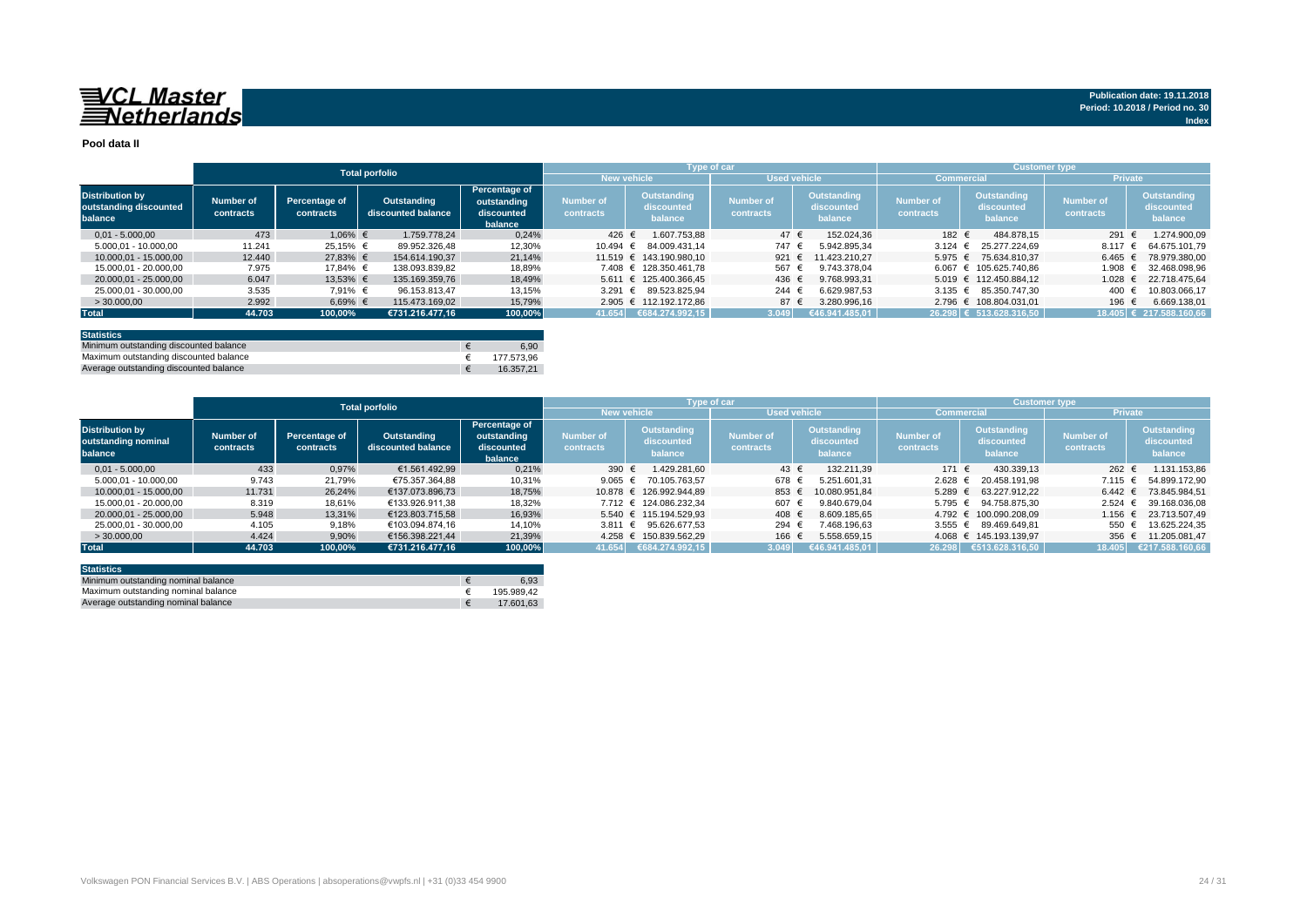

#### **Pool data III**

|                        |           |               | <b>Total porfolio</b>      |                    |                  |                         | Type of car      |                     | <b>Customer type</b> |                        |                |                    |
|------------------------|-----------|---------------|----------------------------|--------------------|------------------|-------------------------|------------------|---------------------|----------------------|------------------------|----------------|--------------------|
|                        |           |               |                            |                    |                  | <b>New vehicle</b>      |                  | <b>Used vehicle</b> | Commercia            |                        |                | <b>Private</b>     |
| <b>Distribution by</b> | Number of | Percentage of | Outstanding                | Percentage of      | <b>Number of</b> | <b>Outstanding</b>      | <b>Number of</b> | Outstanding         | <b>Number of</b>     | Outstanding            | Number of      | <b>Outstanding</b> |
| remaining term         | contracts | contracts     | discounted                 | outstanding        | contracts        | discounted              | contracts        | discounted          | contracts            | discounted             | contracts      | discounted         |
|                        |           |               | balance                    | discounted balance |                  | balance                 |                  | balance             |                      | balance                |                | balance            |
| $01 - 12$              | 8.325     | 18.62%        | 93.500.662.03              | 12.79%             | 7.428            | € 83.342.512.98         | 897              | 10.158.149.05       | 4.465                | 58.900.162.18          | 3.860          | 34.600.499.85      |
| $13 - 24$              | 14.347    |               | 32.09% € 207.436.113.06    | 28,37%             | 13.117           | € 188.669.862.72        | 1.230            | 18.766.250.34       | 7.681                | € 134.101.410.94       | 6.666          | € 73.334.702.12    |
| 25-36                  | 12.249    |               | 27.40% € 224.632.002.16    | 30,72%             |                  | 11.509 € 210.638.349.93 | 740 €            | 13.993.652,23       |                      | 7.825 € 166.976.424.87 | $4.424 \in$    | 57.655.577.29      |
| 37-48                  | 8.114     |               | 18.15% € 167.620.972.22    | 22,92%             |                  | 7.949 € 163.987.616.54  | 165              | 3.633.355.68        |                      | 5.025 € 122.521.964,30 | 3.089          | 45.099.007.92      |
| 49-60                  | 1.667     |               | $3.73\% \in 38.002.468.41$ | 5.20%              |                  | 1.650 € 37.612.390.70   | 17 €             | 390.077.71          |                      | 1.301 € 31.104.094.93  | 366 $\epsilon$ | 6.898.373.48       |
| 61-72                  |           | $0.00\%$ €    | 24.259.28                  | 0,00%              |                  | 24.259.28               | $0 \in$          |                     |                      | 24.259.28              |                |                    |
| $>72$                  |           | $0.00\%$ €    |                            | 0,00%              |                  |                         | $0 \in$          |                     |                      | $0 \in$                |                | $0 \in$            |
| <b>Total</b>           | 44.703    |               | 100,00% €731.216.477,16    | 100,00%            | 41.654           | €684.274.992,15         | 3.049            | €46.941.485.01      | 26.298               | €513.628.316.50        | 18.405         | €217.588.160.66    |

| <b>Statistics</b>               |       |
|---------------------------------|-------|
| Minimum Remaining Term          |       |
| Maximum Remaining Term          | 69    |
| Weighted Average Remaining Term | 27.73 |

|                        | <b>Total porfolio</b> |                      |                 |                    | Type of car |                         | <b>Customer type</b> , |                     |                  |                        |                  |                             |
|------------------------|-----------------------|----------------------|-----------------|--------------------|-------------|-------------------------|------------------------|---------------------|------------------|------------------------|------------------|-----------------------------|
|                        |                       |                      |                 |                    |             | <b>New vehicle</b>      | <b>Used vehicle</b>    |                     |                  | <b>Commercial</b>      | <b>Private</b>   |                             |
|                        |                       |                      | Outstanding     | Percentage of      | Number of   | Outstanding             |                        | <b>Outstanding</b>  | <b>Number of</b> | <b>Outstanding</b>     | <b>Number of</b> | Outstanding                 |
| <b>Distribution by</b> | Number of             | <b>Percentage of</b> | discounted      | outstanding        |             | discounted              | Number of              | discounted          |                  | discounted             |                  | discounted                  |
| seasoning              | contracts             | contracts            | balance         | discounted balance | contracts   | balance                 | contracts              | balance             | contracts        | balance                | contracts        | balance                     |
| $01 - 12$              | 12.095                | 27,06%               | €235.088.281.26 | 32,15%             | 11.280      | € 222.371.570.94        |                        | 815 € 12.716.710.32 |                  | 6.754 € 160.541.614.94 | 5.341            | € 74.546.666,32             |
| 13-24                  | 14.163                | 31.68%               | €247.135.697.35 | 33,80%             |             | 12.872 € 227.412.918.63 | 1.291                  | 19.722.778.72       |                  | 8.509 € 176.261.178,38 | 5.654            | € 70.874.518.97             |
| 25-36                  | 13.488                | 30.17%               | €197.048.809.74 | 26,95%             |             | 12.630 € 183.306.751,06 |                        | 858 € 13.742.058.68 |                  | 8.542 € 144.623.191.66 |                  | 4.946 € 52.425.618,08       |
| 37-48                  | 4.544                 | 10,16%               | €48.439.447.28  | 6,62%              |             | 4.466 € 47.747.254.65   | 78 €                   | 692.192.63          | 2.196            | 29.532.792.48          | 2.348            | 18.906.654,80<br>$\epsilon$ |
| 49-60                  | 406                   | 0,91%                | €3.458.255,04   | 0,47%              | 399 €       | 3.390.510.38            | 7 €                    | 67.744.66           | 291              | 2.623.560.29           | 115 €            | 834.694,75                  |
| 61-72                  |                       | 0,02%                | €45.986,49      | 0,01%              |             | 45.986.49<br>€          | $0 \in$                |                     |                  | 45.978.75              |                  | 7,74                        |
| $>72$                  |                       | 0,00%                | €0,00           | 0,00%              |             | $0 \in$                 | $0 \in$                |                     |                  | ∩ €                    | $0 \in$          |                             |
| <b>Total</b>           | 44.703                | 100.00%              | €731.216.477,16 | 100,00%            | 41.654      | €684.274.992.15         | 3.049                  | €46.941.485.01      | 26.298           | €513.628.316.50        | 18.405           | €217.588.160.66             |

| <b>Statistics</b>          |       |
|----------------------------|-------|
| Minimum seasoning          |       |
| Maximum seasoning          |       |
| Weighted average seasoning | 20.01 |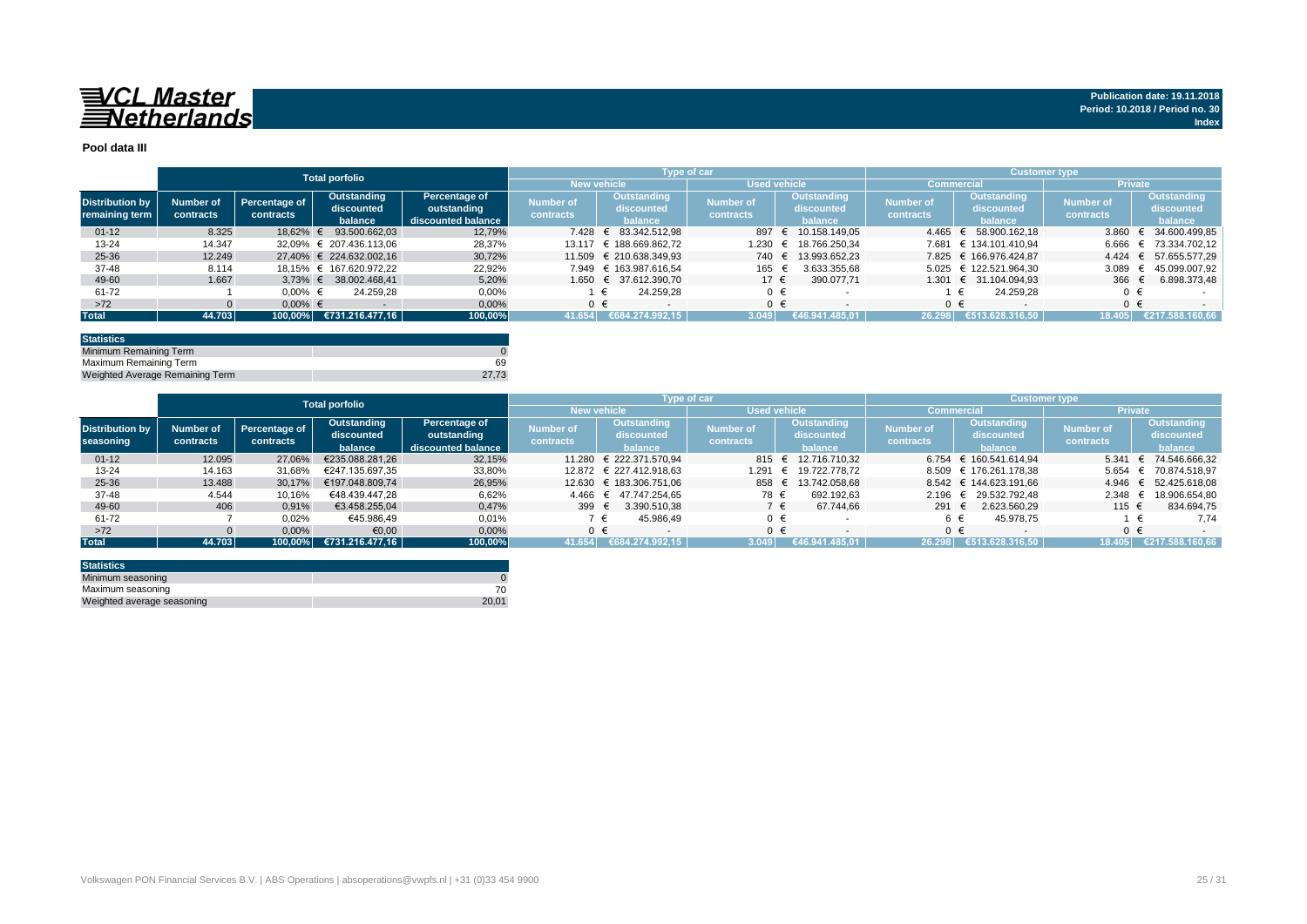**Pool data IV**

|                              |           |               | <b>Total porfolio</b>   |                    |                  | Type of car               |                     |                     | <b>Customer type</b> |                           |                  |                           |  |  |  |  |
|------------------------------|-----------|---------------|-------------------------|--------------------|------------------|---------------------------|---------------------|---------------------|----------------------|---------------------------|------------------|---------------------------|--|--|--|--|
|                              |           |               |                         |                    |                  | <b>New vehicle</b>        | <b>Used vehicle</b> |                     |                      | <b>Commercial</b>         | <b>Private</b>   |                           |  |  |  |  |
|                              | Number of | Percentage of | Outstanding             | Percentage of      | Number of        | Outstanding               | <b>Number of</b>    | Outstanding         | <b>Number of</b>     | Outstanding               | <b>Number of</b> | Outstanding               |  |  |  |  |
| <b>Distribution by brand</b> |           | contracts     | discounted              | outstanding        | <b>contracts</b> | discounted                | contracts           | discounted          | contracts            | discounted                | contracts        | discounted                |  |  |  |  |
|                              | contracts |               | balance                 | discounted balance |                  | halance                   |                     | balance             |                      | halance                   |                  | <b>balance</b>            |  |  |  |  |
| <b>VW</b>                    | 15.442    | 34,54%        | €235.529.528.03         | 32,21%             |                  | 14.178 € 215.290.865.18   | 1.264               | 20.238.662.85       |                      | 8.463 € 156.898.330.81    |                  | $6.979 \in 78.631.197.22$ |  |  |  |  |
| <b>VW LCV</b>                | 3.808     | 8,52%         | €66.225.952.11          | 9,06%              |                  | 3.689 € 64.672.949.35     | 119 €               | 1.553.002,76        |                      | 3.808 € 66.225.952.11     | 0 €              |                           |  |  |  |  |
| Audi                         | 5.101     | 11.41%        | €122.758.949.05         | 16,79%             |                  | 4.793 € 115.875.640.32    | 308 $\epsilon$      | 6.883.308,73        |                      | 2.733 € 75.851.222.75     | 2.368            | € 46.907.726,30           |  |  |  |  |
| Seat                         | 5.738     | 12.84%        | €65.868.425.93          | 9,01%              |                  | $5.425 \in 62.709.630.16$ | $313 \in$           | 3.158.795.77        |                      | 1.475 € 22.204.451.59     | 4.263            | € 43.663.974.34           |  |  |  |  |
| Skoda                        | 7.900     | 17.67%        | €103.548.934.36         | 14.16%             |                  | 7.631 € 100.425.349.80    | 269 $\in$           | 3.123.584.56        |                      | $3.107 \in 55.194.661.50$ |                  | 4.793 € 48.354.272,86     |  |  |  |  |
| Other brands                 | 6.714     | 15.02%        | €137.284.687.68         | 18.77%             |                  | 5.938 € 125.300.557.34    |                     | 776 € 11.984.130.34 |                      | 6.712 € 137.253.697.74    |                  | 30.989.94                 |  |  |  |  |
| <b>Total</b>                 | 44.703    |               | 100,00% €731.216.477,16 | 100,00%            |                  | 41.654 €684.274.992.15    | 3.049               | €46.941.485.01      |                      | 26.298 €513.628.316.50    |                  | 18.405 €217.588.160.66    |  |  |  |  |

|                                            |                        | <b>Total porfolio</b>      |                                      |                                                    |                               |                                      | Type of car                   |                                             | <b>Customer type</b>          |                                             |                        |                                                    |  |  |  |
|--------------------------------------------|------------------------|----------------------------|--------------------------------------|----------------------------------------------------|-------------------------------|--------------------------------------|-------------------------------|---------------------------------------------|-------------------------------|---------------------------------------------|------------------------|----------------------------------------------------|--|--|--|
|                                            |                        |                            |                                      |                                                    |                               | <b>New vehicle</b>                   | <b>Used vehicle</b>           |                                             | Commercial                    |                                             | <b>Private</b>         |                                                    |  |  |  |
| Distribution by geographic<br>distribution | Number of<br>contracts | Percentage of<br>contracts | Outstanding<br>discounted<br>balance | Percentage of<br>outstanding<br>discounted balance | <b>Number of</b><br>contracts | Outstanding<br>discounted<br>halance | <b>Number of</b><br>contracts | <b>Outstanding</b><br>discounted<br>balance | <b>Number of</b><br>contracts | Outstanding<br>discounted<br><b>balance</b> | Number of<br>contracts | <b>Outstanding</b><br>discounted<br><b>balance</b> |  |  |  |
| Noord-Holland                              | 7.295                  | 16.32%                     | €127.935.726.46                      | 17,50%                                             |                               | 6.736 € 118.607.655.28               | 559 €                         | 9.328.071.18                                | 4.583 €                       | 94.261.513.06                               | $2.712 \in$            | 33.674.213.40                                      |  |  |  |
| Flevoland                                  | 1.123                  | 2,51%                      | €16.532.856.19                       | 2,26%                                              |                               | 1.063 € 15.753.375.06                | 60 €                          | 779.481.13                                  | 417 €                         | 8.564.345.42                                | 706 €                  | 7.968.510.77                                       |  |  |  |
| Utrecht                                    | 4.401                  | 9,84%                      | €72.847.640.18                       | 9,96%                                              |                               | 4.019 € 67.163.759.10                | 382 €                         | 5.683.881.08                                |                               | 2.755 € 54.198.196.45                       | 1.646                  | 18.649.443.73                                      |  |  |  |
| Zuid-Holland                               | 11.338                 | 25,36%                     | €182.774.007.95                      | 25,00%                                             |                               | 10.586 € 171.024.564.99              | 752 €                         | 11.749.442.96                               |                               | 6.316 € 122.873.507.92                      | 5.022                  | 59.900.500.03                                      |  |  |  |
| Gelderland                                 | 4.801                  | 10.74%                     | €76.061.459.84                       | 10,40%                                             |                               | 4.508 € 71.806.761.00                | 293 $\epsilon$                | 4.254.698.84                                |                               | 3.019 € 55.836.941.07                       | 1.782 $∈$              | 20.224.518.77                                      |  |  |  |
| Noord-Brabant                              | 6.633                  | 14.84%                     | €107.804.217.81                      | 14,74%                                             |                               | 6.247 € 102.010.041.72               | 386 €                         | 5.794.176.09                                |                               | 3.788 € 74.141.151.84                       | 2.845                  | 33.663.065.97<br>€                                 |  |  |  |
| Zeeland                                    | 773                    | 1,73%                      | €12.209.176.86                       | 1,67%                                              |                               | 718 € 11.503.902.53                  | 55 €                          | 705.274.33                                  | 375 $\epsilon$                | 7.362.751.58                                | 398 $\epsilon$         | 4.846.425.28                                       |  |  |  |
| Limburg                                    | 2.608                  | 5,83%                      | €39.929.803.71                       | 5,46%                                              |                               | 2.455 € 37.495.387.65                | 153 €                         | 2.434.416.06                                |                               | 1.355 € 24.984.154.82                       | 1.253                  | 14.945.648.89<br>€                                 |  |  |  |
| Overijssel                                 | 3.162                  | 7.07%                      | €55.072.926.89                       | 7,53%                                              |                               | 2.918 € 51.377.824.43                | 244 $\in$                     | 3.695.102.46                                | $2.404 \text{ }€$             | 45.859.227.89                               | 758 €                  | 9.213.699.00                                       |  |  |  |
| Drenthe                                    | 799                    | 1,79%                      | €12.750.929.29                       | 1.74%                                              |                               | 746 € 11.932.025.85                  | 53 €                          | 818.903.44                                  | 418 €                         | 8.442.783.60                                | 381 €                  | 4.308.145,69                                       |  |  |  |
| Friesland                                  | 625                    | 1.40%                      | €8.590.298.48                        | 1.17%                                              | 600 €                         | 8.183.749,38                         | 25 €                          | 406.549.10                                  | 179 €                         | 3.563.424.55                                | 446 €                  | 5.026.873,93                                       |  |  |  |
| Groningen                                  | 1.145                  | 2,56%                      | €18.707.433,50                       | 2,56%                                              |                               | 1.058 € 17.415.945,16                | 87 €                          | 1.291.488,34                                | 689 €                         | 13.540.318.30                               | 456                    | 5.167.115,20                                       |  |  |  |
| <b>Total</b>                               | 44.703                 | 100.00%                    | €731.216.477.16                      | 100,00%                                            |                               | 41.654 €684.274.992.15               | 3.049                         | €46.941.485.01                              | 26.298                        | €513.628.316.50                             | 18.405                 | €217.588.160.66                                    |  |  |  |

|                                                                   |                               | <b>Total porfolio</b>      |                                      |                                     |                                      | <b>Type of car</b>                          |                               |                                             | <b>Customer type</b>          |                                                    |                               |                                             |  |  |  |
|-------------------------------------------------------------------|-------------------------------|----------------------------|--------------------------------------|-------------------------------------|--------------------------------------|---------------------------------------------|-------------------------------|---------------------------------------------|-------------------------------|----------------------------------------------------|-------------------------------|---------------------------------------------|--|--|--|
|                                                                   |                               |                            |                                      |                                     | <b>New vehicle</b>                   |                                             | <b>Used vehicle</b>           |                                             | <b>Commercia</b>              |                                                    | <b>Private</b>                |                                             |  |  |  |
| <b>Distribution by industry sector</b>                            | <b>Number of</b><br>contracts | Percentage of<br>contracts | Outstanding<br>discounted<br>balance | Percentage of<br>discounted balance | <b>Number of</b><br><b>contracts</b> | <b>Outstanding</b><br>discounted<br>balance | <b>Number of</b><br>contracts | <b>Outstanding</b><br>discounted<br>balance | <b>Number of</b><br>contracts | <b>Outstanding</b><br>discounted<br><b>palance</b> | <b>Number of</b><br>contracts | <b>Outstanding</b><br>discounted<br>balance |  |  |  |
| Agriculture / Forestry                                            | 173                           | 0,39%                      | €3.519.946.32                        | 0,48%                               | 164 €                                | 3.353.490.61                                | $9 \in$                       | 166.455.71                                  | $173 \in$                     | 3.519.946.32                                       | $0 \in$                       | $\sim$                                      |  |  |  |
| Construction                                                      | 146                           | 0,33%                      | €2.720.596.49                        | 0,37%                               | 143 €                                | 2.672.281.28                                | $3 \in$                       | 48.315.21                                   | 146 €                         | 2.720.596.49                                       | $0 \in$                       |                                             |  |  |  |
| Energy / Mining                                                   | 143                           | 0,32%                      | €3.358.646,37                        | 0,46%                               | 132 €                                | 3.126.935.96                                | 11 €                          | 231.710.41                                  | 143 €                         | 3.358.646.37                                       | $0 \in$                       | $\sim$                                      |  |  |  |
| <b>Financial services</b>                                         | 1.674                         | 3.74%                      | €34.187.549.01                       | 4,68%                               | 1.567 €                              | 32.125.186.78                               | 107 €                         | 2.062.362.23                                | 1.674 €                       | 34.187.549.01                                      | $0 \in$                       |                                             |  |  |  |
| Hotel and restaurant industry                                     | 121                           | 0,27%                      | €2.308.196.13                        | 0,32%                               | 115 €                                | 2.208.782.77                                | 6 €                           | 99.413.36                                   | 121 €                         | 2.308.196.13                                       | $0 \in$                       | $\sim$                                      |  |  |  |
| Information technology                                            | 1.447                         | 3,24%                      | €27.523.678,30                       | 3,76%                               | 1.356 €                              | 26.004.498.59                               | 91 €                          | .519.179.71                                 | 1.447 $∈$                     | 27.523.678.30                                      | $0 \in$                       |                                             |  |  |  |
| Manufacturing industry                                            | 2.942                         | 6,58%                      | €62.007.837.37                       | 8,48%                               |                                      | 2.731 € 58.530.809.61                       | $211$ €                       | 3.477.027.76                                | $2.942 \in$                   | 62.007.837.37                                      | $0 \in$                       |                                             |  |  |  |
| Other                                                             | 6.801                         | 15.21%                     | €142.723.726.73                      | 19,52%                              |                                      | 5.705 € 124.110.341.73                      | 1.096                         | 18.613.385.00                               |                               | 6.798 € 142.689.726.84                             | $0 \in$                       |                                             |  |  |  |
| Other services                                                    | 6.052                         | 13,54%                     | €103.284.742.79                      | 14.13%                              |                                      | 5.485 € 94.789.427.47                       | 567 €                         | 8.495.315.32                                |                               | 6.052 € 103.284.742.79                             | $0 \in$                       |                                             |  |  |  |
| Private                                                           | 18.402                        | 41,17%                     | €217.554.160,77                      | 29,75%                              |                                      | 17.865 € 211.939.137,82                     | 537 €                         | 5.615.022.95                                | $0 \in$                       |                                                    |                               | 18.405 € 217.588.160.66                     |  |  |  |
| Public administration, education,<br>health care, public services | 554                           | 1,24%                      | €9.764.175.96                        | 1,34%                               |                                      | 502 € 8.904.975.14                          | $52 \epsilon$                 | 859.200,82                                  | 554 $\epsilon$                | 9.764.175,96                                       | $0 \in$                       |                                             |  |  |  |
| Real estate                                                       | 581                           | 1,30%                      | €11.896.343.26                       | 1.63%                               | 529                                  | 10.995.179.19<br>÷.                         | 52 €                          | 901.164.07                                  | 581 €                         | 11.896.343.26                                      | $0 \in$                       |                                             |  |  |  |
| Retail / Wholesale                                                | 1.657                         | 3.71%                      | €28.582.728.39                       | 3.91%                               | $1.566$ €                            | 27.313.470.16                               | 91 $\in$                      | .269.258.23                                 | 1.657 $∈$                     | 28.582.728.39                                      | $0 \in$                       | $\sim$                                      |  |  |  |
| Transportation                                                    | 4.010                         | 8,97%                      | €81.784.149.27                       | 11,18%                              |                                      | 3.794 € 78.200.475.04                       | 216 $\epsilon$                | 3.583.674.23                                | 4.010 $∈$                     | 81.784.149.27                                      | $0 \in$                       |                                             |  |  |  |
| <b>Total</b>                                                      | 44.703                        |                            | 100,00% €731.216.477,16              |                                     | 41.654 €684.274.992.15               | 3.049                                       | €46.941.485.01                |                                             | 26.298 €513.628.316.50        | 18.405                                             | €217.588.160.66               |                                             |  |  |  |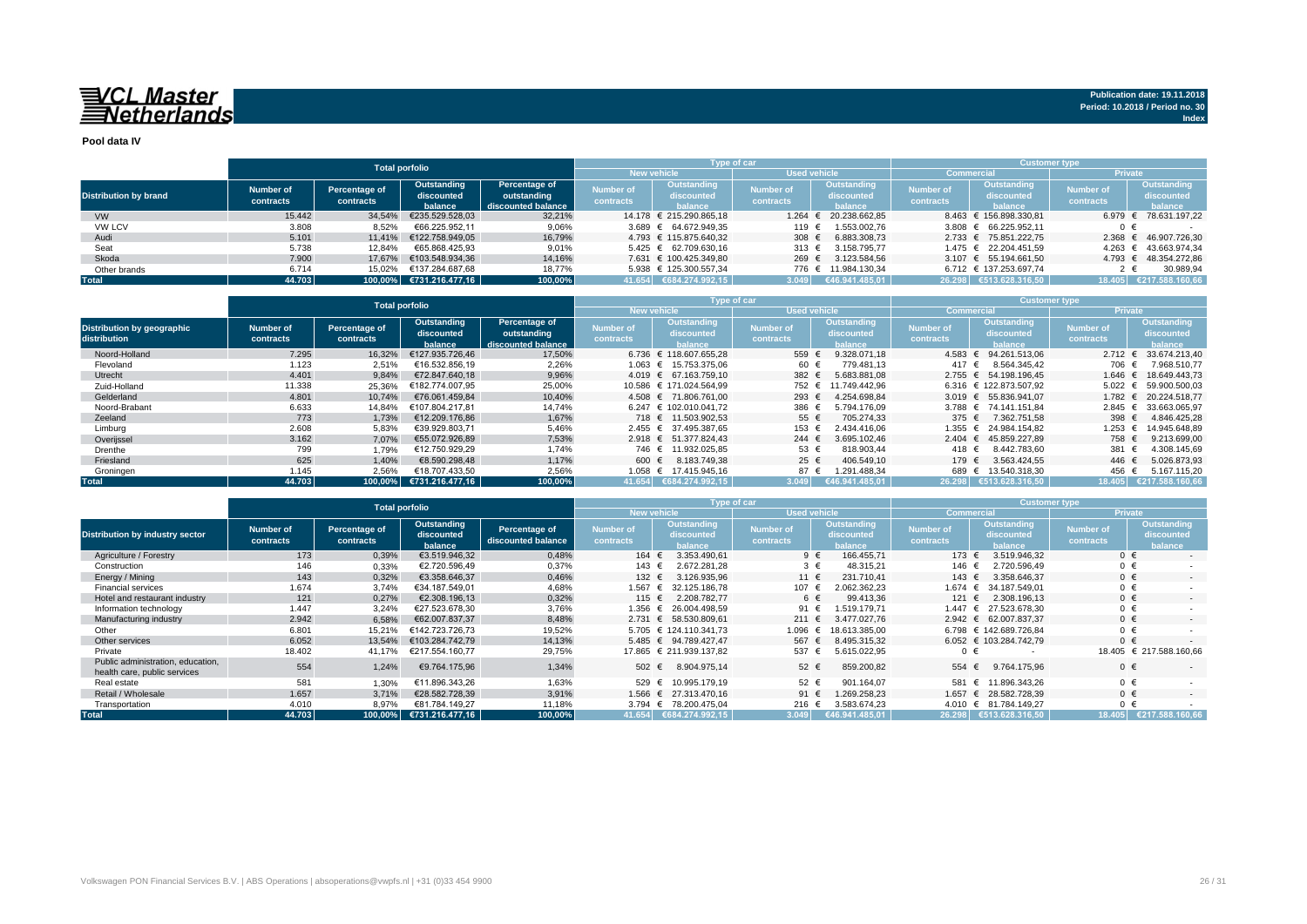## <u>WCL Master</u><br>ENetherlands

**Publication date: 19.11.2018 Period: 10.2018 / Period no. 30**

**Index**

**Pool data V**

|                                          |                      |                       |                     | <b>Total porfolio</b>                 |                    |                    |                                        | Type of car         |                              | <b>Customer type</b>         |                               |                    |                               |  |  |  |
|------------------------------------------|----------------------|-----------------------|---------------------|---------------------------------------|--------------------|--------------------|----------------------------------------|---------------------|------------------------------|------------------------------|-------------------------------|--------------------|-------------------------------|--|--|--|
|                                          |                      |                       |                     |                                       |                    | <b>New vehicle</b> |                                        | <b>Used vehicle</b> |                              | <b>Commercial</b><br>Private |                               |                    |                               |  |  |  |
|                                          |                      | <b>Number of</b>      | Percentage of       | <b>Outstanding</b>                    | Percentage of      | Number of          | <b>Outstanding</b>                     | Number of           | <b>Outstanding</b>           | <b>Number of</b>             | <b>Outstanding</b>            | <b>Number of</b>   | <b>Outstanding</b>            |  |  |  |
| <b>Distribution by brand &amp; Model</b> | <b>Model</b>         | contracts             | contracts           | discounted                            | outstanding        | contracts          | discounted                             | contracts           | discounted                   | contracts                    | discounted                    | contracts          | discounted                    |  |  |  |
|                                          |                      |                       |                     | balance                               | discounted balance |                    | balance                                |                     |                              |                              | <b>balance</b>                |                    |                               |  |  |  |
| Volkswagen                               | Amarok               | $\overline{1}$        | $0.00\%$ €          | 18.600.54                             | 0.00%              |                    | 18.600,54<br>1 €                       | $0 \in$             | $\sim$                       | 1 €                          | 18.600,54                     |                    | $0 \in$                       |  |  |  |
|                                          | Arteon               | 48                    | $0,11\%$ €          | 1.744.526,30                          | 0,24%              | 48 €               | 1.744.526,30                           | $0 \in$             |                              | 48 €                         | 1.744.526,30                  | $\mathbf{0}$       | $\epsilon$                    |  |  |  |
|                                          | Beetle               | 10                    | $0,02%$ €           | 211.673,31                            | 0,03%              | 9                  | $\epsilon$<br>197.830,89               | 1 €                 | 13.842,42                    | 7 €                          | 146.788,19                    | $3 \in$            | 64.885,12                     |  |  |  |
|                                          | Caddv                | 127                   | $0,28%$ €           | 1.792.897,62                          | 0,25%              | 123 €              | 1.737.034,71                           | $4 \in$             | 55.862,91                    | 122 €                        | 1.707.109,73                  | $5 \in$            | 85.787,89                     |  |  |  |
|                                          | Crafter              | 77                    | $0,17%$ €           | 1.531.930,66                          | 0,21%              | 65 €               | 1.377.380,33                           | 12 €                | 154.550,33                   | 77 €                         | 1.531.930,66                  |                    | $0 \in$                       |  |  |  |
|                                          | Golf                 | 4.647                 |                     | 10,40% € 82.006.259,64                | 11,22%             | $4.084 \in$        | 71.682.987,81                          | 563 €               | 10.323.271,83                | 2.904<br>€                   | 55.958.456,34                 |                    | 1.743 € 26.047.803,30         |  |  |  |
|                                          | Jetta                | $\overline{1}$        | $0,00%$ €           | 7.391,09                              | 0,00%              | $\mathbf 0$        | €                                      | 1 €                 | 7.391,09                     | 1 €                          | 7.391,09                      | $\mathbf{0}$       |                               |  |  |  |
|                                          | Passat               | 1.776                 |                     | 3,97% € 44.340.381,35                 | 6,06%              | $1.575$ €          | 39.324.423,01                          | 201 €               | 5.015.958,34                 | 1.759<br>€                   | 43.946.854,88                 | 17 €               | 393.526,47                    |  |  |  |
|                                          | Polo                 | 3.610                 |                     | 8,08% € 42.411.602,16                 | 5,80%              | 3.355 $\epsilon$   | 39.897.619,95                          | 255 €               | 2.513.982,21                 | 1.321 $∈$                    | 16.343.647,83                 | 2.289              | 26.067.954,33<br>€            |  |  |  |
|                                          | Sharan               | 16                    | $0,04%$ €           | 444.836,00                            | 0,06%              | 15 $\epsilon$      | 424.491,04                             | 1 €                 | 20.344,96                    | 14<br>€                      | 388.163,33                    | $\overline{2}$     | 56.672,67<br>€                |  |  |  |
|                                          | Tiquan               | 579                   |                     | 1,30% € 16.746.223,23                 | 2,29%              | 568 €              | 16.453.603,03                          | 11 €                | 292.620,20                   |                              | 501 € 14.584.528,38           | 78 €               | 2.161.694,85                  |  |  |  |
|                                          | Touareg              | $\mathbf{3}$          | $0,01\%$ €          | 168.133,21                            | 0,02%              | 2<br>165 €         | 140.006,04<br>€<br>3.742.420,43        | $1 \in$<br>7 €      | 28.127,17                    | €<br>-3<br>154 €             | 168.133,21<br>3.434.422,04    | $\Omega$<br>18     | 431.484,97                    |  |  |  |
|                                          | Touran               | 172<br>359            | $0,38%$ €           | 3.865.907,01                          | 0,53%<br>0,82%     | 338 $\epsilon$     | 5.662.326,74                           | 21 €                | 123.486,58<br>340.343,56     | 359 $\epsilon$               | 6.002.670,30                  | $\mathbf{0}$       | €                             |  |  |  |
|                                          | Transporter<br>T-roc | 131                   | $0,80%$ €           | 6.002.670,30<br>0,29% € 3.190.556,86  | 0.44%              | 131 €              | 3.190.556,86                           | $0 \in$             | $\sim$                       | 60 €                         | 1.483.663,96                  | 71 €               | 1.706.892,90                  |  |  |  |
|                                          | Up!                  | 3.885                 |                     | 8,69% € 31.045.938,75                 | 4,25%              |                    | 3.699 € 29.697.057,50                  | 186 €               | 1.348.881,25                 | 1.132 $∈$                    | 9.431.444,03                  |                    | 2.753 € 21.614.494,72         |  |  |  |
| <b>Sub-Total VW</b>                      |                      | 15.442                |                     | 34,54% €235.529.528,03                | 32,21%             | 14.178             | £21529086515                           |                     | 620238628                    |                              | £15689833081                  |                    | €78 631 197 22                |  |  |  |
| <b>VW LCV</b>                            | Amarok               | 19                    | $0,04%$ €           | 539.598,41                            | 0,07%              | 17 $\epsilon$      | 486.555,84                             | $2 \in$             | 53.042,57                    | 19 €                         | 539.598,41                    | $\mathbf{0}$       | €                             |  |  |  |
|                                          | Caddy                | 1.622                 |                     | 3,63% € 20.225.512,52                 | 2,77%              |                    | 1.581 € 19.872.954,42                  | 41 €                | 352.558,10                   |                              | 1.622 € 20.225.512,52         |                    | $0 \in$                       |  |  |  |
|                                          | Crafter              | 801                   | 1,79% €             | 18.406.986,03                         | 2,52%              |                    | 765 € 17.866.034,06                    | 36 €                | 540.951,97                   |                              | 801 € 18.406.986,03           |                    | $0 \in$                       |  |  |  |
|                                          | Tiguan               | $\overline{7}$        | $0,02%$ €           | 145.917,75                            | 0,02%              | 7 €                | 145.917,75                             | $0 \in$             |                              | 7 €                          | 145.917,75                    |                    | $0 \in$                       |  |  |  |
|                                          | Touran               | $\overline{4}$        | $0,01\%$ €          | 69.142,31                             | 0,01%              | $4 \in$            | 69.142,31                              | $0 \in$             |                              | $4 \in$                      | 69.142,31                     | $0 \in$            |                               |  |  |  |
|                                          | Transporter          | 1.351                 |                     | 3,02% € 26.743.912,25                 | 3,66%              |                    | 1.311 € 26.137.462,13                  | 40 €                | 606.450,12                   |                              | 1.351 € 26.743.912,25         |                    | $0 \in$                       |  |  |  |
|                                          | Sharan               | $\overline{4}$        | 0.01%               | $\epsilon$<br>94.882.84               | 0.01%              |                    | $4 \in$<br>94.882,84                   | $0 \in$             |                              | $4 \in$                      | 94.882,84                     |                    | $0 \in$                       |  |  |  |
| Sub-Total VW LCV                         |                      | 3.808                 | 8.52%               | €66.225.952.11                        | 9.06%              |                    | €64.672.949.35                         | 1191                | €1.553.002.76                | 3.808                        | €66.225.952.11                |                    |                               |  |  |  |
| Audi                                     | A1                   | 1.052                 |                     | 2,35% € 15.469.126,52                 | 2,12%              | 1.027 $∈$          | 15.138.780,25                          | 25 €                | 330.346,27                   | 178 €                        | 2.850.038,37                  |                    | 874 € 12.619.088,15           |  |  |  |
|                                          | A <sub>3</sub>       | 2.326                 |                     | 5,20% € 50.470.682,15                 | 6,90%              | $2.101 \t∈$        | 45.660.730,52                          | $225 \epsilon$      | 4.809.951,63                 | 1.213<br>€                   | 27.072.869,21                 | $1.113$ €          | 23.397.812,94                 |  |  |  |
|                                          | A4                   | 840                   |                     | 1,88% € 24.430.957,29                 | 3,34%              |                    | 819 € 23.950.163,53                    | 21 €                | 480.793,76                   | 631 €                        | 18.526.304,14                 | 209 €              | 5.904.653,15                  |  |  |  |
|                                          | A <sub>5</sub>       | 183                   | $0,41\%$ €          | 6.800.733,56                          | 0,93%              | 177 €              | 6.652.943,98                           | 6 €                 | 147.789,58                   | 159 €                        | 5.871.101,55                  | 24 $\in$           | 929.632,0                     |  |  |  |
|                                          | A6                   | 251                   | $0,56%$ €           | 8.903.294,66                          | 1,22%              | 237 $\epsilon$     | 8.566.930,63                           | 14 €                | 336.364,03                   | 246 €                        | 8.736.167,86                  | $5 \in$            | 167.126,80                    |  |  |  |
|                                          | A7                   | 13                    | $0,03%$ €           | 627.484,35                            | 0,09%              | 13 €               | 627.484,35                             | $0 \in$             |                              | 13 $\epsilon$                | 627.484,35                    | $\mathbf{0}$       |                               |  |  |  |
|                                          | A8                   | $\overline{7}$        | $0,02%$ €           | 464.339,22                            | 0,06%              | 7 €                | 464.339,22                             | $0 \in$             |                              | 7 €                          | 464.339,22                    |                    | $0 \in$                       |  |  |  |
|                                          | Q2                   | 202                   | $0,45%$ €           | 5.520.341,15                          | 0,75%              | 197 €              | 5.377.584,78                           | $5 \in$             | 142.756,37                   | 111 €                        | 3.083.321,47                  | 91                 | €<br>2.437.019,68             |  |  |  |
|                                          | Q3                   | 78                    | $0,17%$ €           | 2.197.152,99                          | 0,30%              | 77 €               | 2.177.037,57                           | $1 \in$             | 20.115,42                    | 32 €                         | 934.877,15                    | 46 €               | 1.262.275,84                  |  |  |  |
|                                          | Q <sub>5</sub>       | 67                    | $0,15%$ €           | 2.973.205,75                          | 0,41%              | 66                 | €<br>2.947.912.87                      | $1 \in$             | 25.292.88                    | 65<br>€                      | 2.905.234,64                  | $\overline{2}$     | 67.971,11<br>€                |  |  |  |
|                                          | Q7                   | 74                    | $0,17%$ €           | 4.636.155,38                          | 0,63%              | 66 €               | 4.098.533,32                           | 8 €                 | 537.622,06                   | 74 €                         | 4.636.155,38                  | $\mathbf{0}$       | €                             |  |  |  |
|                                          | <b>TT</b>            | $\mathbf{8}$          | $0,02%$ €           | 265.476,03                            | 0,04%              |                    | 213.199,30<br>6 €                      | $2 \in$             | 52.276,73                    | $4 \in$                      | 143.329,41                    | $4 \in$            | 122.146,62                    |  |  |  |
| <b>Sub-Total Audi</b>                    |                      | 5.101                 |                     | 11,41% €122.758.949,05                | 16,79%             | 1.793              | €115.875.640.32                        | ានា                 | €6.883.308.73                |                              | 2.733 €75.851.222.75          |                    | 907.726.30                    |  |  |  |
| Seat                                     | Alhambra             | 18                    | $0,04%$ €           | 496.613,21                            | 0,07%              | 17 €               | 467.232,08                             | $1 \in$             | 29.381,13                    | 17 €                         | 479.928,94                    | $1 \in$            | 16.684,27                     |  |  |  |
|                                          | Altea                | $\overline{2}$<br>107 | $0,00%$ €           | 23.442,16                             | 0,00%              | $2 \in$            | 23.442,16                              | $0 \in$             | $\sim$                       | $0 \in$<br>24                |                               | $2 \in$            | 23.442,16                     |  |  |  |
|                                          | Arona                |                       | $0,24%$ €           | 2.049.082,63                          | 0,28%              | 106 €              | 2.029.518,99                           | $1 \in$             | 19.563,64                    | €                            | 496.417,34                    | 83 €               | 1.552.665,29<br>22.595.821,72 |  |  |  |
|                                          | Ibiza                | 2.608                 |                     | 5,83% € 27.644.894,54                 | 3,78%              | $2.484 \in$        | 26.499.671,12<br>1.162 € 18.193.425,09 | 124 €<br>135 €      | 1.145.223,42<br>1.561.899,64 | 433<br>€<br>691 €            | 5.049.072,82<br>11.135.085,96 | $2.175 \in$<br>606 | 8.620.238,77<br>€             |  |  |  |
|                                          | Leon<br>Mii          | 1.297                 |                     | 2,90% € 19.755.324,73                 | 2,70%              | 1.423 $∈$          | 10.390.414,33                          | 47 €                | 309.157,56                   |                              | 1.047.674,74                  | $1.334 \in$        | 9.651.897,15                  |  |  |  |
|                                          | Ateca                | 1.470<br>200          | $0,45%$ €           | 3,29% € 10.699.571,89<br>4.765.195,87 | 1,46%<br>0,65%     | 196 €              | 4.680.342,14                           | $4 \in$             | 84.853,73                    | 136 €<br>155 $\epsilon$      | 3.717.420,63                  | 45 $\in$           | 1.047.775,24                  |  |  |  |
|                                          |                      |                       |                     |                                       |                    | 35 $\epsilon$      | 425.584,25                             | 1 €                 | 8.716,65                     | 19 €                         | 278.851,16                    | 17 €               | 155.449,74                    |  |  |  |
| <b>Sub-Total Seat</b>                    | Toledo               | 36<br>5.738           | $0,08%$ €<br>12.84% | 434.300,90<br>€65.868.425,93          | 0,06%<br>9.01%     | 5.425              | €62.709.630.16                         |                     | E3.158.795.77                | 475                          | €22.204.451.59                | 4.263              | 13.663.974.34                 |  |  |  |
|                                          | Citigo               | 2.384                 |                     | 5,33% € 18.180.530,95                 | 2,49%              |                    | 2.334 € 17.869.323,43                  | 50 $\in$            | 311.207,52                   | 197 €                        | 1.526.306,64                  |                    | 2.187 € 16.654.224,31         |  |  |  |
| Skoda                                    | Fabia                | 2.332                 |                     | 5,22% € 26.694.193,66                 | 3,65%              |                    | 2.283 € 26.160.368,64                  | 49 €                | 533.825,02                   | 429<br>€                     | 5.040.080,50                  |                    | 1.903 € 21.654.113,16         |  |  |  |
|                                          | Octavia              | 1.953                 |                     | 4,37% € 34.668.019,62                 | 4.74%              | 1.807 $∈$          | 32.761.565,00                          | 146 €               | 1.906.454,62                 | 1.724<br>€                   | 30.982.051,17                 | 229                | 3.685.968,45<br>€             |  |  |  |
|                                          | Rapid                | 526                   | 1,18% €             | 6.413.663,01                          | 0,88%              | 518 €              | 6.340.377,10                           | 8 €                 | 73.285,91                    | 107 €                        | 1.430.678,17                  | 419 €              | 4.982.984,84                  |  |  |  |
|                                          | Roomster             | $\overline{1}$        | $0,00%$ €           | 5.925,06                              | 0,00%              | $\overline{1}$     | $\epsilon$<br>5.925.06                 | $0 \in$             |                              | $1 \in$                      | 5.925,06                      | $\mathbf{0}$       | €                             |  |  |  |
|                                          | Superb               | 450                   |                     | 1,01% € 10.238.128,68                 | 1,40%              | 434 €              | 9.939.317,19                           | 16 €                | 298.811,49                   | 430 €                        | 9.706.134,90                  | 20 €               | 531.993,78                    |  |  |  |
|                                          | Kodiaq               | 158                   | $0,35%$ €           | 4.889.019,01                          | 0,67%              | 158 €              | 4.889.019,01                           | $0 \in$             |                              | 148<br>€                     | 4.575.584,77                  | 10 €               | 313.434,24                    |  |  |  |
|                                          | Karog                | 73                    | $0,16%$ €           | 2.075.295,39                          | 0,28%              | 73 €               | 2.075.295,39                           | $0 \in$             |                              | 64 €                         | 1.820.278,18                  | $9 \in$            | 255.017,2                     |  |  |  |
|                                          | Yeti                 | 23                    | $0.05\%$ €          | 384.158,98                            | 0,05%              | 23 $\epsilon$      | 384.158,98                             | $0 \in$             |                              | 7 €                          | 107.622,11                    | 16 €               | 276.536,87                    |  |  |  |
| <b>Sub-Total Skoda</b>                   |                      | 7.900                 |                     | 17,67% €103.548.934,36                | 14,16%             | 7.631              | €100.425.349.80                        | 269                 | €3.123.584.56                | 3.107                        | €55.194.661,50                | 4.793              | €48.354.272,86                |  |  |  |
| Other brands                             |                      | 6.714                 | 15.02%              | €137.284.687,68                       | 18.77%             | 5.938              | €125.300.557.34                        | 776                 | €11.984.130.34               |                              | 6.712 €137.253.697.74         |                    | €30.989.94                    |  |  |  |
| <b>Total</b>                             |                      | 44.703                |                     | 100,00% €731.216.477,16               | 100,00%            |                    | 41.654 €684.274.992,15                 |                     | 3.049 €46.941.485,01         |                              | 26.298 €513.628.316,50        | 18.405             | €217.588.160.66               |  |  |  |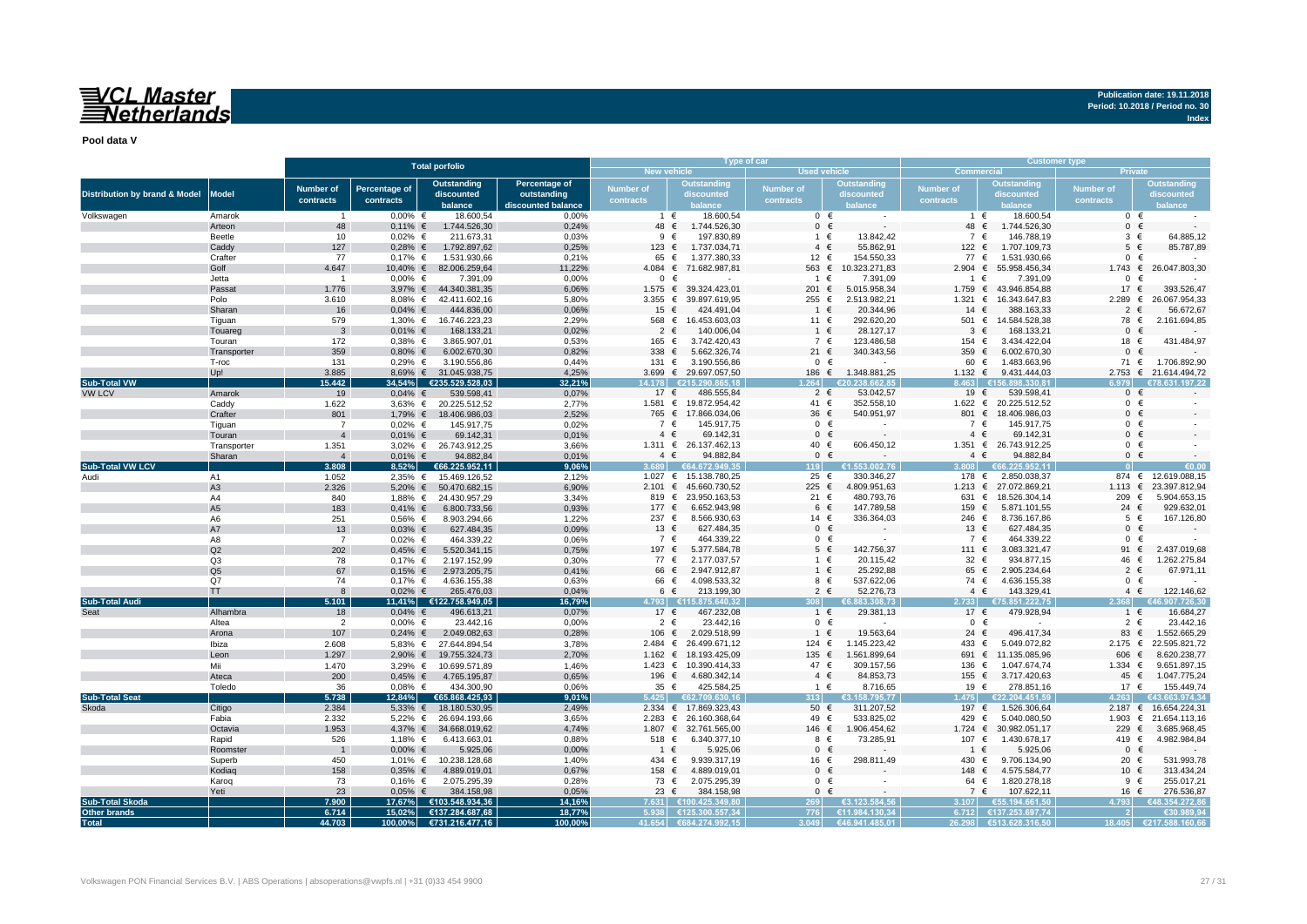

### **Pool data VI**

|               |                     | <b>Total portfolio</b>     | <b>Customer type</b>              |                                                    |                     |                                          |                     |                                          |  |  |  |  |
|---------------|---------------------|----------------------------|-----------------------------------|----------------------------------------------------|---------------------|------------------------------------------|---------------------|------------------------------------------|--|--|--|--|
|               |                     |                            | <b>Commercial</b>                 |                                                    | <b>Private</b>      |                                          |                     |                                          |  |  |  |  |
| Type of car   | Number of contracts | Percentage of<br>contracts | Outstanding<br>discounted balance | Percentage of<br>outstanding<br>discounted balance | Number of contracts | <b>Outstanding</b><br>discounted balance | Number of contracts | <b>Outstanding</b><br>discounted balance |  |  |  |  |
| New vehicles  | 41.654              | 93,18% $\in$               | 684.274.992.15                    | 93,58%                                             | 23.788              | €472.323.940,52                          | 17.866              | €211.951.051,63                          |  |  |  |  |
| Used vehicles | 3.049               | 6.82% €                    | 46.941.485.01                     | 6.42%                                              | 2.510               | €41.304.375.98                           | 539                 | €5.637.109.03                            |  |  |  |  |
| <b>Total</b>  | 44.703              | 100,00%                    | €731.216.477,16                   | 100,00%                                            | 26.298              | €513.628.316,50                          | 18.405              | €217.588.160,66                          |  |  |  |  |

|                      |                     | <b>Total portfolio</b>     |                                          |                                                    |  |  |  |  |  |  |  |  |  |
|----------------------|---------------------|----------------------------|------------------------------------------|----------------------------------------------------|--|--|--|--|--|--|--|--|--|
| <b>Customer type</b> | Number of contracts | Percentage of<br>contracts | <b>Outstanding</b><br>discounted balance | Percentage of<br>outstanding<br>discounted balance |  |  |  |  |  |  |  |  |  |
| Commercial           | 26.298              | 58,83%                     | €513.628.316.50                          | 70,24%                                             |  |  |  |  |  |  |  |  |  |
| Private              | 18.405              | 41,17%                     | €217.588.160.66                          | 29.76%                                             |  |  |  |  |  |  |  |  |  |
| <b>Total</b>         | 44.703              | 100,00%                    | €731.216.477,16                          | 100,00%                                            |  |  |  |  |  |  |  |  |  |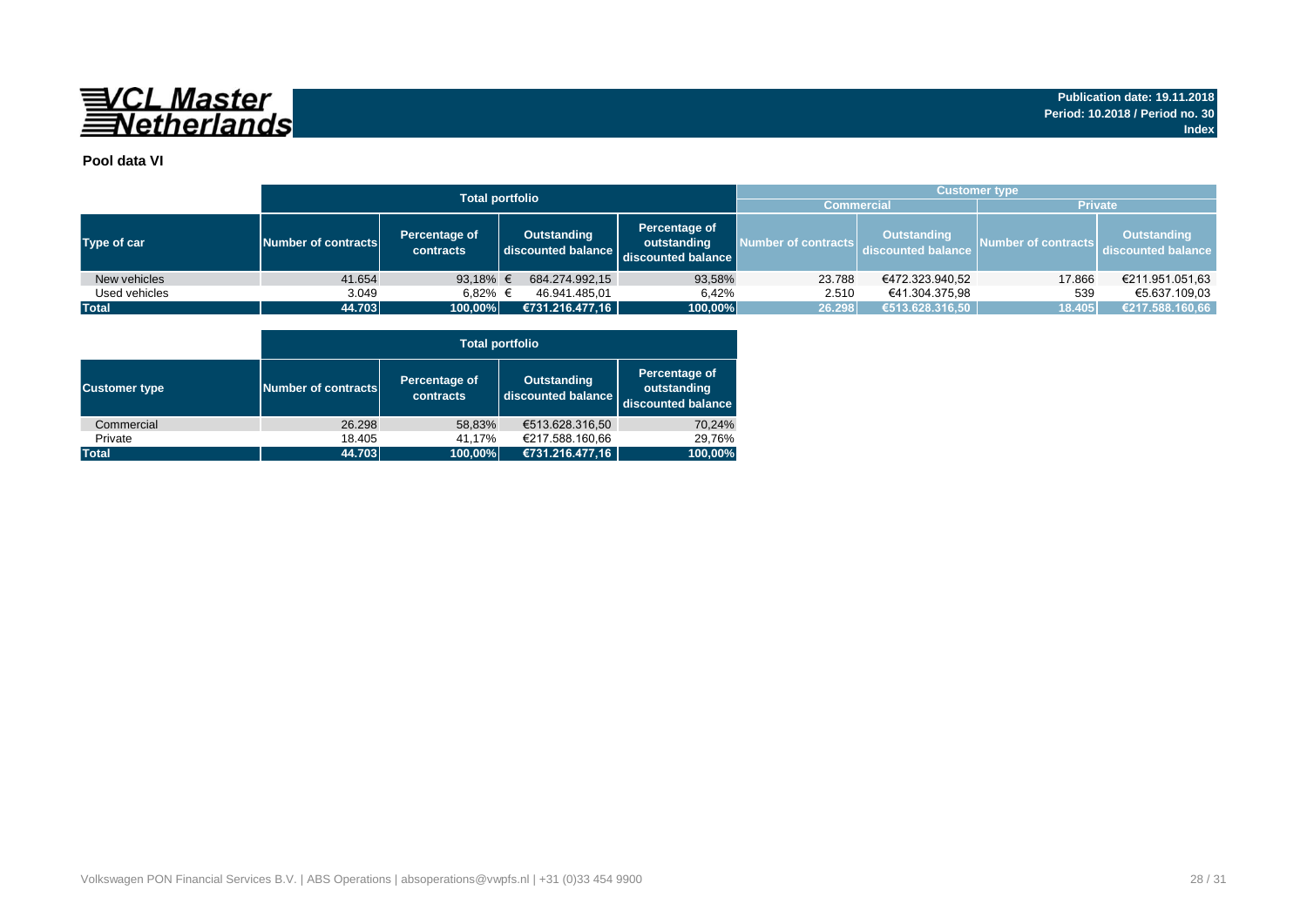#### **Pool data VII**

|                            |                        |                            | <b>Total porfolio</b>                |                                                       |                               | <b>Type of car</b>                          |                               |                                      | <b>Customer type</b>   |                                      |                               |                                      |  |  |  |
|----------------------------|------------------------|----------------------------|--------------------------------------|-------------------------------------------------------|-------------------------------|---------------------------------------------|-------------------------------|--------------------------------------|------------------------|--------------------------------------|-------------------------------|--------------------------------------|--|--|--|
|                            |                        |                            |                                      |                                                       |                               | <b>New vehicle</b>                          | <b>Used vehicle</b>           |                                      | <b>Commercial</b>      |                                      | <b>Private</b>                |                                      |  |  |  |
| Distribution by motor type | Number of<br>contracts | Percentage of<br>contracts | Outstanding<br>discounted<br>balance | Percentage of<br>outstanding<br>discounted<br>balance | Number of<br><b>contracts</b> | <b>Outstanding</b><br>discounted<br>balance | <b>Number of</b><br>contracts | Outstanding<br>discounted<br>balance | Number of<br>contracts | Outstanding<br>discounted<br>balance | <b>Number of</b><br>contracts | Outstanding<br>discounted<br>balance |  |  |  |
| EA189 (unfixed)            | 326                    | 0,73%                      | 2.951.021.54                         | 0,40%                                                 | 294                           | €2.683.603.49                               | 32                            | €267.418,05                          | 316                    | €2.845.583,62                        | 10                            | €105.437,92                          |  |  |  |
| Other                      | 44.377                 | 99.27%                     | € 728.265.455.62                     | 99,60%                                                | 41.360                        | €681.591.388,66                             | 3.017                         | €46.674.066,96                       | 25.982                 | €510.782.732.88                      | 18.395                        | €217.482.722.74                      |  |  |  |
| <b>Total</b>               | 14.703                 |                            | 100.00% € 731.216.477.16             | 100,00%                                               |                               | 41.654 € 684.274.992,15                     | 3.049                         | 46.941.485.01                        |                        | 26.298 € 513.628.316,50              |                               | 18.405 € 217.588.160,66              |  |  |  |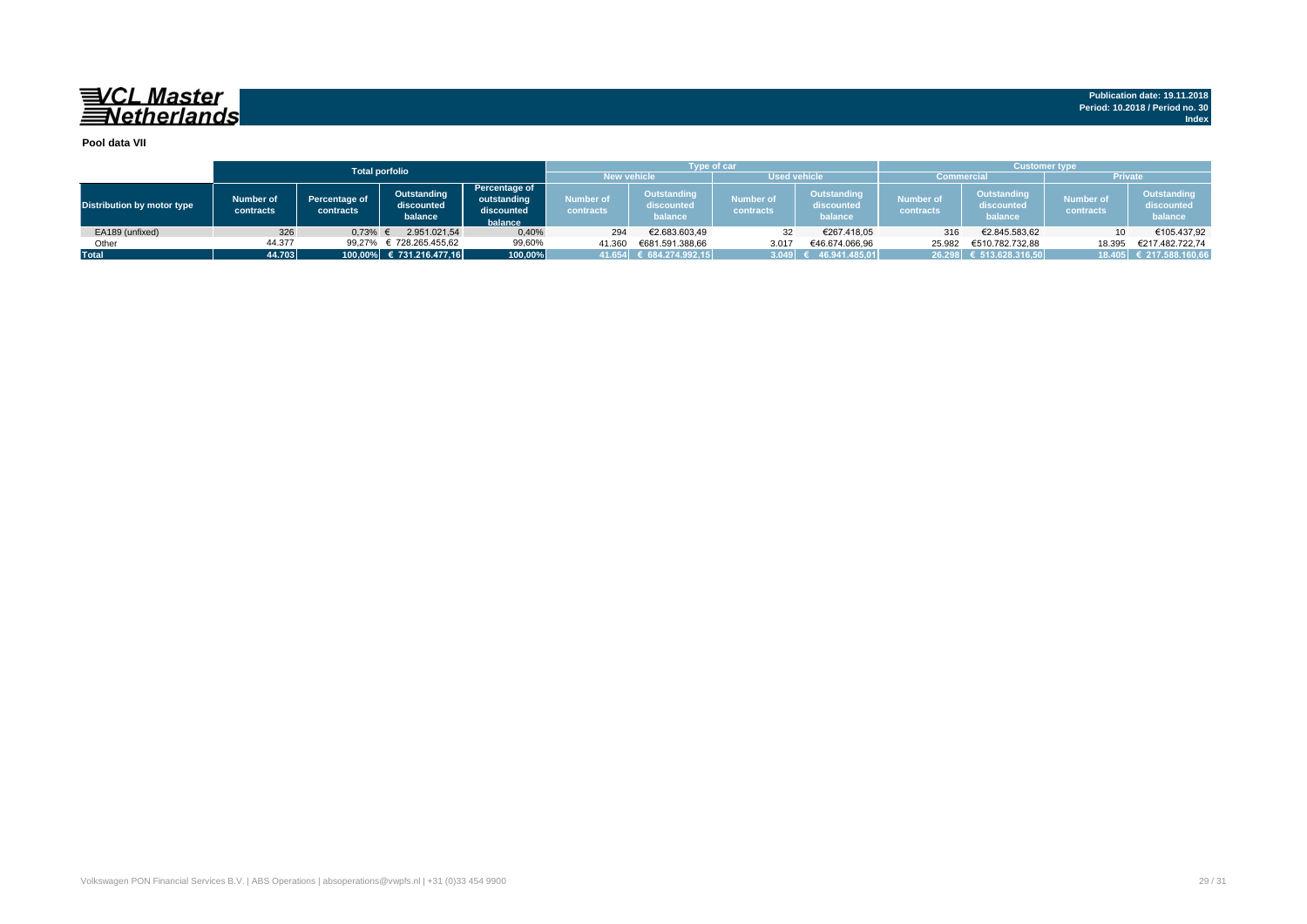**Publication date: 19.11.2018 Period: 10.2018 / Period no. 30 Index**

#### **Prepayments**

| <b>Reporting period</b>  | <b>Unscheduled payments</b> | Discounted balance as of<br>previous period | <b>Periodic CPR</b> | <b>Annualised CPR</b> |
|--------------------------|-----------------------------|---------------------------------------------|---------------------|-----------------------|
| Pool cut                 |                             |                                             |                     |                       |
| 31-5-2016                | €498.994,73                 | €254.509.899,87                             | 0,196%              | 2,328%                |
| 30-6-2016                | €90.546,38                  | €255.186.298,49                             | 0,035%              | 0,425%                |
| 31-7-2016                | €630.907,72                 | €346.248.092,83                             | 0,182%              | 2,165%                |
| 31-8-2016                | €149.257,83                 | €347.052.186,47                             | 0,043%              | 0,515%                |
| 30-9-2016                | €118.674,28                 | €409.005.121,41                             | 0,029%              | 0,348%                |
| 31-10-2016               | €200.293,91                 | €408.532.596,90                             | 0,049%              | 0,587%                |
| 30-11-2016               | €145.231,57                 | €443.219.201,18                             | 0,033%              | 0,393%                |
| 31-12-2016               | €149.774,20                 | €443.088.269,96                             | 0,034%              | 0,405%                |
| 31-1-2017                | €427.650,04                 | €444.454.906,82                             | 0,096%              | 1,149%                |
| 28-2-2017                | €161.859,45                 | €444.520.828,63                             | 0,036%              | 1,149%                |
| 31-3-2017                | €198.635,00                 | €518.870.496,20                             | 0,038%              | 0,458%                |
| 30-4-2017                | €198.635,00                 | €519.662.281,03                             | 0,044%              | 0,522%                |
| 31-5-2017                | €203.476,68                 | €519.617.330,16                             | 0,039%              | 0,469%                |
| 30-6-2017                | €215.892,12                 | €563.390.649,12                             | 0,038%              | 0,459%                |
| 31-7-2017                | €278.939,02                 | €563.447.253,24                             | 0,050%              | 0,592%                |
| 31-8-2017                | €260.693,26                 | €564.451.015,23                             | 0,046%              | 0,553%                |
| 30-9-2017                | €260.638,06                 | €564.886.419,96                             | 0,046%              | 0,552%                |
| 31-10-2017               | €371.540,38                 | €607.195.061,29                             | 0,061%              | 0,732%                |
| 30-11-2017               | €357.595,85                 | €608.264.526,13                             | 0,059%              | 0,703%                |
| 31-12-2017               | €213.238,36                 | €607.738.186,77                             | 0,035%              | 0,420%                |
| 31-1-2018                | €266.863,21                 | €610.261.221,40                             | 0,044%              | 0,420%                |
| 28-2-2018                | €207.806,81                 | €609.188.553,59                             | 0,034%              | 0,409%                |
| 31-3-2018                | €258.848,87                 | €678.577.121,56                             | 0,038%              | 0,457%                |
| 30-4-2018                | €220.346,99                 | €679.633.121,94                             | 0,032%              | 0,388%                |
| 31-5-2018                | €317.533,76                 | €679.383.368,60                             | 0,047%              | 0,559%                |
| 30-6-2018                | €332.395,70                 | €682.057.744,59                             | 0,049%              | 0,583%                |
| 31-7-2018                | €428.306,84                 | €681.400.871,05                             | 0,063%              | 0,752%                |
| 31-8-2018                | €298.903,00                 | €729.483.449,68                             | 0,041%              | 0,491%                |
| 30-9-2018                | €291.001,82                 | €730.002.930,35                             | 0,040%              | 0,477%                |
| 31-10-2018               | €438.303,29                 | €729.555.472,11                             | 0,060%              | 0,719%                |
| 30-11-2018<br>31-12-2018 |                             |                                             |                     |                       |
|                          |                             |                                             |                     |                       |
| 31-1-2019                |                             |                                             |                     |                       |
| 28-2-2019                |                             |                                             |                     |                       |
| 31-3-2019                |                             |                                             |                     |                       |
| 30-4-2019<br>31-5-2019   |                             |                                             |                     |                       |
| 30-6-2019                |                             |                                             |                     |                       |
| 31-7-2019                |                             |                                             |                     |                       |
| 31-8-2019                |                             |                                             |                     |                       |
| 30-9-2019                |                             |                                             |                     |                       |
| 31-10-2019               |                             |                                             |                     |                       |
| 30-11-2019               |                             |                                             |                     |                       |
| 31-12-2019               |                             |                                             |                     |                       |
| 31-1-2020                |                             |                                             |                     |                       |
| 29-2-2020                |                             |                                             |                     |                       |
| 31-3-2020                |                             |                                             |                     |                       |
| 30-4-2020                |                             |                                             |                     |                       |
| 31-5-2020                |                             |                                             |                     |                       |
| 30-6-2020                |                             |                                             |                     |                       |
| 31-7-2020                |                             |                                             |                     |                       |
| 31-8-2020                |                             |                                             |                     |                       |
| 30-9-2020                |                             |                                             |                     |                       |
| 31-10-2020               |                             |                                             |                     |                       |
| 30-11-2020               |                             |                                             |                     |                       |
| 31-12-2020               |                             |                                             |                     |                       |
| 31-1-2021                |                             |                                             |                     |                       |
| 28-2-2021                |                             |                                             |                     |                       |
| 31-3-2021                |                             |                                             |                     |                       |
| 30-4-2021                |                             |                                             |                     |                       |
| 31-5-2021                |                             |                                             |                     |                       |
| 30-6-2021                |                             |                                             |                     |                       |
| 31-7-2021                |                             |                                             |                     |                       |
| 31-8-2021                |                             |                                             |                     |                       |
| 30-9-2021                |                             |                                             |                     |                       |
| 31-10-2021               |                             |                                             |                     |                       |
| 30-11-2021               |                             |                                             |                     |                       |
| 31-12-2021               |                             |                                             |                     |                       |
| 31-1-2022                |                             |                                             |                     |                       |
| 28-2-2022                |                             |                                             |                     |                       |
| 31-3-2022                |                             |                                             |                     |                       |
| 30-4-2022                |                             |                                             |                     |                       |

The annualised constant prepayment rate (CPR) of the underlying receivables based upon the most recent periodic CPR. Periodic CPR is equal to the total unscheduled principal received in the most recent period divided by the start of period principal balance. This is then annualised as follows:

1-((1-Periodic CPR)^number of periods in a year)